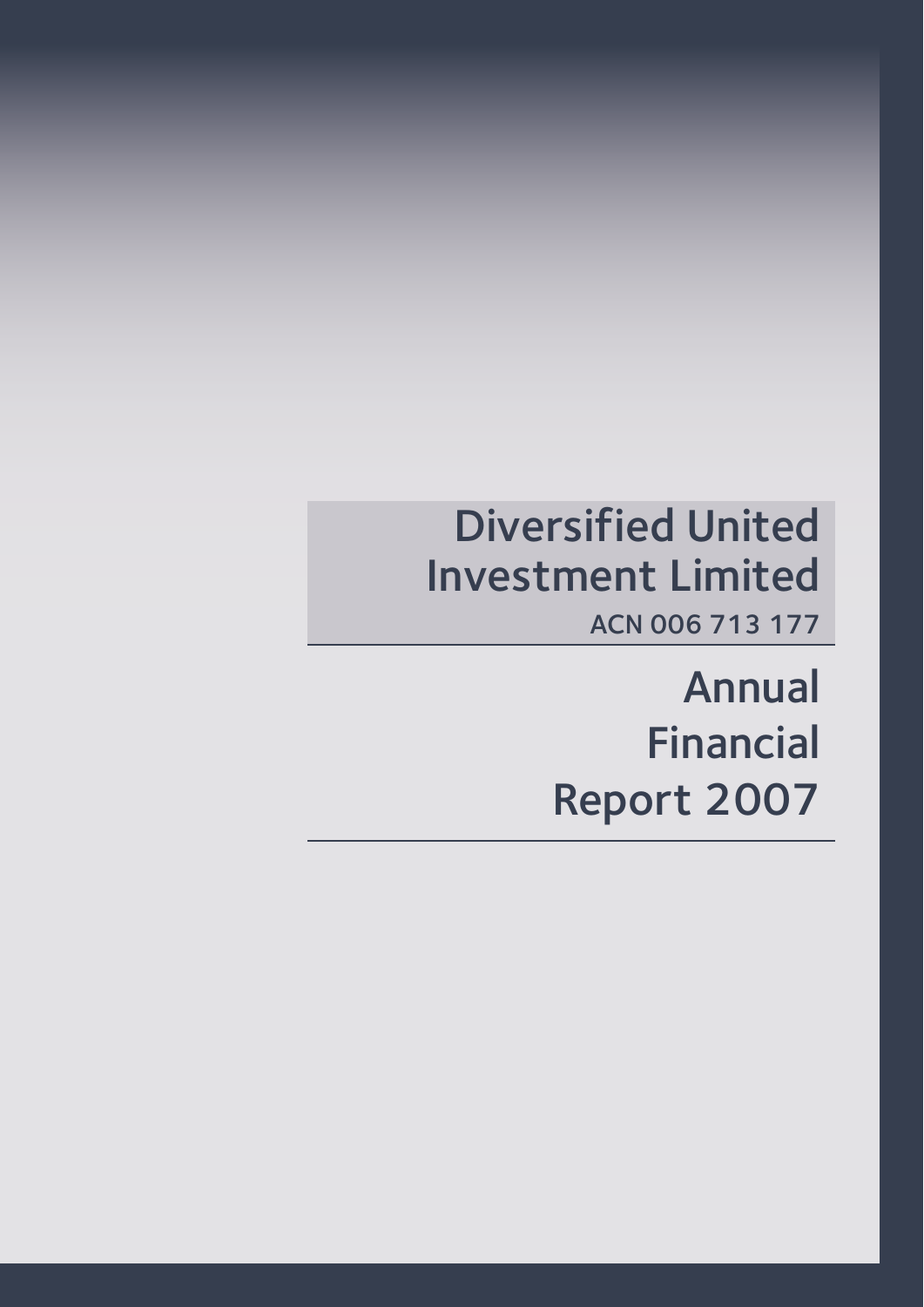## **Directory**

### **Directors**

C B Goode AC Chairman G E Moir M K Myer R H Myer AM

Company Secretary

Andrew J Hancock FCA

## **Principal Office**

Level 4 45 Exhibition Street Melbourne VIC 3000 Telephone: (613) 9654 0499 Fax: (613) 9654 3499 Email: info@dui.com.au Website: www.dui.com.au

### **Registered Office**

Diversified United Investment Limited C/- KPMG 147 Collins Street Melbourne VIC 3000

### Bankers

Australia and New Zealand Banking Group Limited National Australia Bank Limited

### Auditors

KPMG Chartered Accountants

### Share Registry

Computershare Investor Services Pty Limited Yarra Falls 452 Johnston Street Abbotsford Vic 3067 Telephone: 1300 850 505 or (613) 9415 5000 Fax: (613) 9473 2500<br>Website: www.computershal www.computershare.com

## Stock Exchange

The Company is listed on the Australian Securities Exchange Ltd. ASX Code: DUI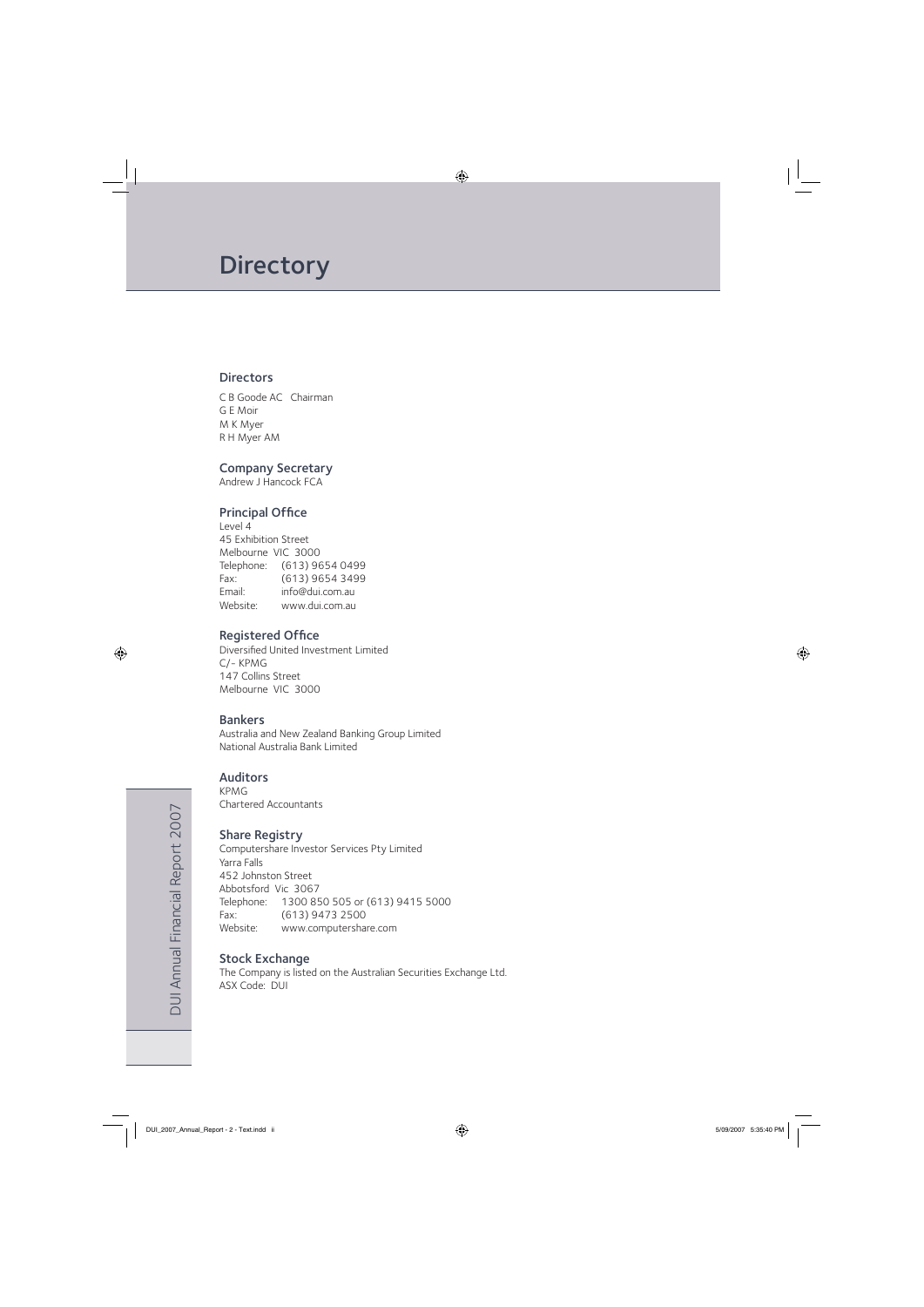# Diversified United Investment Limited

## **CONTENTS**

|                                         | Page            |
|-----------------------------------------|-----------------|
| Chairman's Report                       | $\overline{2}$  |
| Corporate Governance Statement          | $6\phantom{1}6$ |
| Directors' Report                       | $\mathsf 9$     |
| Lead Auditor's Independence Declaration | 15              |
| Income Statement                        | 16              |
| <b>Balance Sheet</b>                    | 17              |
| Statement of Changes in Equity          | 18              |
| Statement of Cash Flows                 | 19              |
| Notes to the Financial Statements       | 20              |
| Directors' Declaration                  | 31              |
| Independent Audit Report                | 32              |
| Additional Information                  | 34              |
| List of Investments                     | 36              |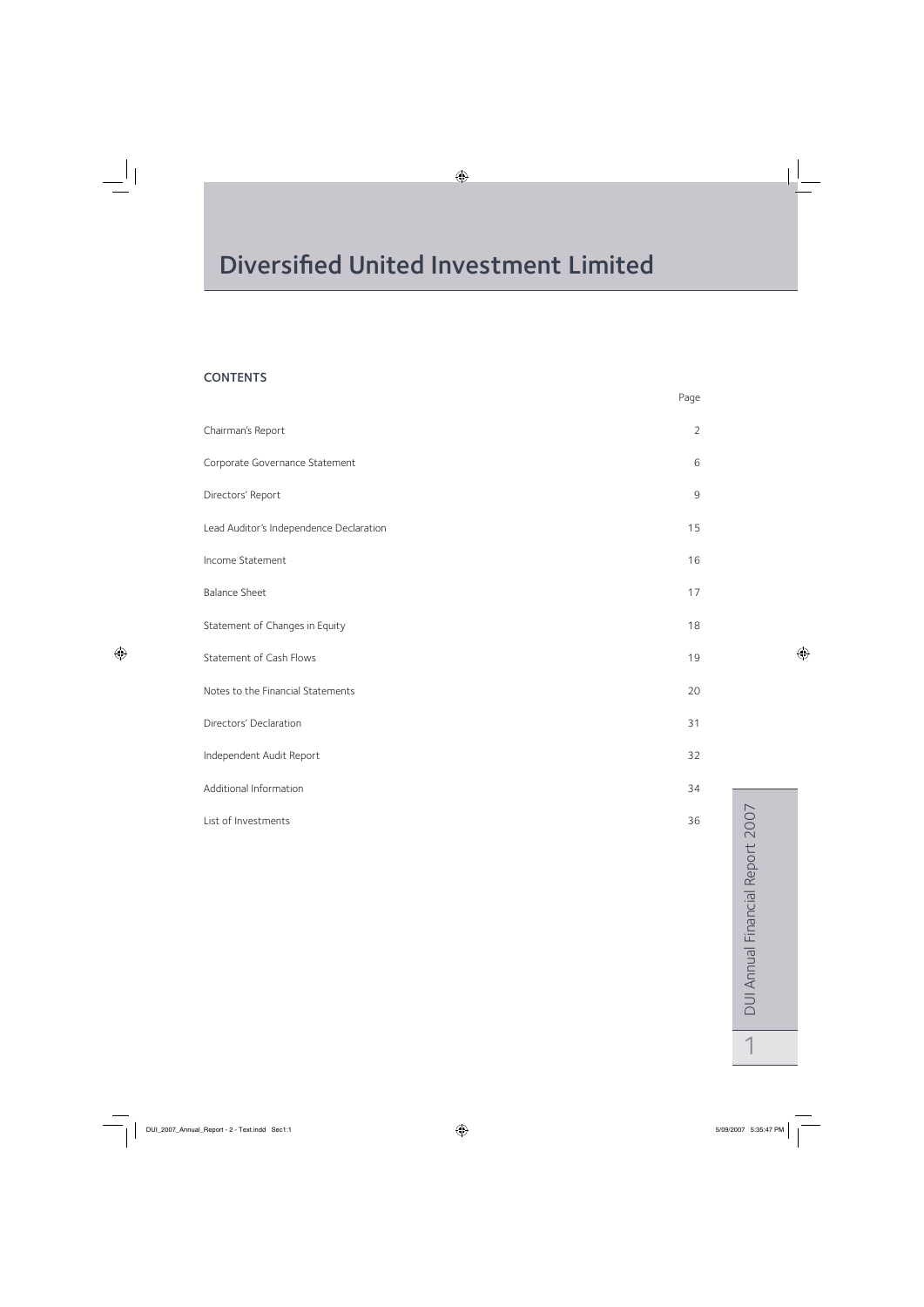I am pleased to present the fifteenth Annual Report of Diversified United Investment Ltd which is for the year ended 30 June 2007.

The objective of the Company is to seek a mixture of income and longer term capital gain within an acceptable level of risk.

The investment philosophy of the Company is to take a medium to long term view and to invest in Australian equities, fixed interest securities, listed property trusts and short term deposits. During the year the Company did not hold any investments in international equities.

Operating profit after tax was \$16,685,000 which is an increase of 28% on the previous year or an increase of 34% if special dividends received in both periods are excluded. The increase in operating profi t includes additional income earned from the investment of \$55,190,000 raised in May 2006 through a one for five rights issue.

The operating earnings per share based on the weighted average number of shares on issue for the year was 13.6 cents per share (12.8 cents excluding the special dividends) compared to 12.1 cents for the year to 30 June 2006 (10.9 cents excluding special dividends).

Including realised investment gains and special dividends, earnings per share were 18.6 cents (previously 15.5 cents).

Income earned during the year was \$20,347,000 comprising \$20,184,000 dividends and trust distributions and \$163,000 interest. The Company incurred operating expenses of \$836,000 before interest which is equivalent to 0.17% of the average value of the portfolio.

This year, special dividends totalling \$891,000, after tax, were received from Perpetual Trustees, Brambles, Alinta, AGL, Washington H Soul Pattinson & Co, DCA Group and Macquarie Equities. In 2006, special dividends of \$1,300,000, after tax were received from Australand, CSL, IOOF, Perpetual Trustees, Washington H Soul Pattinson & Co, Suncorp Metway, Telstra, Village Roadshow and Rio Tinto.

Leaving aside the special dividends, the year's result reflects a 37% increase in income from dividends and trust income, a 63% decrease in interest income and 44% higher interest expense.

Bank borrowings were \$73 million at the end of the financial year (previous year \$25 million) amounting to around 12% of the investment portfolio at market values. Annual interest expense was covered six times by investment revenue.

The net asset backing per share before estimated tax on unrealised gains and before provision for the final dividend was \$4.16 at 30 June 2007, compared to \$3.32 at 30 June 2006.

The year saw continued strength in world equities with the Australian S&P/ASX 300 price index rising 24%, the Dow Jones Index rising 20%, the Standard & Poors 500 rising 18%, the FTSE 100 gaining 13% and the Nikkei-225 rising 17%.

The Directors have declared a fully franked final dividend of  $6.5$  per share for the year to 30 June 2007, which with the interim dividend of 5.5¢ per share fully franked makes a total fully franked dividend of 12.0¢ per share for the year. This is an increase of 26% over the previous year.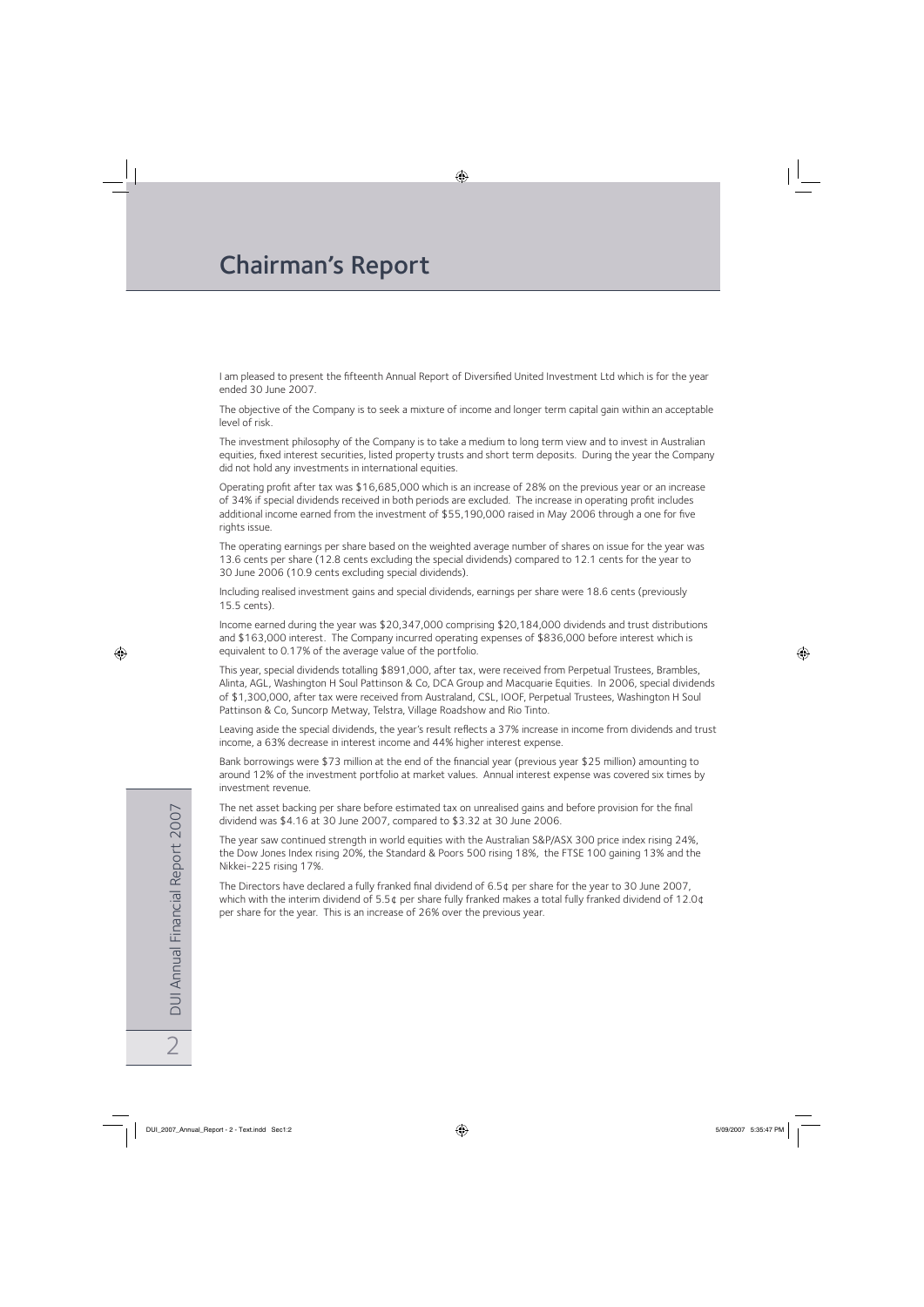## *continued*

The final dividend will include a Listed Investment Company capital gain dividend of 0.7¢ per share. This will enable some shareholders to claim a tax deduction in their income tax return. Details will be provided on the dividend statement. The ability of the Company to pay LIC dividends is dependent on a number of factors including gains released from time to time on the long term investment portfolio.

| 2002/03 | 7.0 cents per share  |
|---------|----------------------|
| 2003/04 | 7.5 cents per share  |
| 2004/05 | 8.5 cents per share  |
| 2005/06 | 9.5 cents per share  |
| 2006/07 | 12.0 cents per share |

Dividends paid or payable for each of the last 5 financial years are as follows:

The Company's net tangible asset backing per share before provision for the final dividend (based on investments at market values and after provision for tax on net realised gains but not on unrealised gains) over the last 5 years was as follows:

| \$1.79                                                        |
|---------------------------------------------------------------|
| \$2.15                                                        |
| \$2.76                                                        |
| \$3.32 (after one for five rights issue at \$2.70, May 2006). |
| \$4.16                                                        |
|                                                               |

The Australian equities portfolio is mainly in leading companies and at 30 June 2007 in terms of market values, 81% of the Australian equities portfolio was in the leading 50 companies (63% in the top 20 companies and 18% in the next 30 companies), with a further 6% invested in the second 50 companies and 13% invested in companies other than the largest 100 companies.

The Company's net asset backing accumulation performance in recent years (assuming all dividends were re-invested) is as follows:

|         | <b>DUI Accumulation</b><br>% p.a. | <b>S&amp;P ASX 300</b><br>Accumulation Index % p.a. |
|---------|-----------------------------------|-----------------------------------------------------|
| 1 Year  | 29.1                              | 29.2                                                |
| 3 Years | 30.1                              | 26.4                                                |
| 5 Years | 20.8                              | 193                                                 |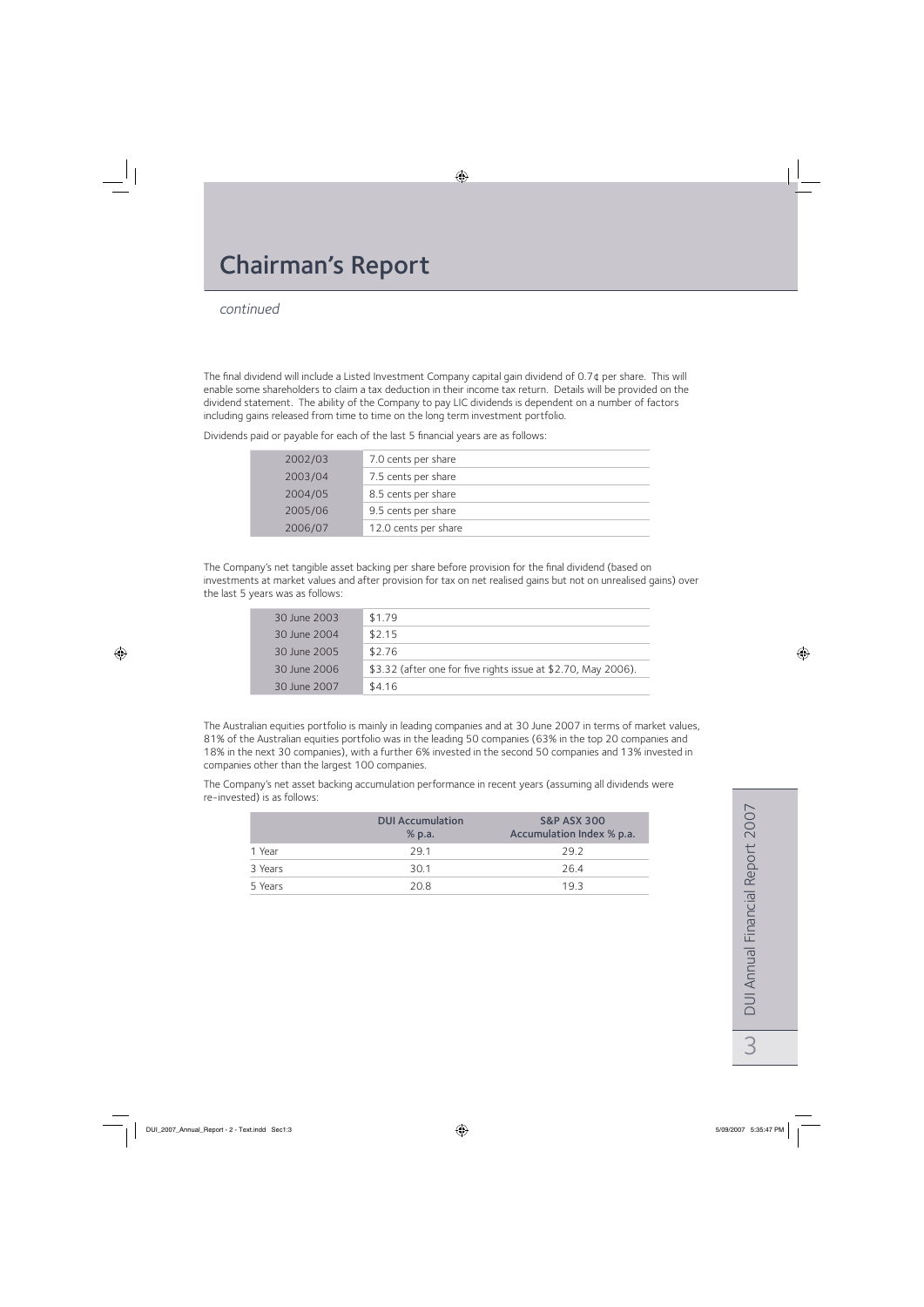*continued*

The following graph shows the accumulation performance of the Company's net asset backing (before provision for tax on unrealized gains) assuming all dividends were re-invested, as compared to the S&P/ASX 300 Accumulation Index over the last five years.



Accumulated Investment Return vs S&P/ASX 300 Accumulation Index 5 Years to June 2007

Source: Goldman Sachs JB Were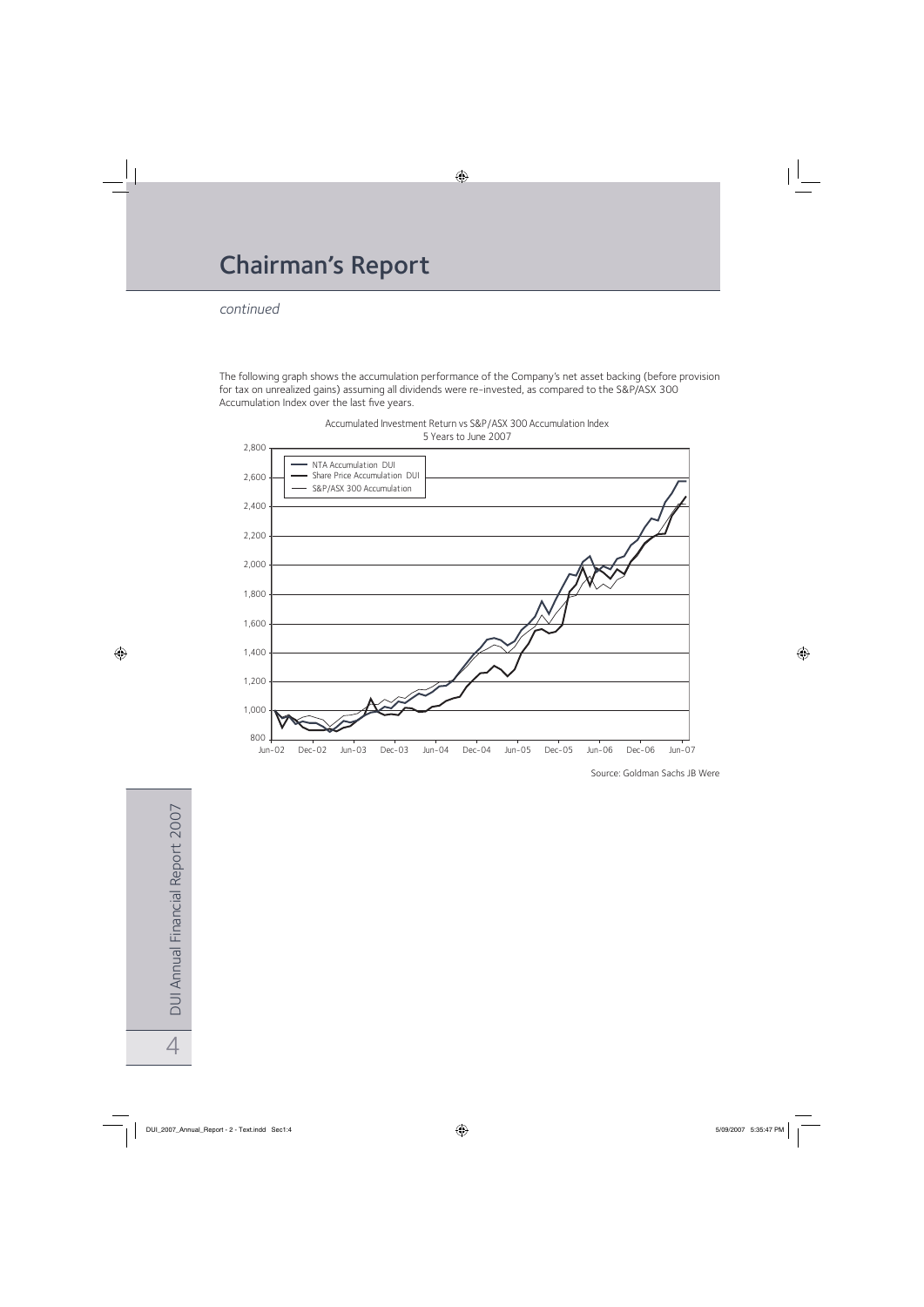*continued*

| Company                                     | <b>Market Value</b><br>\$'000 | % of Market Value of<br><b>Total Investments</b> |
|---------------------------------------------|-------------------------------|--------------------------------------------------|
| 1. BHP Billiton Ltd                         | 52,545                        | 9.0%                                             |
| 2. Woodside Petroleum Ltd                   | 45,750                        | 7.8%                                             |
| 3. Rio Tinto Ltd                            | 34,576                        | 5.9%                                             |
| 4. QBE Insurance Group Ltd                  | 31,200                        | 5.4%                                             |
| 5. ANZ Banking Group Ltd                    | 28,990                        | 5.0%                                             |
| 6. Commonwealth Bank of Australia Ltd       | 27,625                        | 4.7%                                             |
| 7. Alumina Ltd                              | 25,317                        | 4.3%                                             |
| 8. Westfield Group                          | 23,952                        | 4.1%                                             |
| 9. Westpac Banking Corporation Ltd          | 20,528                        | 3.5%                                             |
| 10. National Australia Bank Ltd             | 18,459                        | 3.2%                                             |
| 11. Tabcorp Holdings Ltd                    | 17,150                        | 2.9%                                             |
| 12. Perpetual Trustees Ltd                  | 15,702                        | 2.7%                                             |
| 13. CSL Ltd                                 | 13,640                        | 2.3%                                             |
| 14. Suncorp Metway Ltd                      | 13,615                        | 2.3%                                             |
| 15. Brambles Ltd                            | 12,180                        | 2.1%                                             |
| 16. St George Bank Ltd                      | 12,046                        | 2.1%                                             |
| 17. Southern Cross Broadcasting (Aust) Ltd  | 11,200                        | 1.9%                                             |
| 18. Woolworths Ltd                          | 10,800                        | 1.9%                                             |
| 19. Transurban Group Ltd                    | 10,413                        | 1.8%                                             |
| 20. AGL Energy Ltd                          | 9,860                         | 1.7%                                             |
| 21. Coles Group Ltd                         | 9,672                         | 1.7%                                             |
| 22. Alesco Corporation Ltd                  | 8,310                         | 1.4%                                             |
| 23. Publishing & Broadcasting Ltd           | 7,840                         | 1.3%                                             |
| 24. Alinta Ltd                              | 7,610                         | 1.3%                                             |
| 25. News Corporation Inc Class A Common CDI | 7,527                         | 1.3%                                             |
|                                             | 476,507                       | 81.6%                                            |

#### Total Investments at Market Value and Cash 583,451

The total investment portfolio including cash and bills of exchange had a market value at 30 June 2007 of \$583,451,000 (2006: \$431,743,000).

Charles Tools.

Charles Goode Chairman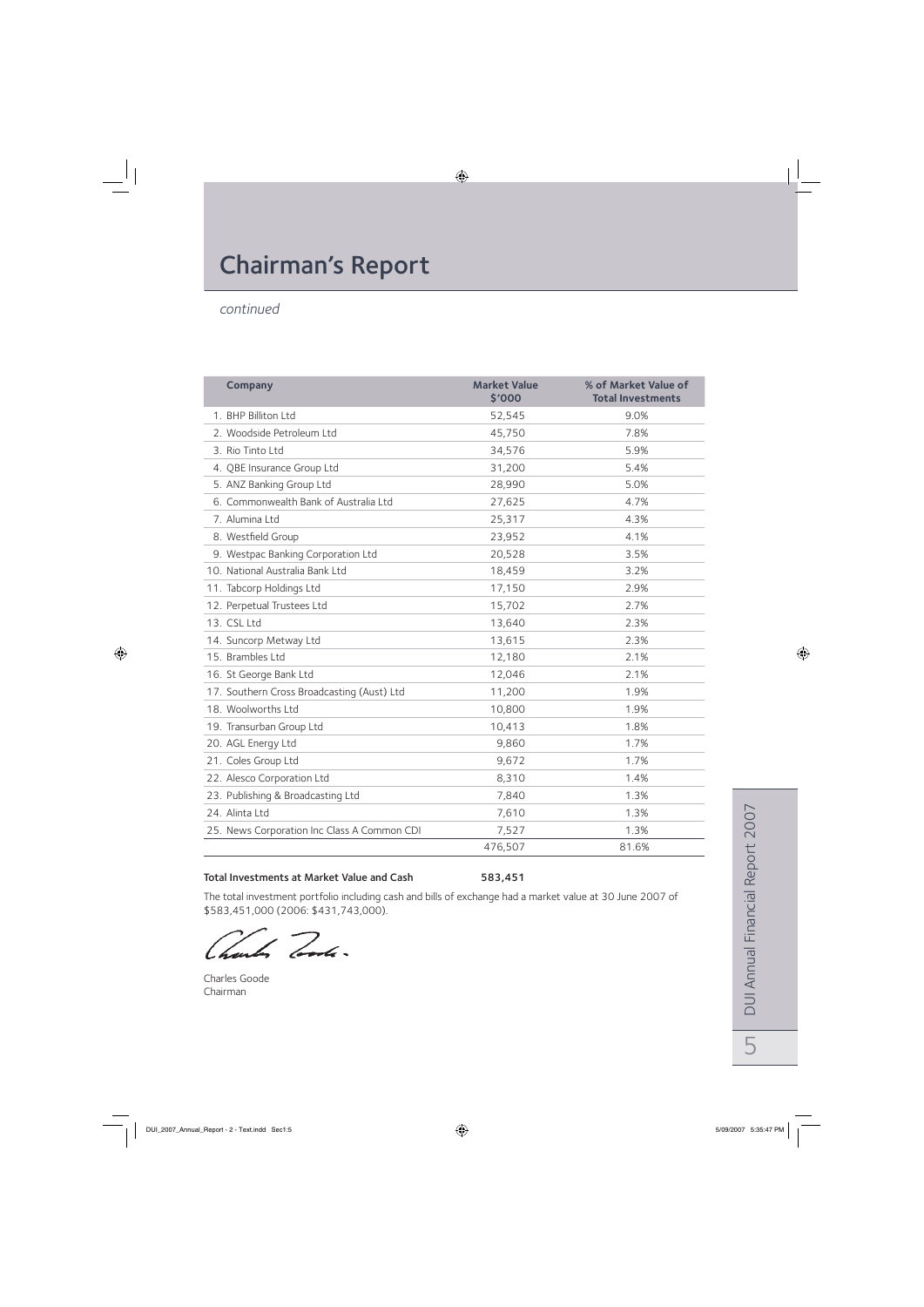## Corporate Governance Statement

The Company has adopted corporate governance principles in accordance with the Australian Securities Exchange Corporate Governance Council's "Principles of Good Corporate Governance and Best Practice Recommendations." Any material departures from the recommendations are referred to in this statement.

## 1. Accountability and Responsibility

The Board is accountable to the shareholders and is responsible for:

- Setting strategic and financial objectives;
- Monitoring the Company's performance and financial position and overseeing the financial accounts and reporting;
- Identifying and managing business and compliance risks;
- Managing the Company's investment portfolio;
- Overseeing relationships with outside service providers;
- Appointing the Company Secretary, and setting and overseeing responsibilities delegated to the Secretary; and
- Setting ethical standards for the Company.

## 2. Composition

The Board currently comprises 4 directors. The Company's constitution requires 3 to 6 directors. The Company has no executives or executive directors. If a vacancy arises the Nomination and Remuneration Committee chooses the best available candidate after wide, and if necessary professional consultation for appointment and subsequent consideration by shareholders at the next Annual General Meeting.

The Chairman, M K Myer and R H Myer are associated with substantial shareholders. These directors bring significant relevant experience to the Board. However in that the Chairman of the Board is not independent and there is not a majority of independent directors, the Company departs from the Australian Securities Exchange Corporate Governance Council's "Best Practice Recommendations". A lead independent director is not considered necessary given the small size of the Board. Appointed directors must stand for election at the next Annual General Meeting. One third of directors stand for re-election at each Annual General Meeting. There is no set retirement age or term for directors. Extensive experience in the investment markets is valued. Directors are not required to own shares in the Company.

## 3. Operation

The Board usually meets ten times each year and consults on investment matters between meetings. The Board has day-to-day responsibility for management of the investment portfolio. Transaction levels are low as the portfolio is held for the long term. The Board reviews financial statements, forecasts, the investment portfolio, the net asset backing per share, and compliance reports monthly. The Company Secretary is responsible for either providing the information or co-ordinating it from outside service providers.

## 4. Delegation

The duties and responsibilities of the Company Secretary are set out in his letter of engagement, which the Board approves. The Board also approves letters of engagement for accounting, tax, custody and audit services. Share registry services are purchased on commercial terms.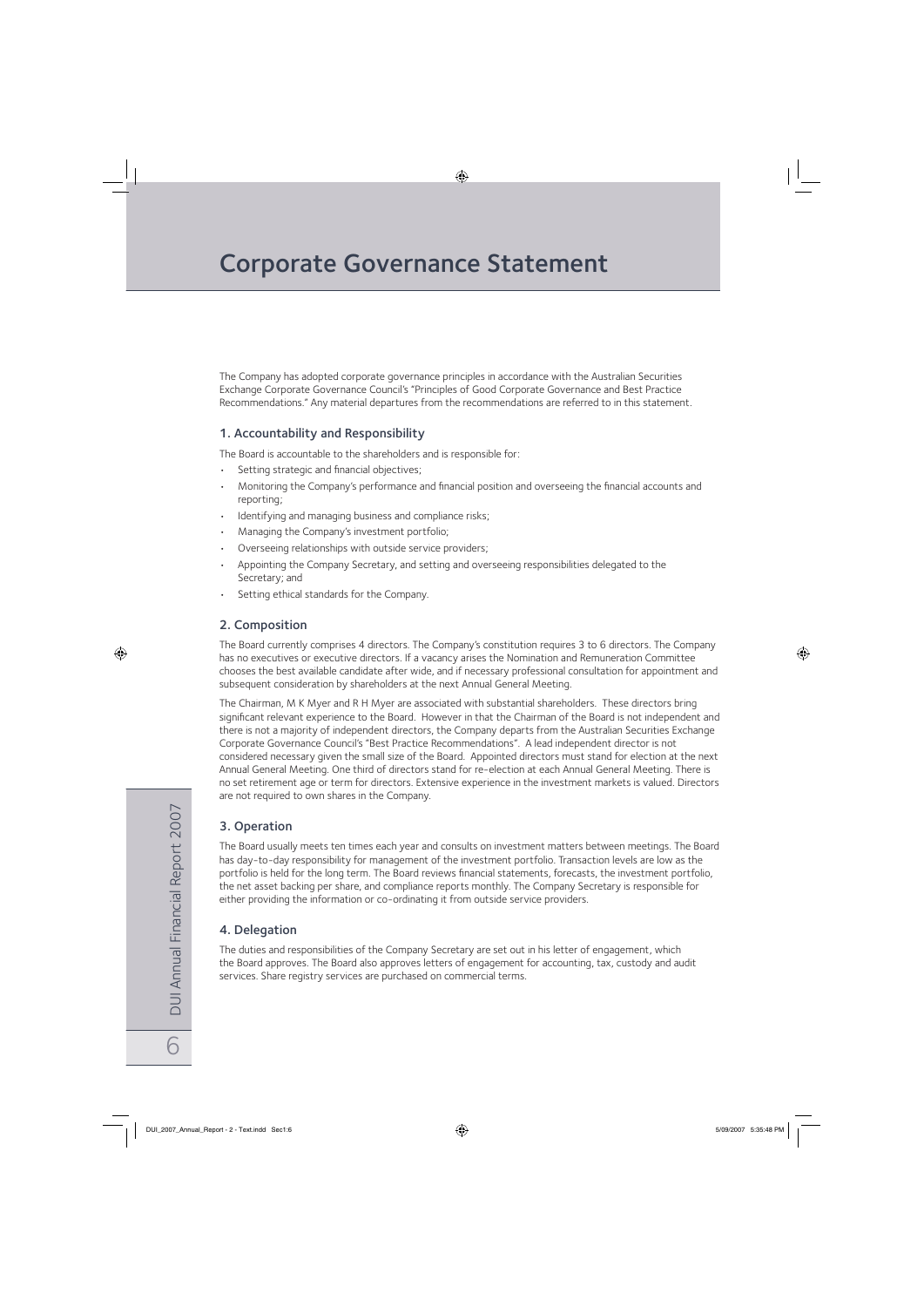## 5. Director's Terms of Appointment, Remuneration and Performance

Director's fees are reviewed annually by the Nomination and Remuneration Committee in the light of Company activity, changing responsibilities and in comparison to fee levels of a peer group of companies. Independent remuneration advice may be sought. The maximum total of director's fees is set by the shareholders in general meeting.

Previously each director appointed before 1 July 2003 was entitled to receive a retirement benefit set out in an agreement, the terms of which were approved by shareholders in Annual General Meeting. Fees for directors appointed after that date took into account the absence of a retirement agreement. Shareholder approval was granted at the 2006 Annual General Meeting to terminate the Directors Retirement Agreements and give Directors the alternative of converting accrued entitlements to either an equivalent cash benefit on retirement, with interest, or the Company's shares (to be held under a Share Plan until retirement). Directors' fees paid thereafter have been adjusted in line with market practice and independent advice.

Each director is entitled to enter a Deed of Access, Indemnity and Insurance with the Company and to be covered by the Company's Directors and Officers Liability Insurance.

The duties of directors are as set out in the Corporations Law and in this statement. In addition to board meetings directors are expected to attend, for no additional fee, 2 committee meetings per year where applicable. They are expected to make a pro-active contribution to the management of the Company's investment portfolio by reading, research, and information collected outside of board meetings.

After prior discussion with the Chairman, directors are entitled to seek independent advice at the expense of the Company, which advice will then be made available to all other directors. Directors are entitled to unlimited access to the Company's records.

The Board reviews its performance annually by discussion and by individual communication with the Chairman and by reference to generally accepted Board performance standards. The Board also conducts an annual review of the performance of the Board Committees, the Company Secretary, and outside service providers.

### 6. Board Committees

The Board has a Nomination and Remuneration Committee comprising all directors and an Audit Committee comprising all directors except the Chairman. The Audit Committee meets at least twice and the Nomination and Remuneration Committee at least once per annum. The terms of reference of each committee are reviewed by the Board annually. The Audit Committee terms include inter-alia, appointment of the auditor, assessing their independence, managing the audit relationship, and overseeing risk management. The external audit partner rotates every 5 years.

The Audit Committee has an independent Chairman and a majority of independent directors. Mr M K Myer is regarded as independent for the purposes of the audit committee as he does not have a financial interest in the substantial shareholder, The Myer Family Company Pty Ltd, which could materially affect his duties as a member of the Audit Committee. All members are non-executive. The Committee is considered to have sufficient relevant expertise and to comply with the Australian Securities Exchange Corporate Governance Council's "Best Practice Recommendations" and Australian Securities Exchange listing rule 12.7.

The Nomination and Remuneration Committee considers and makes recommendations to the Board regarding Board composition and remuneration of the directors and the Company Secretary.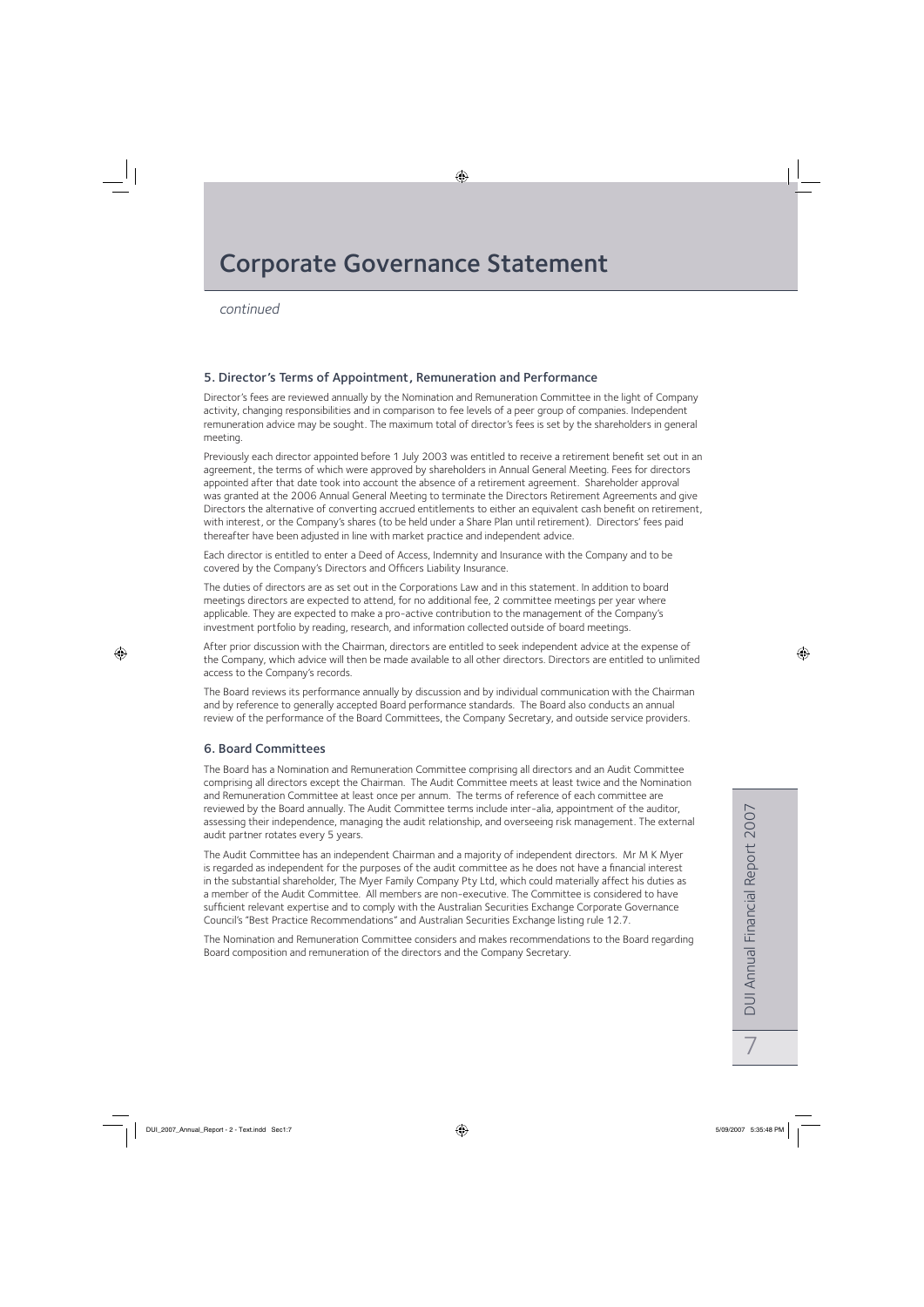## 7. Disclosure Procedures

The Company has established procedures to ensure compliance with the Australian Securities Exchange listing rule disclosure requirements including monthly disclosure of the Company's net tangible asset backing per share.

## 8. Shareholder Communication

The Company communicates adequately with shareholders through:

- The annual report.
- The half year report.
- The website, including email contact.
- Telephone availability of the Company Secretary at the representative office.
- Annual General Meeting including Chairman's address and question time.
- Mailing of Chairman's address to all shareholders and posting to website.

The external auditor is to be available for questioning at the Annual General Meeting.

### 9. Risk Management

The Audit Committee reviews the Company's risk management procedures half yearly.

## 10. Ethical Conduct

The Company has no employees other than directors and the Company Secretary. Each director and the Company Secretary is expected to adopt high ethical standards in acting for the Company and in the interests of the shareholders. Directors are required to disclose potential conflicts of interest and to refrain from involvement in Board decisions, or leave the room, during discussion of the conflicted matter. The directors and the Company Secretary are aware of the Corporations Law regarding dealing in securities in which they possess market sensitive information. The Company's net tangible asset backing per share is announced monthly to the Australian Securities Exchange and the Company has procedures to ensure compliance with Australian Securities Exchange continuous disclosure requirements.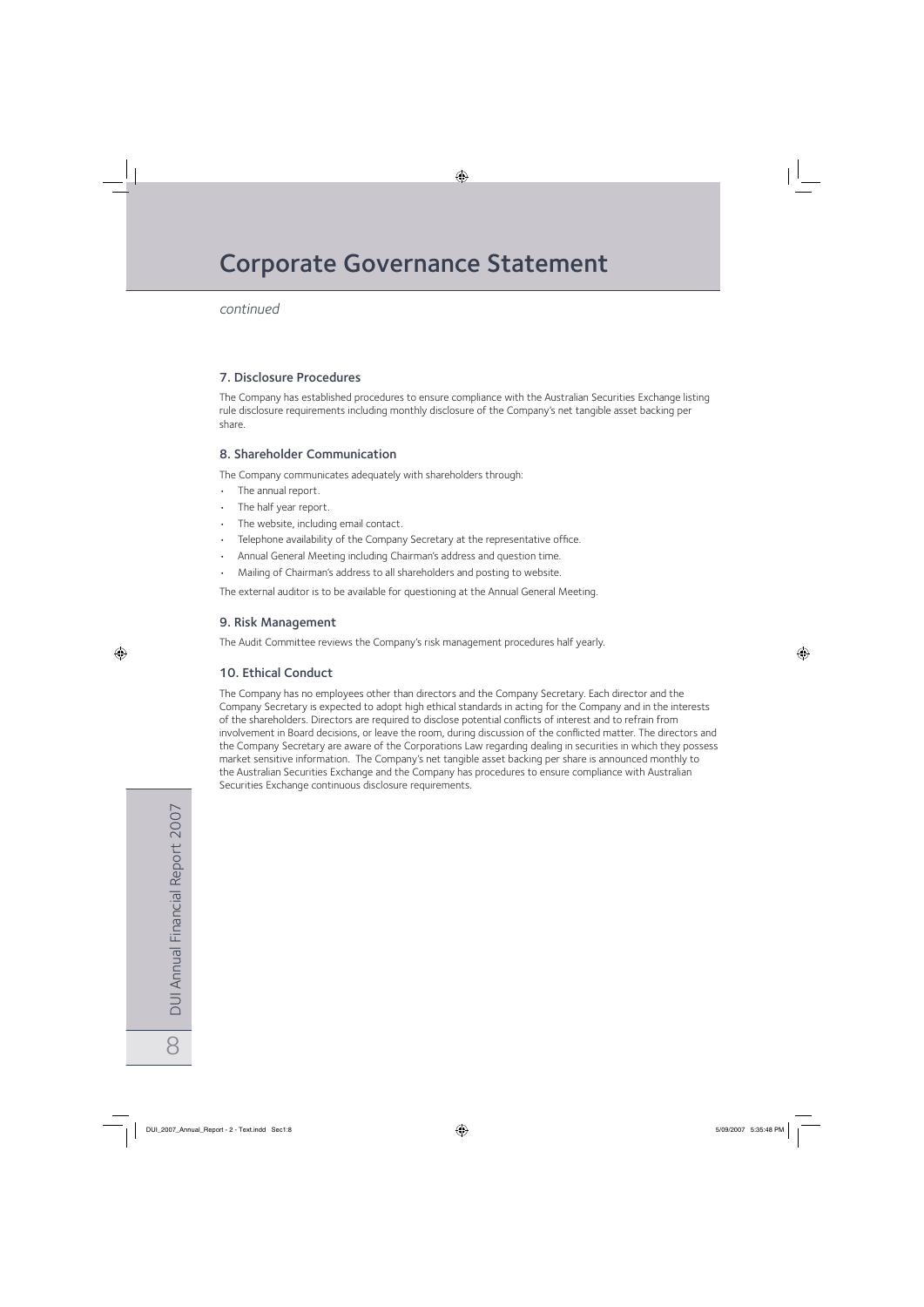## Directors' Report

The directors present their report together with the financial report of Diversified United Investment Limited for the financial year ended 30 June 2007 and the auditors' report thereon.

#### **Directors**

The directors of the Company at any time during or since the end of the financial year are:

Charles Goode AC, B.Com (Hons) (Melb), MBA (Columbia), Hon LLD (Melb), Hon LLD (Mon). Non-Executive Chairman Age 68 Appointed Chairman September 1991.

Mr Goode is the Chairman of the Boards of Australia and New Zealand Banking Group Limited (director since 1991), Australian United Investment Company Limited (since 1990) and The Ian Potter Foundation Limited (governor since 1987).

Since the end of the financial year Mr Goode has resigned as director of Woodside Petroleum Limited

Graeme Moir B.Com (Univ. of NZ), ACA (NZ), ACIS. Non-Executive Director Age 75 Appointed September 1991.

Mr Moir is the principal of the investment management firm Moir's Investment Service Pty Ltd (since 1965), and is a director of Graeme Moir and Associates Pty Ltd (since 1965), and Australian United Investment Company Limited (since 1976). He is Chairman of the Company's Audit Committee.

Martyn Myer B.Eng, MESc.(Mon), MSM (MIT), FIE (Aust). Non-Executive Director Age 49 Appointed September 1991.

Mr Myer is Chairman of CogState Limited (director since 1999), Vice President of The Myer Foundation (director since 2004), and is a director of SP AusNet Group (since 2005), the Florey Neuroscience Institutes (since 2007) and a number of private companies.

During the year Mr Myer resigned as director of Coles Group Ltd.

Rupert Myer AM, B.Com (Hons) (Melb), MA Cantab. Non-Executive Director Age 49 Appointed 18 November 2002.

Mr Myer is Chairman of The Myer Family Company Pty Ltd (director since 1991), the National Gallery of Australia (Council member since 2003), and is a director of AMCIL Limited (since 2000), The Myer Foundation (since 1992) and of Myer Pty Ltd (since 2006).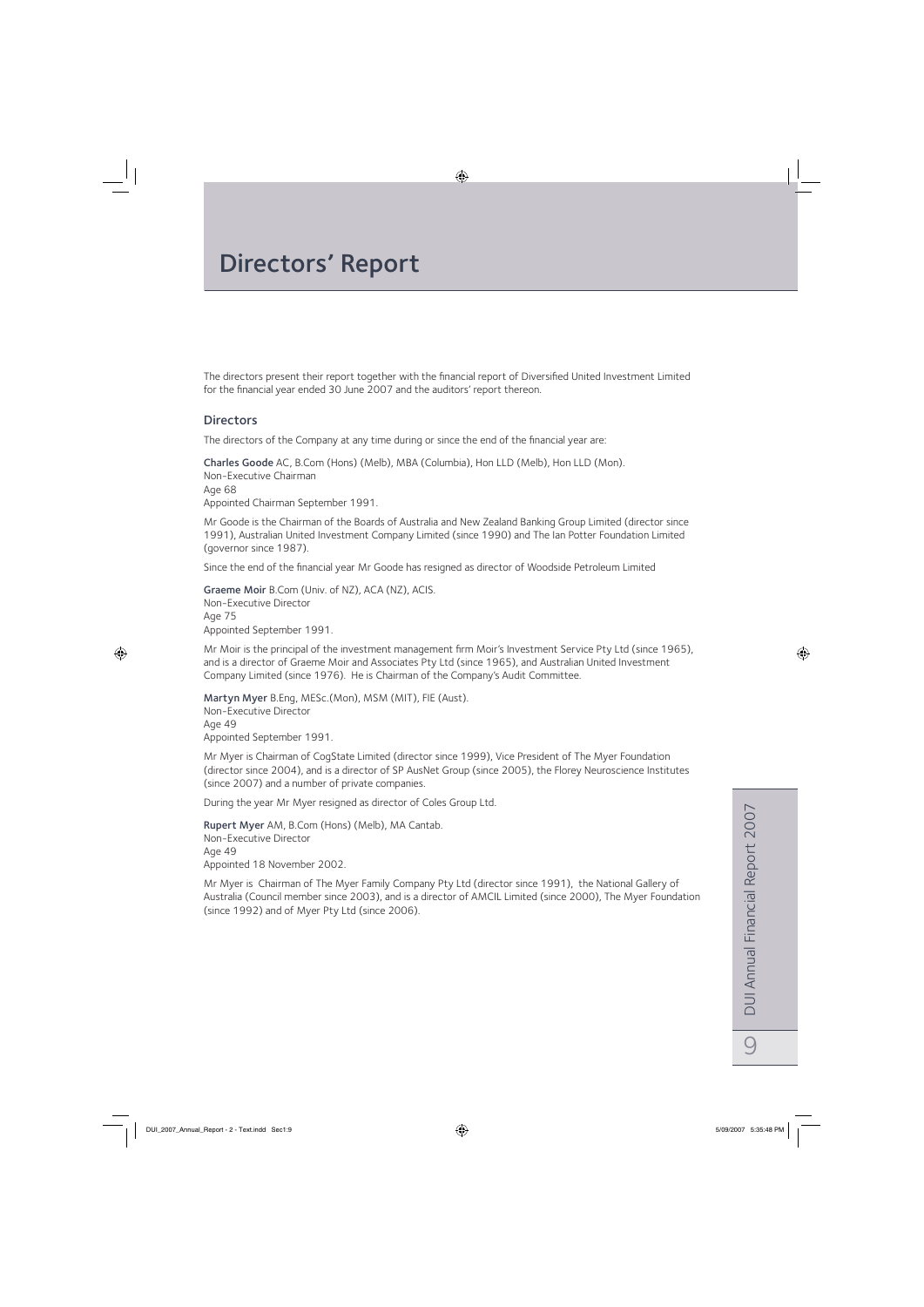## Company Secretary

Andrew J. Hancock FCA, B.Ec (Mon), Grad. Dip. CDP (RMIT). Company Secretary Age 55 Appointed 23 September 1991.

Mr Hancock is also Company Secretary of Australian United Investment Company Ltd (since 1995), has served as Chairman and is currently Secretary of the Australian Listed Investment Companies Association and is Chairman or a director of a number of private investment companies.

## Principal Activity

The principal activity of the Company is that of investment. The directors have sought to invest in a diversified portfolio of investments with the objective of obtaining current income and longer term capital gain within an acceptable level of risk.

### Results and Review of Operations

For the year ended 30 June 2007 the Company earned an operating profit after tax before net realised gains on the investment portfolio of \$16,685,000 (compared to \$13,082,000 in 2006) – an increase of 28%.

If special dividends received are disregarded, operating profi t before net realised gains on investment portfolio increased 34%. The operating profit after tax includes \$891,000 of special dividends and distributions received. In 2006, the operating profit after tax included \$1,300,000 of special dividends and distributions received.

The basic and diluted earnings per share before net realised gains on investment portfolio and special dividends was 12.8 cents compared to 10.9 cents for the previous year (adjusted for the bonus element in the May 2006 rights issue).

Net realised gains on the investment portfolio for the period include non-cash scrip based deemed sales arising from the scheme of arrangement affecting our holdings in Alinta Ltd and Australian Gas Light Company.

During the year the unrealised gain in the value of listed non-current assets after provision for tax increased from \$137,900,000 to \$202,160,000. The net tangible asset backing of each of the Company's shares at 30 June 2007 was \$4.16 (2006: \$3.32). This net tangible asset backing calculation is based on investments at market value and is after provision for tax on net realised gains, before tax on unrealised gains and before the final dividend. The Company is a long-term investor and does not intend disposing of its total portfolio. If however estimated tax on unrealised portfolio gains were to be deducted, the net tangible asset backing per share would be \$3.41 (2006: \$2.81).

Borrowings as at 30 June 2007 were \$73.0 million (2006: \$25.0 million) amounting to around 12.5% of the investment portfolio at market values (2006: 6%).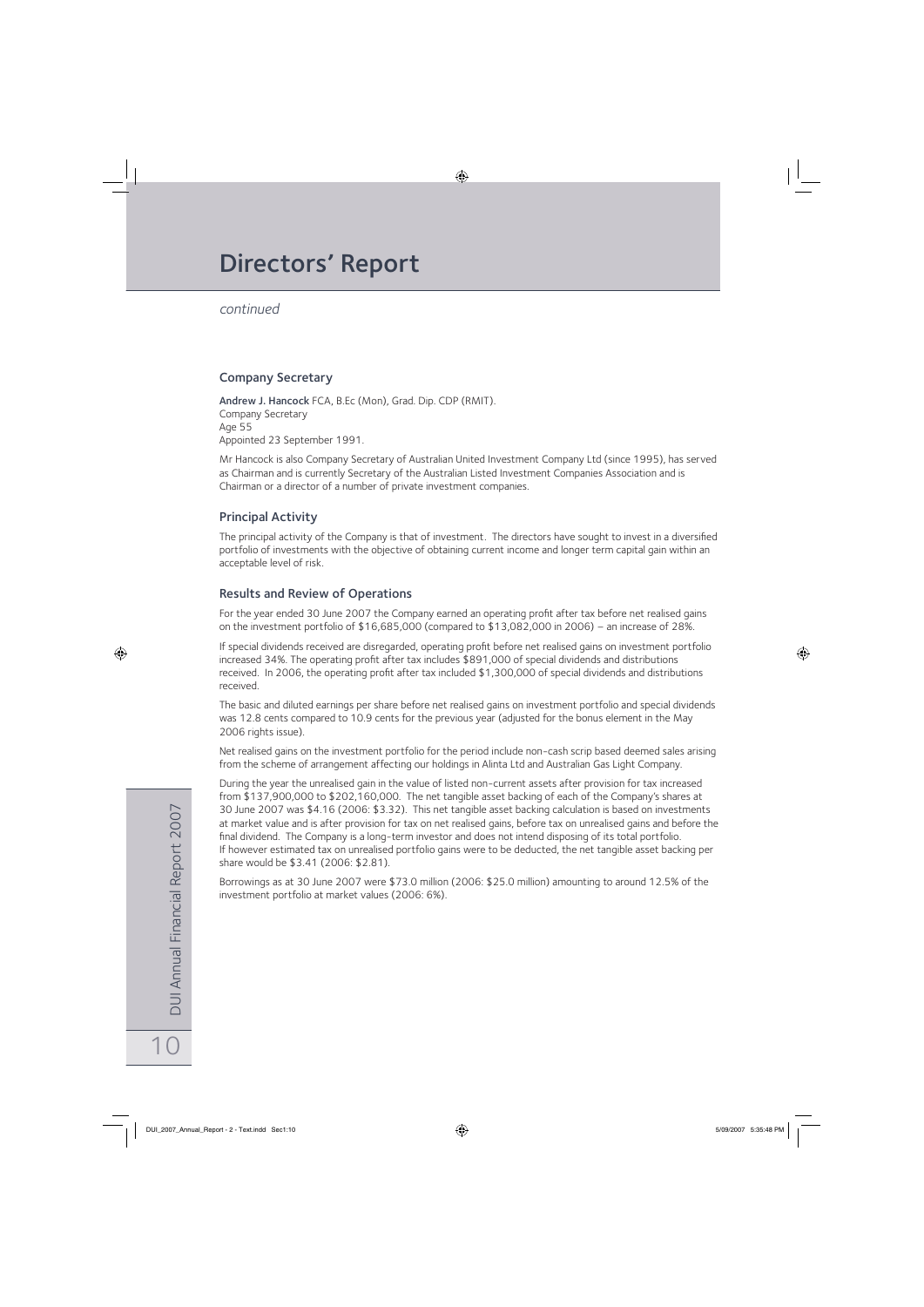The composition of the operating profit after income tax and before net realised gains was as follows:

|                                                                                              | 2007<br>\$'000 | 2006<br>\$'000 |
|----------------------------------------------------------------------------------------------|----------------|----------------|
| <b>REVENUE FROM INVESTMENT PORTFOLIO</b>                                                     |                |                |
| Dividends                                                                                    | 16,262         | 12,919         |
| <b>Trust Distributions</b>                                                                   | 3,922          | 2,462          |
| Interest                                                                                     | 163            | 442            |
|                                                                                              | 20,347         | 15,823         |
| <b>EXPENSES</b>                                                                              |                |                |
| Administration and other expenses:                                                           |                |                |
| Accounting and Custody Fees                                                                  | 127            | 121            |
| Audit                                                                                        | 39             | 38             |
| Share Registry                                                                               | 53             | 44             |
| Directors' Fees                                                                              | 277            | 220            |
| Directors' Retirement Provision                                                              | 125            | 209            |
| <b>ASX Fees</b>                                                                              | 52             | 40             |
| Company Secretary Fees                                                                       | 60             | 57             |
| Insurance                                                                                    | 33             | 32             |
| Other                                                                                        | 70             | 57             |
| <b>Finance Costs:</b>                                                                        |                |                |
| Interest                                                                                     | 3,188          | 2,213          |
|                                                                                              | 4,024          | 3,031          |
| Operating profit before income tax expense and net<br>realised gains on investment portfolio | 16,323         | 12,792         |
| Income tax (expense)/benefit                                                                 | 362            | 290            |
| Net operating profit before net realised gains<br>on investment portfolio                    | 16,685         | 13,082         |

Expenses (excluding finance costs) were 0.17% of the average market value of the investment portfolio (2006: 0.22%)

### Dividends

Dividends paid or declared by the Company to members since the end of the previous financial year were:

| Paid or declared during the year                                                                                         | \$'000 |
|--------------------------------------------------------------------------------------------------------------------------|--------|
| A final dividend in respect of the year ended 30 June 2006 of 5.5¢ per share fully franked paid<br>on 16 October 2006    | 5,622  |
| An interim dividend in respect of the year ended 30 June 2007 of 5.54 per share fully franked paid<br>on 12 April 2007.  | 6.770  |
| A final dividend in respect of the year ended 30 June 2007 of 6.5¢ per share fully franked payable<br>on 15 October 2007 | 8.025  |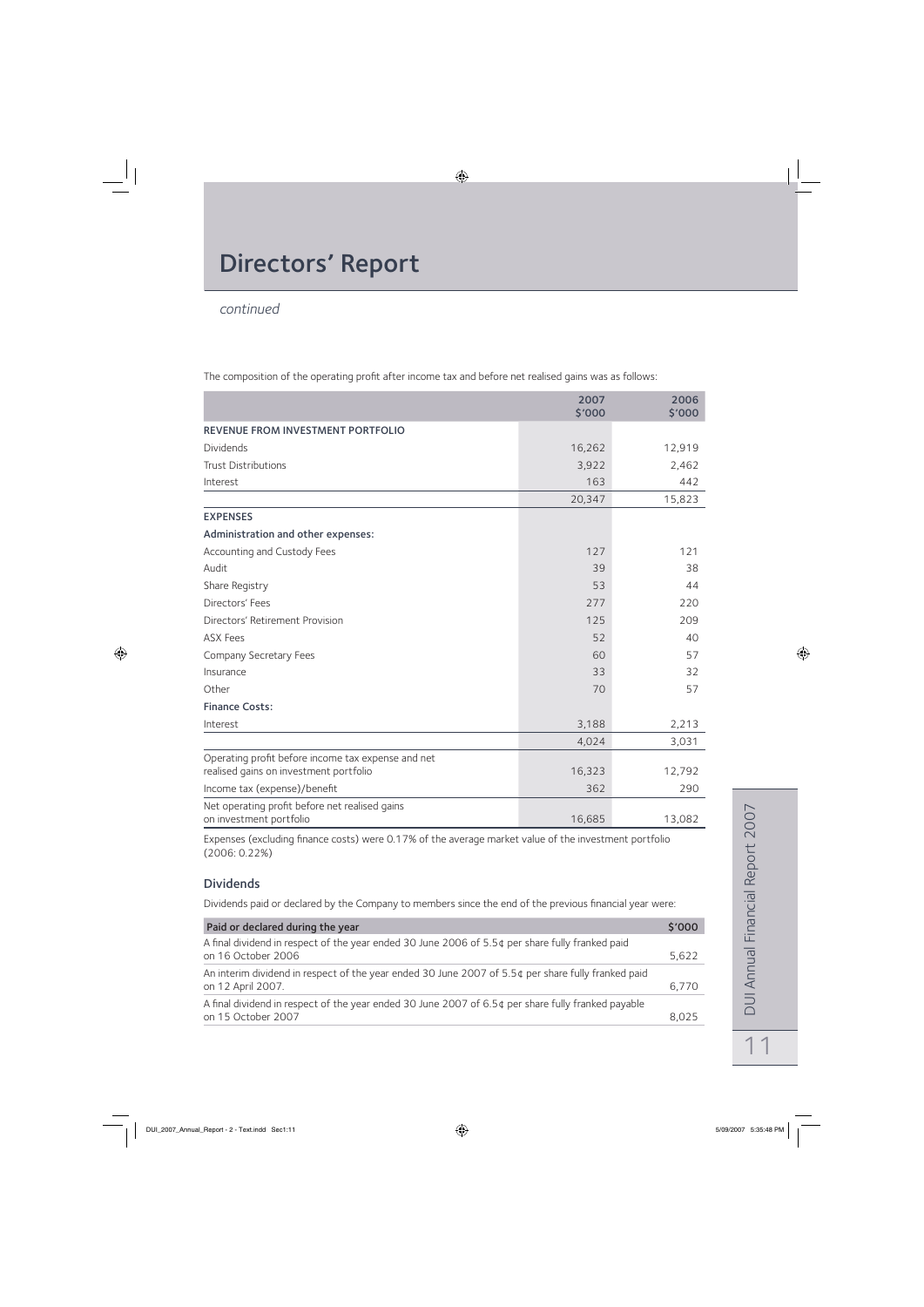## Directors' Meetings

The number of directors' meetings held (including meetings of committees of directors) and number of meetings attended by each of the directors of the Company during the financial year were:

|                 |                                       | <b>Directors' Meetings</b>            | <b>Audit Committee</b>                | <b>Meetings</b>                       | <b>Nomination &amp;</b><br>Remuneration<br><b>Committee Meetings</b> |                                       |
|-----------------|---------------------------------------|---------------------------------------|---------------------------------------|---------------------------------------|----------------------------------------------------------------------|---------------------------------------|
| <b>Director</b> | No. of<br><b>Meetings</b><br>attended | No. of<br><b>Meetings</b><br>eligible | No. of<br><b>Meetings</b><br>attended | No. of<br><b>Meetings</b><br>eligible | No. of<br><b>Meetings</b><br>attended                                | No. of<br><b>Meetings</b><br>eligible |
| Charles Goode   | 10                                    | 10                                    | $2^*$                                 | $2^*$                                 | $\overline{2}$                                                       |                                       |
| Graeme Moir     | 10                                    | 10                                    | 2                                     | 2                                     | 2                                                                    | 2                                     |
| Martyn Myer     | 10                                    | 10                                    | $\overline{2}$                        | 2                                     | 2                                                                    | 2                                     |
| Rupert Myer     | 10                                    | 10                                    | $\overline{2}$                        | C                                     | $\mathfrak{D}$                                                       | C                                     |

\* In attendance – not a Committee Member

### Directors' Interests

As at the date of this report the relevant interest of each director in the issued capital of the Company as notified by the directors to the Australian Securities Exchange in accordance with Section 205G(1) of the Corporations Act 2001 is as follows:-

|               | <b>SHARES</b> |                   |         |  |
|---------------|---------------|-------------------|---------|--|
|               |               | 2                 | 3       |  |
| Charles Goode | 1,183,590     | 1,914,368         | 140,000 |  |
| Graeme Moir   | 130,000       | $\qquad \qquad =$ | 70,000  |  |
| Martyn Myer   | 6,010         | 20,000            | 70,000  |  |
| Rupert Myer   | 216           | 112,232           | 14,000  |  |

Note:

- 1. Beneficial in own name
- 2. Held by an entity/related party in which the director has a relevant interest
- 3. Held for the director in accordance with the terms of the Non-Executive Directors 2006 Accrued Entitlements Share Plan

Except as stated above, no director -

- (a) has any relevant interest in shares of the Company or a related body corporate;
- (b) has any relevant interests in debentures of, or interests in a registered scheme made available by, the Company or a related body corporate;
- (c) has any rights or options over shares in, debentures of or interests in a registered scheme made available by, the Company or a related body corporate;
- (d) is a party to a contract, or is entitled to a benefi t under a contract, that confers a right to call for or deliver shares in, or debenture of or interests in a registered scheme made available by the Company or a related body corporate.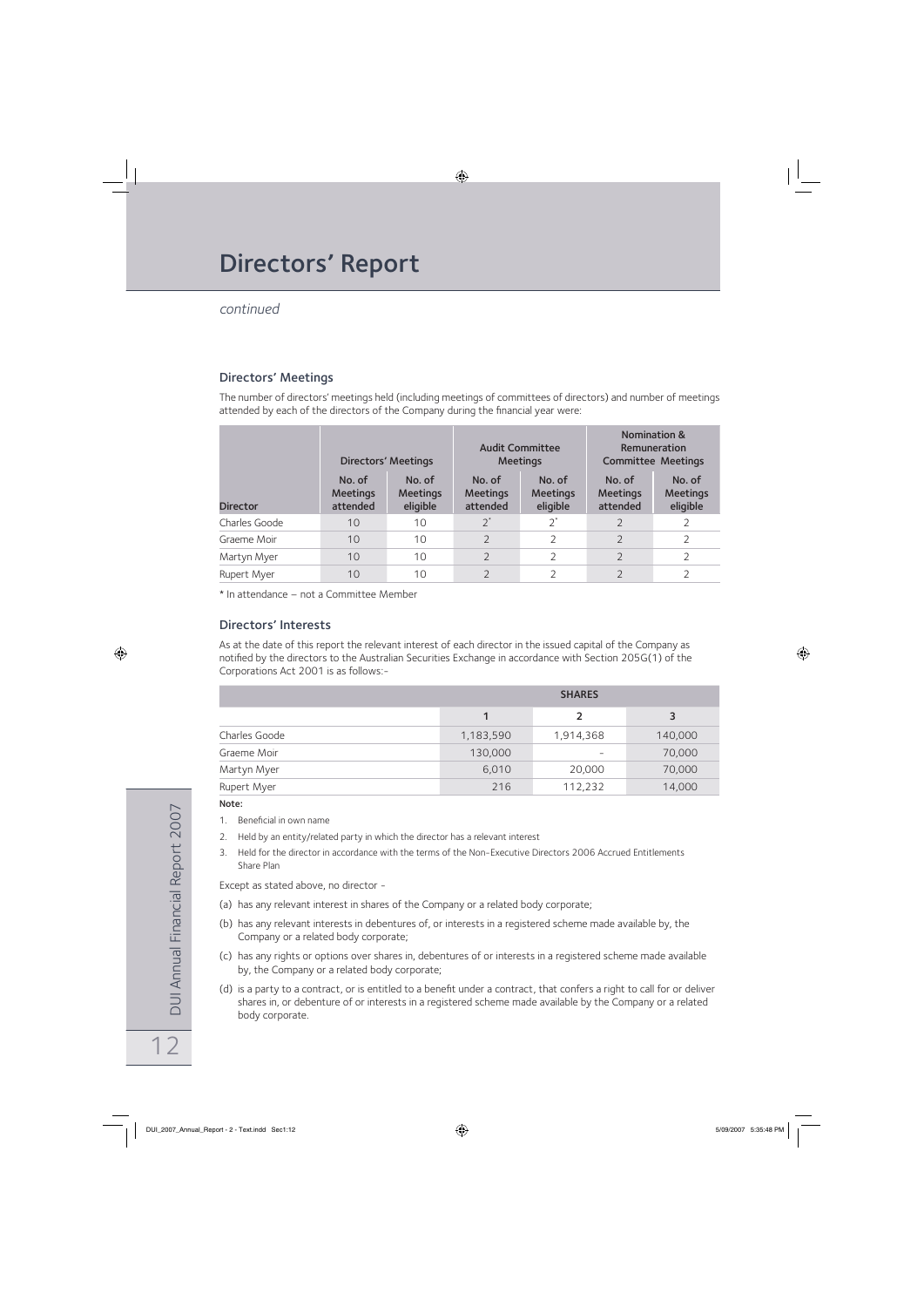| <b>Non-executive Directors</b> | Directors' Fees <sup>(1)</sup> |         | <b>Retirement benefits</b> |         | <b>Total</b> |         |
|--------------------------------|--------------------------------|---------|----------------------------|---------|--------------|---------|
|                                | 2007                           | 2006    | 2007                       | 2006    | 2007         | 2006    |
| Charles Goode                  | 110,800                        | 88,000  | 60,939                     | 83,467  | 171,739      | 171,467 |
| Graeme Moir                    | 55,400                         | 44,000  | 30,469                     | 41,733  | 85,869       | 85,733  |
| Martyn Myer                    | 55,400                         | 44,000  | 30,469                     | 41,733  | 85,869       | 85,733  |
| Rupert Myer                    | 55,400                         | 44,000  | 3,161                      | 41,733  | 58,561       | 85,733  |
| Total                          | 277,000                        | 220,000 | 125,038                    | 208,666 | 402,038      | 428,666 |

### Remuneration Report (audited)

(1) Directors fees include superannuation contributions elected by directors to be paid to their nominated superannuation fund.

The Nomination and Remuneration Committee reviews and makes recommendations to the board on remuneration packages and policies applicable to the Company Secretary and directors of the Company including superannuation entitlements, retirement and termination entitlements, fringe benefits policies and professional indemnity and liability insurance policies.

Remuneration levels are competitively set to attract and retain appropriately qualified and experienced directors. The Nomination and Remuneration Committee may seek independent advice on the appropriateness of remuneration packages, given trends in comparative companies and in light of Company activity and changing responsibilities. The remuneration structures are designed to attract suitably qualified candidates, and to effect the broader outcome of increasing the Company's net profit. Directors' fees are fixed and reviewed annually and the maximum total of directors' fees is set by the shareholders in general meeting.

Each director is entitled to enter a Deed of Access, Indemnity and Insurance with the Company and to be covered by the Company's Directors and Officers Liability Insurance. Amounts disclosed for Directors' remuneration exclude insurance premiums of \$33,348 paid by the Company in respect of Directors' and Officers' liability insurance as the contracts do not specify premiums paid in respect of individual directors and officers. Refer to Note 17 of the financial statements for information relating to the insurance contracts.

In accordance with the restructure of directors' remuneration which was approved at the Company's annual general meeting on 12 October 2006, the following shares have been purchased for the directors and are held for each director in accordance with the terms of the Non-Executive Directors 2006 Accrued Entitlements Share Plan:

| Charles Goode | 140,000 |
|---------------|---------|
| Graeme Moir   | 70,000  |
| Martyn Myer   | 70.000  |
| Rupert Myer   | 14.000  |

The Company Secretary, Mr Andrew J Hancock, received \$59,770 (2006: \$56,925) for services provided to the Company.

### Events Subsequent to Balance Date

There has not arisen in the interval between the end of the financial year and the date of this report any item, transaction or event of a material and unusual nature likely, in the opinion of the directors of the Company, to affect significantly the operations of the Company, the results of those operations, or the state of affairs of the Company, in future financial years, except that the market value of the investment portfolio moves broadly in line with the overall Australian share market and the Australian All Ordinaries index fell 8.1% from 30 June 2007 to 15 August 2007.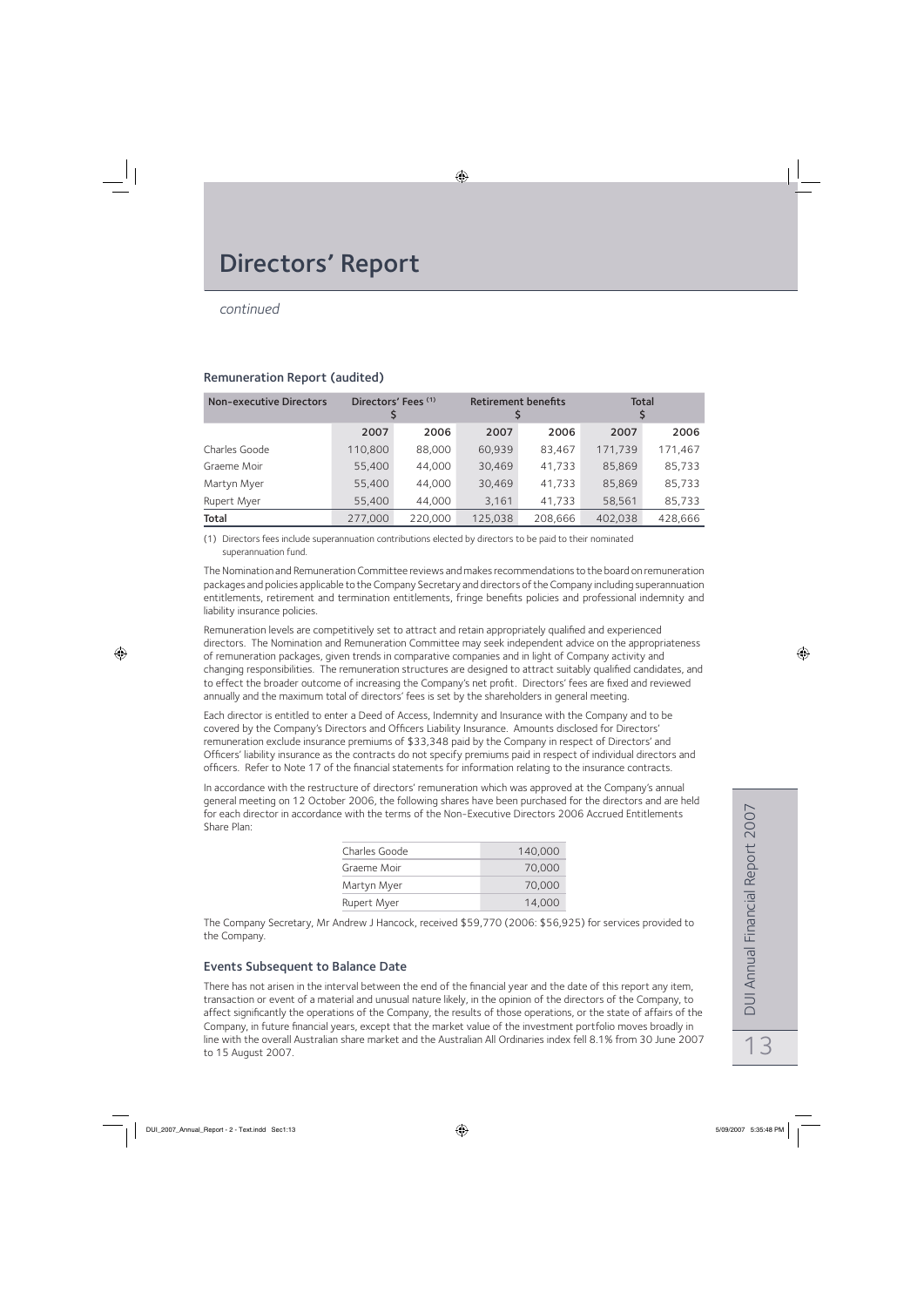## Directors' Report

*continued*

### Non-audit Services

During the year KPMG, the Company's auditor, has provided taxation services in addition to their statutory duties. They received fees of \$6,325 for these services.

The board has considered the non-audit services provided during the year by the auditor and in accordance with written advice provided by resolution of the audit committee, is satisfied that the provision of those non-audit services during the year by the auditor is compatible with, and did not compromise, the auditor independence requirements of the Corporations Act 2001 for the following reasons.

- all non-audit services were subject to the corporate governance procedures adopted by the Company and have been reviewed by the audit committee to ensure they do not impact the integrity and objectivity of the auditor; and
- the non-audit services provided do not undermine the general principles relating to auditor independence as set out in APES 110 Code of Ethics for Professional Accountants, as they did not involve reviewing or auditing the auditor's own work, acting in a management or decision making capacity for the Company, acting as an advocate for the Company or jointly sharing risks and rewards.

## Likely Developments

The directors do not anticipate any particular developments in the operations of the Company which will affect the results of future financial years.

## State of Affairs

In the opinion of the directors, there were no significant changes in the state of affairs of the Company that occurred during the financial year under review.

### Environmental Regulation

The Company's operations are not subject to any significant environmental regulations under either Commonwealth or State legislation.

#### Indemnification

Details of directors' indemnification are set out in Note 17 to the financial statements.

Lead Auditor's Independence Declaration under Section 307C of the Corporations Act 2001

The lead auditor's independence declaration is set out on page 15 and forms part of the Directors' Report for the year ended 30 June 2007.

## Rounding Of Amounts

The Company is of a kind referred to in ASIC Class Order 98/100 dated 10 July 1998 and in accordance with that Class Order, amounts in the financial report and directors' report have been rounded off to the nearest thousand dollars, unless otherwise stated.

Dated at Melbourne this 16th day of August 2007

Signed in accordance with a resolution of the directors:

harbs Took .

Charles Goode Director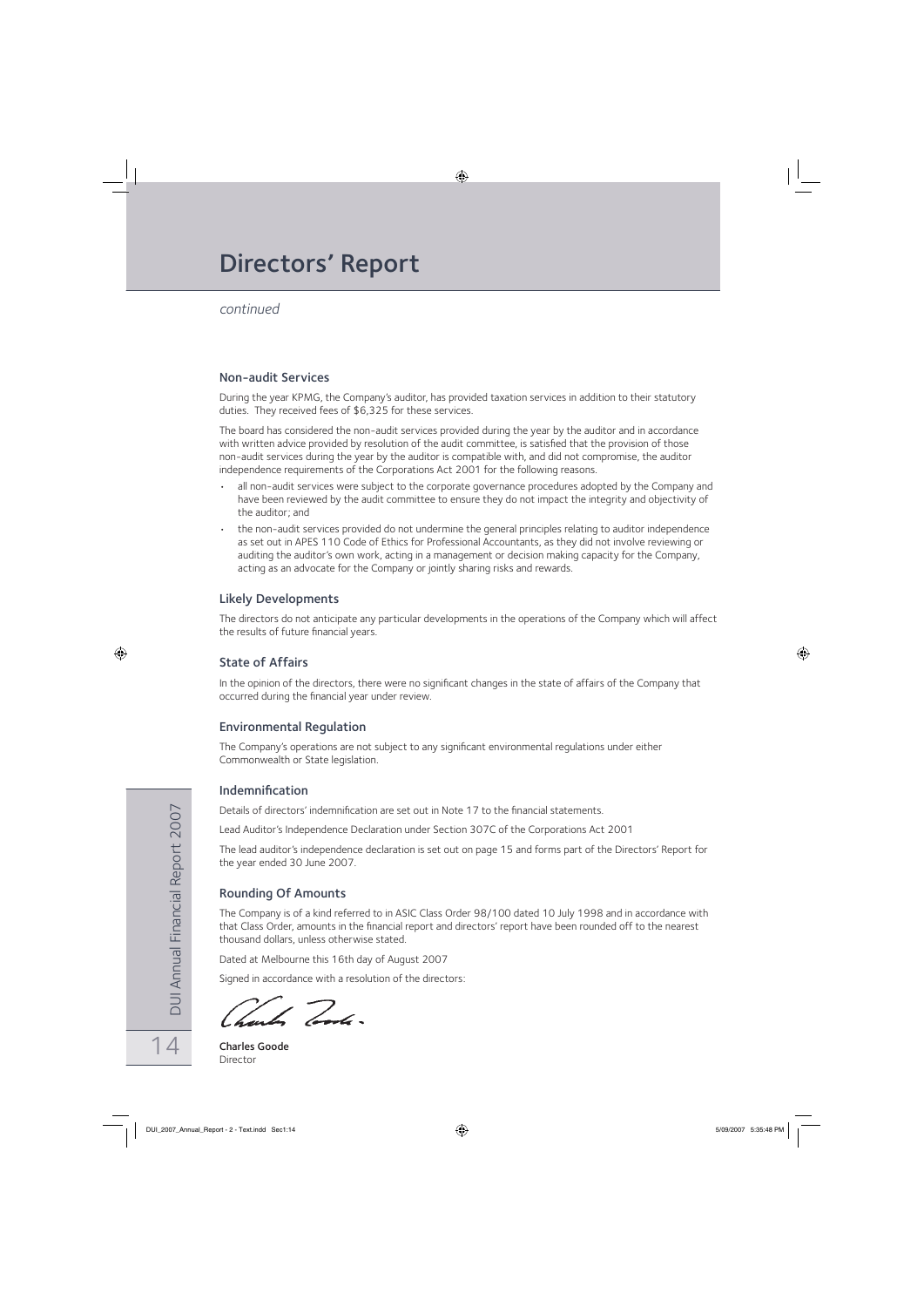## Lead Auditor's Independence Declaration

*under Section 307C of the Corporations Act 2001 to the directors of* **Diversified United Investment Limited** 



I declare that, to the best of my knowledge and belief, in relation to the audit for the financial year ended 30 June 2007 there have been:

- (i) no contraventions of the auditor independence requirements as set out in the Corporations Act 2001 in relation to the audit, and
- (ii) no contraventions of any applicable code of professional conduct in relation to the audit.

KPMC

KPMG

Moaig

Mitch Craig Partner

Melbourne 16 August 2007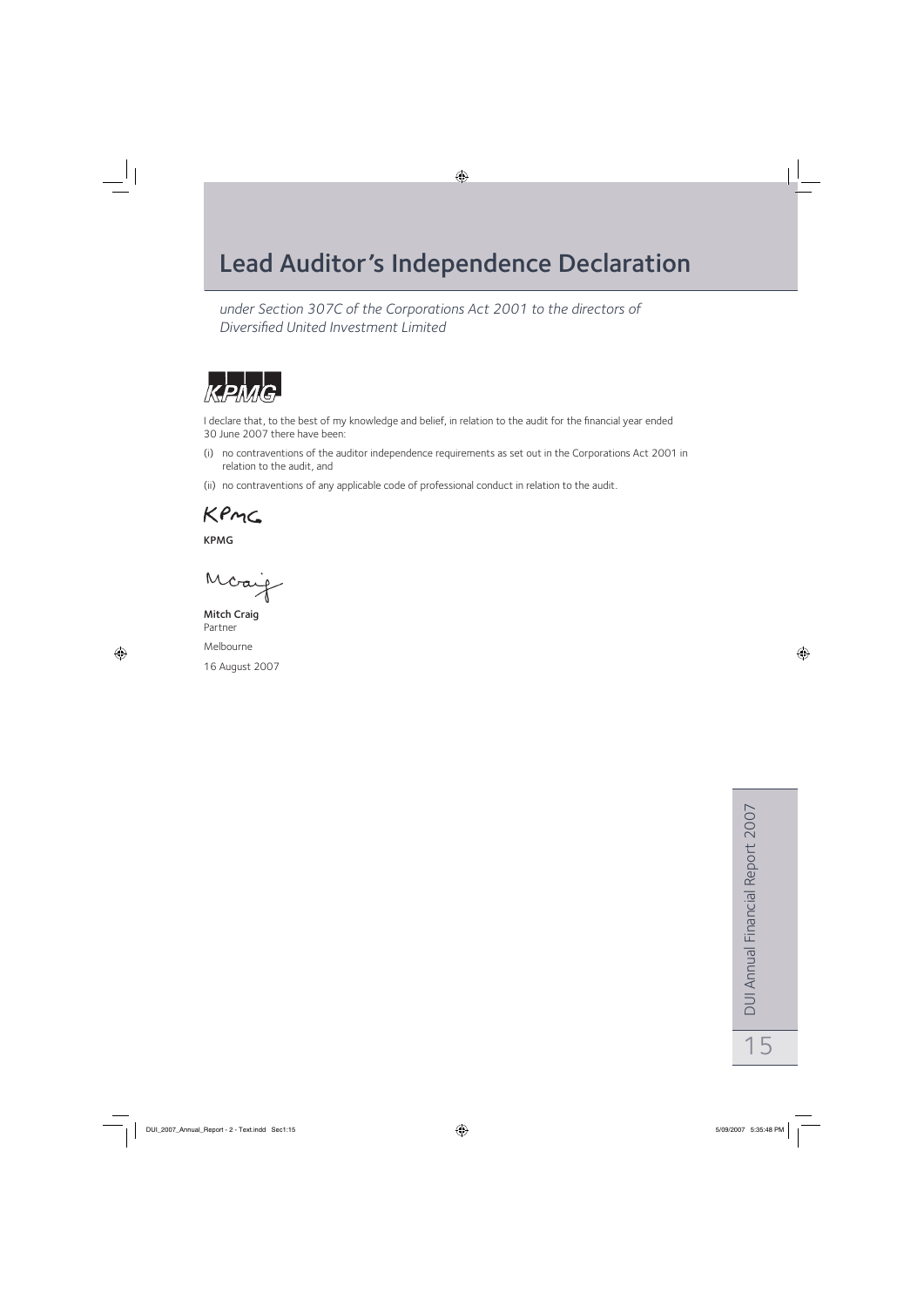## **Income Statement**

*for the Year Ended 30 June 2007*

|                                                                                                                                      | <b>Note</b> | 2007<br>\$'000 | 2006<br>\$'000 |
|--------------------------------------------------------------------------------------------------------------------------------------|-------------|----------------|----------------|
| Revenue from investment portfolio                                                                                                    | 2           | 20,347         | 15,823         |
| Administration and other expenses                                                                                                    |             | (836)          | (818)          |
| Finance expenses                                                                                                                     | 2           | (3, 188)       | (2, 213)       |
| Operating profit before income tax expense and net<br>realised gains on investment portfolio                                         |             | 16,323         | 12,792         |
| Income tax benefit *                                                                                                                 | 4(a)        | 362            | 290            |
| Net operating profit before net realised gains<br>on investment portfolio                                                            |             | 16,685         | 13,082         |
| Net realised gains on investment portfolio transferred from<br>revaluation reserve                                                   |             | 9,103          | 5,451          |
| Income tax expense thereon*                                                                                                          | 4(a)        | (2, 925)       | (1,769)        |
|                                                                                                                                      |             | 6,178          | 3,682          |
| Profit for the year                                                                                                                  |             | 22,863         | 16,764         |
| Basic and diluted earnings per share (cents)                                                                                         | 19          | 18.6           | 15.5           |
| Basic and diluted operating earnings per share (cents)<br>before net realised gains on investment portfolio are shown<br>in Note 19. |             |                |                |
| * Total income tax (expense)/benefit                                                                                                 | 4(a)        | (2, 563)       | (1, 479)       |

The income statement is to be read in conjunction with the notes to the financial statements set out on pages 20 to 30.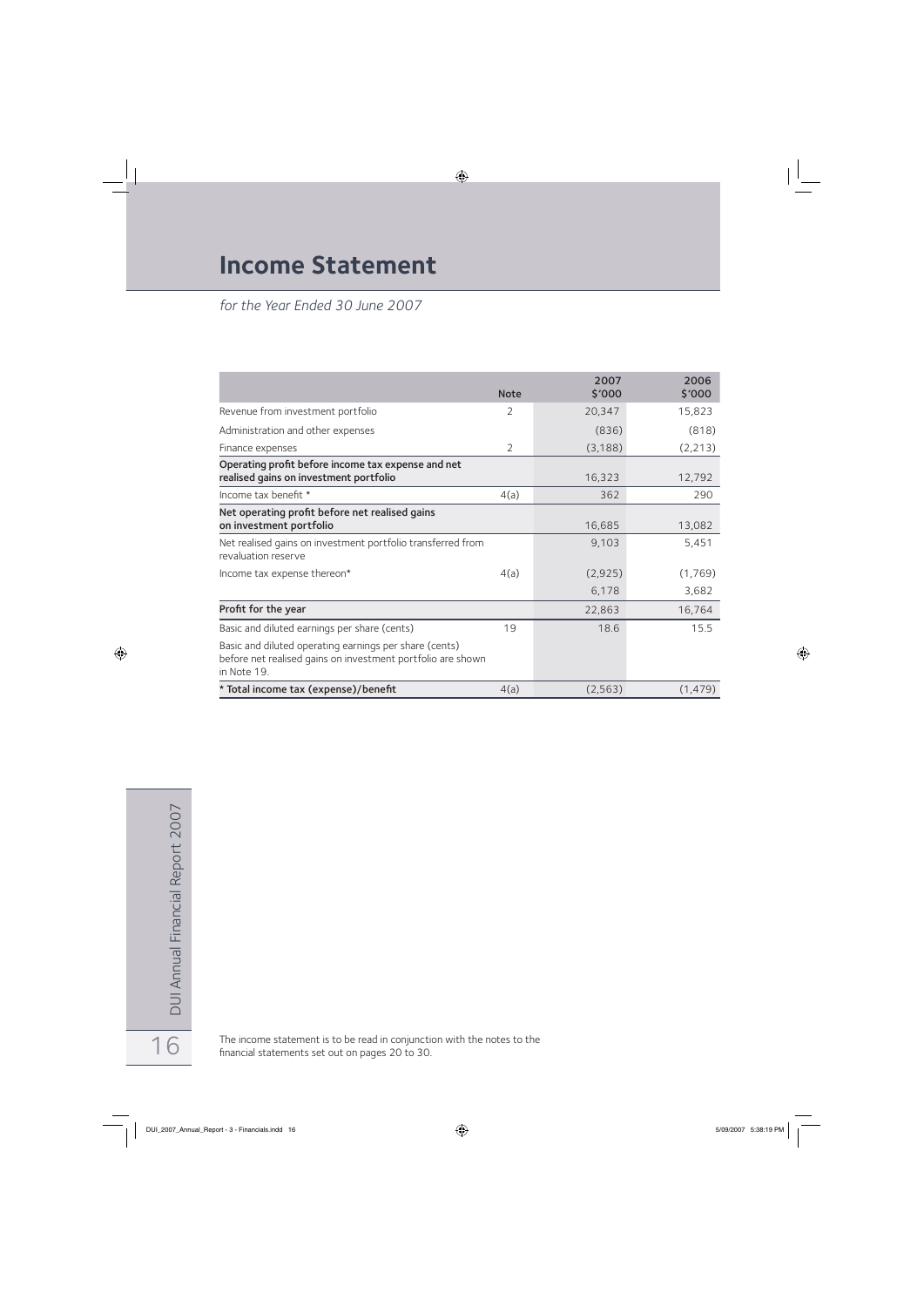# **Balance Sheet**

*as at 30 June 2007*

|                                      | <b>Note</b> | 2007<br>\$'000 | 2006<br>\$'000 |
|--------------------------------------|-------------|----------------|----------------|
| <b>CURRENT ASSETS</b>                |             |                |                |
| Cash assets                          | $6\,$       | 1,026          | 8,523          |
| Receivables                          | 7           | 2,883          | 2,678          |
| Other                                | 9           | 30             | 31             |
| <b>TOTAL CURRENT ASSETS</b>          |             | 3,939          | 11,232         |
| <b>NON-CURRENT ASSETS</b>            |             |                |                |
| Investment portfolio                 | 8           | 582,425        | 423,220        |
| Deferred tax assets                  | 4(b)        | 269            | 260            |
| <b>TOTAL NON-CURRENT ASSETS</b>      |             | 582,694        | 423,480        |
| <b>TOTAL ASSETS</b>                  |             | 586,633        | 434,712        |
| <b>CURRENT LIABILITIES</b>           |             |                |                |
| Current tax liability                | 4(a)        |                | 1,389          |
| Payables                             | 10          | 98             | 59             |
| <b>TOTAL CURRENT LIABILITIES</b>     |             | 98             | 1,448          |
| <b>NON-CURRENT LIABILITIES</b>       |             |                |                |
| Borrowings - interest bearing        | 11          | 72,766         | 24,960         |
| Deferred tax liability               | 4(b)        | 92,927         | 62,907         |
| Employee benefits                    | 13          |                | 866            |
| <b>TOTAL NON-CURRENT LIABILITIES</b> |             | 165,693        | 88,733         |
| <b>TOTAL LIABILITIES</b>             |             | 165,791        | 90,181         |
| <b>NET ASSETS</b>                    |             | 420,842        | 344,531        |
| <b>EQUITY</b>                        |             |                |                |
| Issued capital                       | 14(a)       | 171,647        | 168,912        |
| Revaluation reserve                  | 14(b)       | 202,160        | 137,900        |
| Realisation reserve                  | 14(b)       | 15,101         | 14,167         |
| Retained earnings                    | 14(b)       | 31,934         | 23,552         |
| <b>TOTAL EQUITY</b>                  |             | 420,842        | 344,531        |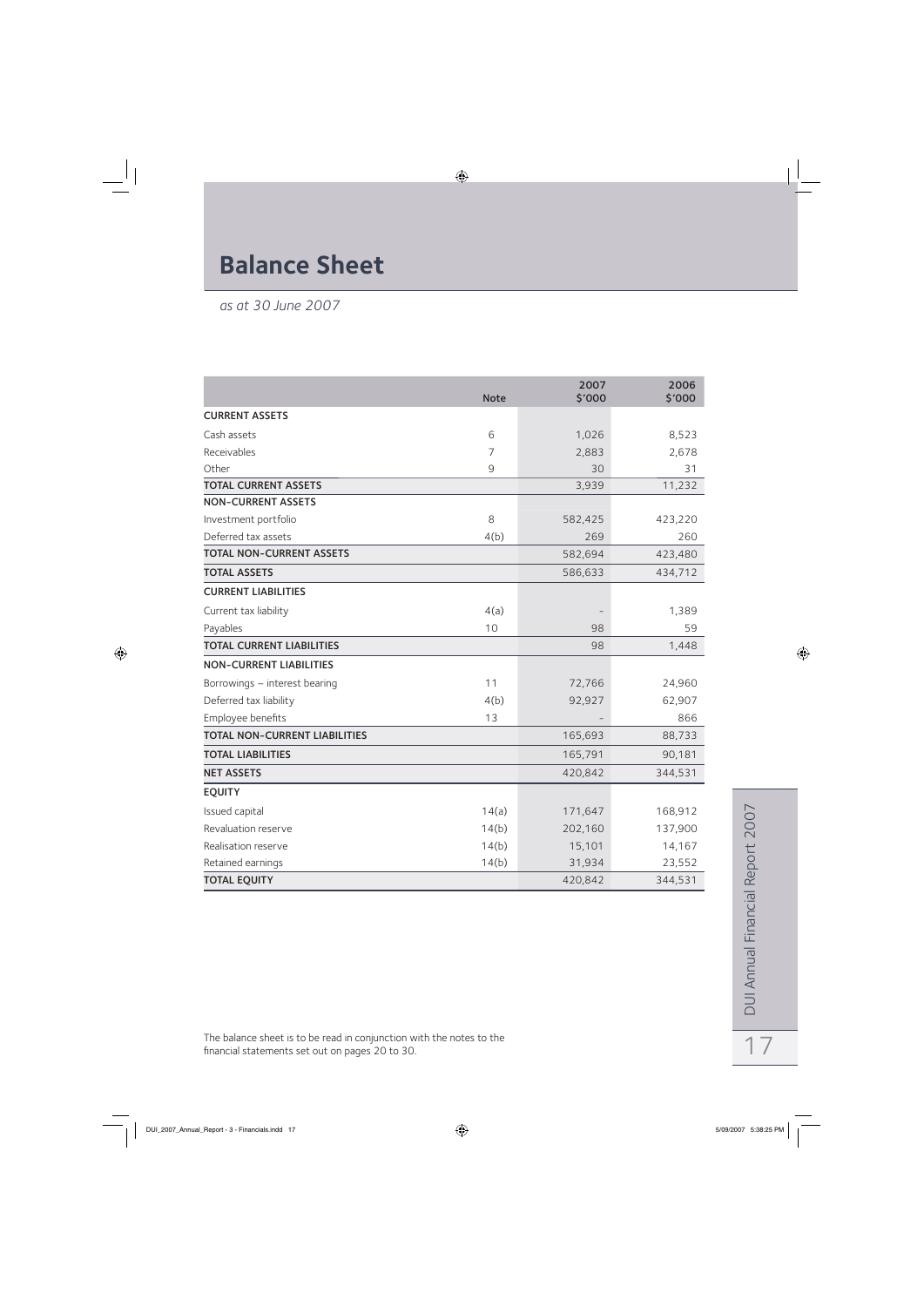# **Statement of Changes in Equity**

*for the Year Ended 30 June 2007*

|                                                                                           | <b>Note</b> | 2007<br>\$'000 | 2006<br>\$'000 |
|-------------------------------------------------------------------------------------------|-------------|----------------|----------------|
| Total equity at the beginning of the year                                                 |             | 344,531        | 236,711        |
| Revaluation of investment portfolio                                                       | 14(b)       | 99,682         | 66,870         |
| Net realised gains on investment portfolio after tax trans-<br>ferred to income statement |             | (6, 178)       | (3,682)        |
| Provision for tax on unrealised gains                                                     | 14(b)       | (30, 399)      | (20, 712)      |
| Total direct equity adjustments                                                           |             | 63,105         | 42,476         |
| Profit for the year                                                                       |             | 22,863         | 16,764         |
| Total direct equity adjustments and profit for the year                                   |             | 85,968         | 59,240         |
| Transactions with shareholders                                                            |             |                |                |
| Dividend reinvestment plan                                                                | 14(b)       | 2,740          | 2,627          |
| Dividends paid from retained earnings                                                     | 14(b)       | (8,303)        | (8, 131)       |
| Dividends paid from realisation reserve                                                   | 14(b)       | (4,089)        | (1,013)        |
| Rights issue net of costs                                                                 | 14(a)       | (5)            | 55,097         |
|                                                                                           |             | (9,657)        | 48,580         |
| Total equity at the end of the year                                                       |             | 420,842        | 344,531        |

DUI Annual Financial Report 2007  $\frac{1}{\infty}$  DUI Annual Financial Report 2007 18

The statement of changes in equity is to be read in conjunction with the notes to the financial statements set out on pages 20 to 30.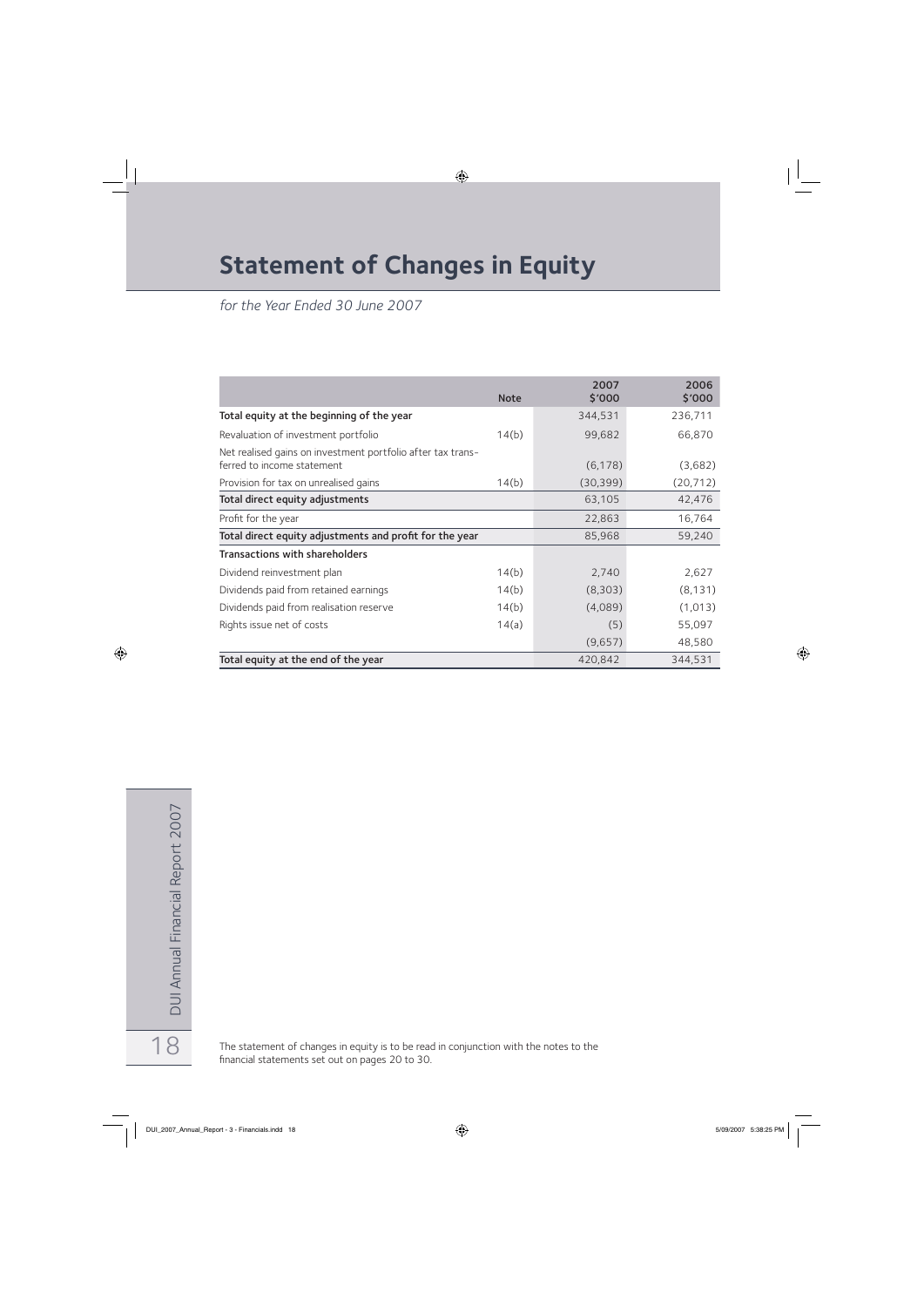# **Statement of Cash Flows**

*for the Year Ended 30 June 2007*

|                                            | <b>Note</b> | 2007<br>\$'000 | 2006<br>\$'000 |
|--------------------------------------------|-------------|----------------|----------------|
| Cash flows from operating activities       |             |                |                |
| Interest received                          |             | 163            | 443            |
| Dividends and trust distributions received |             | 19,938         | 14,940         |
| Administration and other expenses paid     |             | (1,658)        | (620)          |
| Finance costs paid                         |             | (3, 345)       | (2,290)        |
| Income taxes paid                          |             | (1, 416)       |                |
| Net cash from operating activities         | 18(b)       | 13,682         | 12,473         |
| Cash flows from investing activities       |             |                |                |
| Proceeds from sale of investments          |             | 10,624         | 19,384         |
| Purchases of investments                   |             | (70, 146)      | (64, 833)      |
| Net cash from investing activities         |             | (59, 522)      | (45, 449)      |
| Cash flows from financing activities       |             |                |                |
| Proceeds from rights issue net of costs    |             | (5)            | 55,097         |
| Dividends paid                             |             | (9,652)        | (6, 517)       |
| Cash proceeds from borrowings              |             | 48,000         | 22,000         |
| Cash repayments of borrowings              |             |                | (33,000)       |
| Net cash from financing activities         |             | 38,343         | 37,580         |
| Net increase/(decrease) in cash held       |             | (7, 497)       | 4,604          |
| Cash and cash equivalents at 1 July        | 18(a)       | 8,523          | 3,919          |
| Cash and cash equivalents at 30 June       | 18(a)       | 1,026          | 8,523          |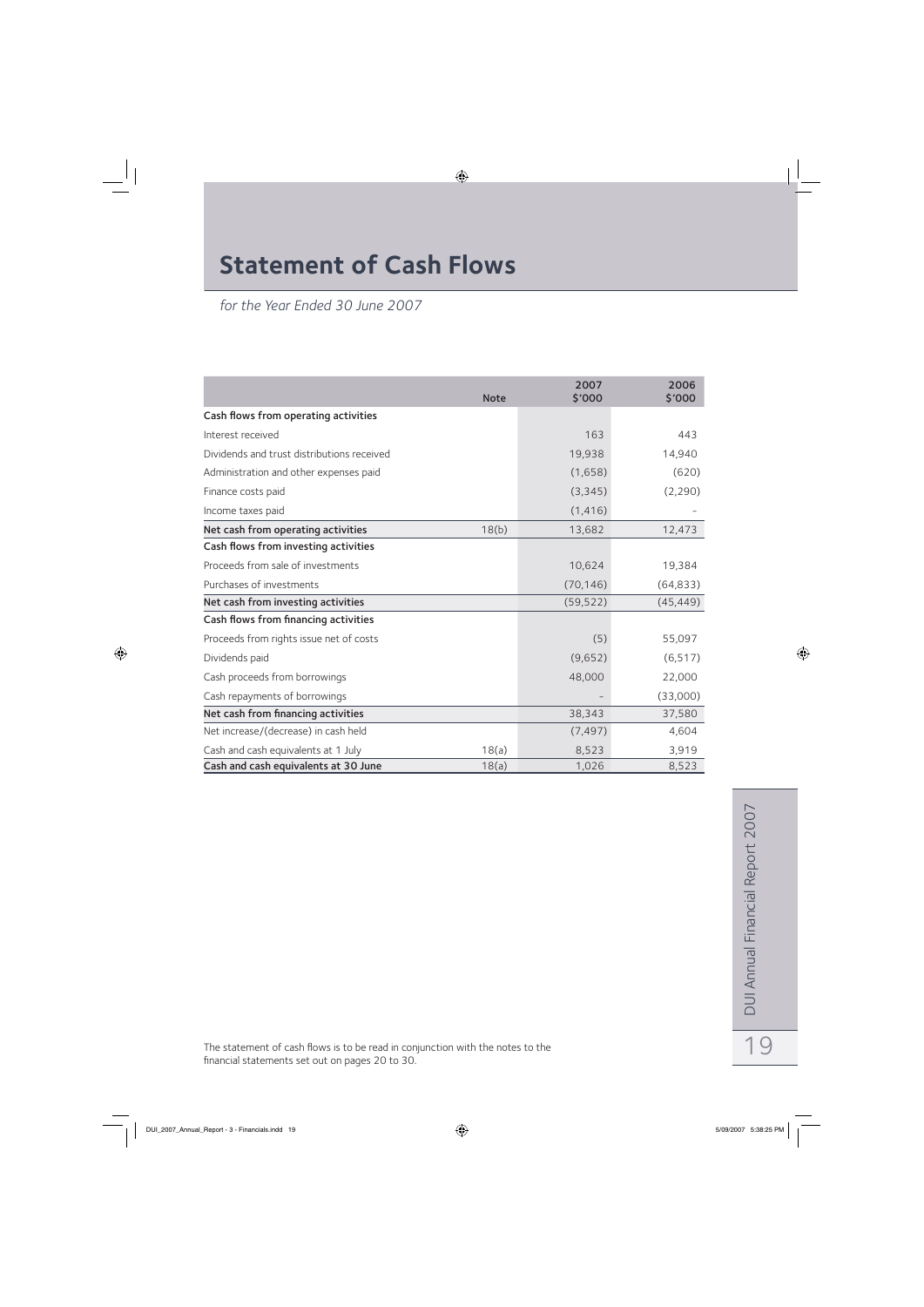*for the Year Ended 30 June 2007*

### 1. Statement of significant accounting policies

Diversified United Investment Limited (the 'Company') is a company domiciled in Australia.

The financial report was authorised for issue by the directors on 16 August 2007.

#### (a) Statement of compliance

This financial report is a general purpose financial report which has been prepared in accordance with Australian Accounting Standards ('AASBs') (including Australian Interpretations) adopted by the Australian Accounting Standard Board ('AASB') and the Corporations Act 2001. The financial report of the Company also complies with the International Financial Reporting Standards ('IFRSs') and interpretations adopted by the International Accounting Standards Board.

#### (b) Basis of preparation

The financial report is presented in Australian dollars. The accounting policies set out below have been applied consistently to all periods presented in these financial statements.

The Company has elected to early adopt the following accounting standards and amendments:

AASB 8 *Operating Segments*, and

AASB 101 *Presentation of Financial Statements* (October 2006), and

ED 151 *Australian Additions to, and Deletions from, IFRSs*.

The following accounting standard has not been early adopted by the Company in these financial statements; AASB 7 *Financial Instruments: Disclosures*.

The financial report is prepared on a historical cost basis except that financial instruments classified as available-for-sale are stated at their fair value.

#### (c) Investments

The Company is a long term investor. Under IFRS, investments are classified as available-for-sale. After initial recognition at fair value (being cost), investments are measured at fair value.

 Unrealised gains or losses on available-for-sale investments are recognised as a separate component of equity until the investment is sold, collected or otherwise disposed of, or until the investment is determined to be impaired, at which time the cumulative gain or loss previously reported in equity is included in the income statement as a realised gain or loss.

 The Company derecognises an investment when it is sold or it transfers the investment and the transfer qualified for derecognition in accordance with AASB 139. Upon derecognition, unrealised gains/ losses net of tax relating to the investment are transferred from the revaluation reserve to the income statement.

 The Company reviews its investment portfolio at each balance sheet date to determine whether there is any objective evidence of impairment. When a decline in the fair value of an investment has been recognised directly in equity and there is objective evidence that the asset is impaired, the cumulative loss (after tax) that had been recognised directly in equity is immediately recognised in profit or loss. Any subsequent reversal of an impairment loss is not reversed through profit or loss.

#### (d) Revenue from investment portfolio

 The activity of the Company is that of an investment company, returns being in the form of dividends, interest income, trust income and sub-underwriting income. Dividend income is recognised in the income statement at ex-dividend date and all other income is recognised on an accruals basis.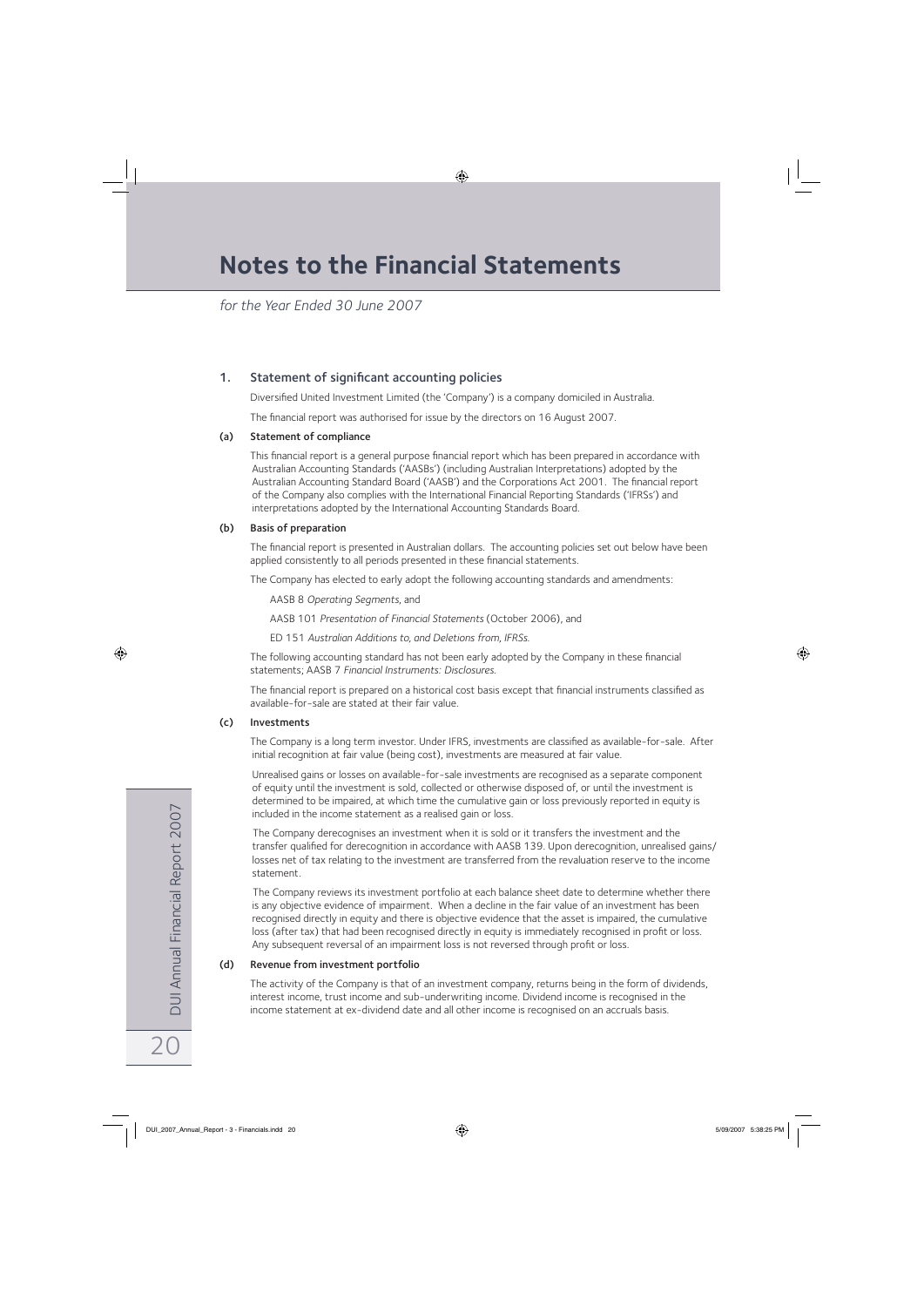*for the Year Ended 30 June 2007 (continued)*

## 1. Statement of significant accounting policies (continued)

#### (e) Taxation

 The income tax expense or revenue for the period is the tax payable on the current period's taxable income based on the company tax rate adjusted by changes in deferred tax assets and liabilities which arise from items being brought to account in different periods for income tax and accounting purposes.

 The expected tax on disposal of securities in the investment portfolio is recognised directly in equity and as a deferred tax liability. Where the Company disposes of such securities, tax is calculated on gains made according to the particular parcels allocated to the sale for tax purposes and offset against any capital losses carried forward. At this time, the tax recognised directly in equity is transferred to Net Profit and adjusted to income tax expense. The associated deferred tax liability is similarly adjusted and transferred to current tax payable.

When Capital Gains Tax rollover relief is elected on the disposal of securities, tax is still calculated on gains made (even though the income tax liability has been deferred until subsequent disposal of the replacement securities) and recognised in income tax expense for accounting purposes.

A deferred tax asset is recognised only to the extent that it is probable that future taxable profits will be available against which the asset can be utilised. Deferred tax assets are reduced to the extent that it is no longer probable that the related tax benefit will be realised.

#### (f) Interest bearing borrowings

Interest bearing borrowings are recognised initially at fair value less attributable transaction costs.

Subsequent to initial recognition, interest bearing borrowings are stated at amortised cost with any difference between cost and redemption value being recognised in the income statement over the period of the borrowing on an effective interest basis.

#### (g) Provision for directors' retirement

 In accordance with the restructure of Directors remuneration which was approved at the Company's Annual General Meeting on 12 October 2006, the Directors entitlement to retirement benefits ceased on 31 October 2006.

The resolution provided that directors who had accrued retirement benefits as at 31 October 2006 would be entitled to receive on retirement either a cash payment or shares in satisfaction of their accrued entitlement.

All Directors elected to receive shares in the Company on retirement as compensation for their entitlement and in accordance with the terms of the Non-Executive Directors 2006 Accrued Entitlements Share Plan.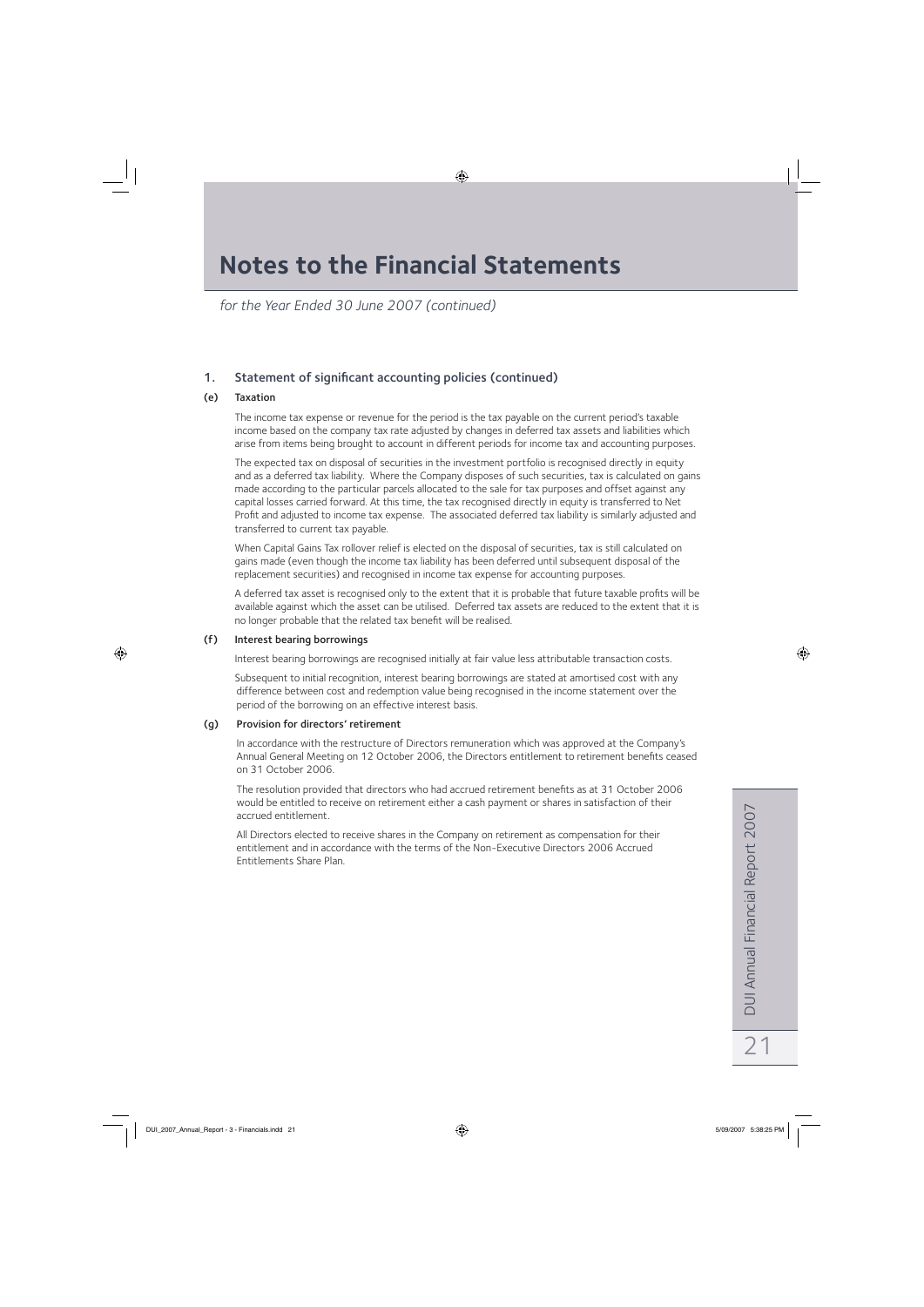*for the Year Ended 30 June 2007 (continued)*

|     |                                                                           | 2007<br>\$'000 | 2006<br>\$'000 |
|-----|---------------------------------------------------------------------------|----------------|----------------|
| 2.  | <b>Revenue and Expenses</b>                                               |                |                |
| (a) | Revenue                                                                   |                |                |
|     | Dividends received or due and receivable                                  | 16,262         | 12,919         |
|     | Trust distributions received or due and receivable                        | 3,922          | 2,462          |
|     | Interest received or due and receivable                                   | 163            | 442            |
|     |                                                                           | 20,347         | 15,823         |
| (b) | <b>Expenses</b>                                                           |                |                |
|     | Finance expenses:                                                         |                |                |
|     | - Interest                                                                | 3,188          | 2,213          |
|     | Provision for directors' retirement benefits                              | 125            | 209            |
| 3.  | <b>Auditor's Remuneration</b>                                             |                |                |
|     | During the year KPMG, the Company's auditor, received                     |                |                |
|     | \$39,380 for the audit and review of financial reports (2006:             |                |                |
|     | \$38,280), and \$6,325 for taxation related services (2006:               |                |                |
|     | $$4,675$ ).                                                               |                |                |
| 4.  | <b>Taxation</b>                                                           |                |                |
| (a) | Income Tax Expense                                                        |                |                |
|     | (i) Recognised in the income statement                                    |                |                |
|     | Current tax expense                                                       |                |                |
|     | Current Year                                                              |                | 1,389          |
|     | Adjustments for prior years                                               | 27             | 21             |
|     |                                                                           | 27             | 1,410          |
|     | <b>Deferred Tax Expense</b>                                               |                |                |
|     | Tax deferred through CGT rollover relief                                  | 2,554          |                |
|     | Temporary differences                                                     | (18)           | 69             |
|     |                                                                           | 2,536          | 69             |
|     | Total income tax expense/(benefit) in income statement                    | 2,563          | 1,479          |
|     | (ii) Reconciliation between tax expense and pre-tax net                   |                |                |
|     | profit<br>Prima facie tax expense calculated at 30% on the profit for the | 7,628          |                |
|     | year                                                                      |                | 5,473          |
|     | Increase in tax expense due to:                                           |                |                |
|     | Franking/ foreign tax credits gross up on dividends received              | 1,970          | 1,556          |
|     | Sundry items                                                              | 113            | 263            |
|     | Decrease in tax expense due to:                                           |                |                |
|     | Tax deferred distributions received                                       | (609)          | (516)          |
|     | Effect of tax losses utilised                                             |                | (132)          |
|     | Franking/ foreign tax credits on dividends received                       | (6, 566)       | (5, 186)       |
|     | Tax expense/(benefit) on operating profit                                 | 2,536          | 1,458          |
|     | Under/(Over) provision prior year                                         | 27             | 21             |
|     | Tax expense/(benefit) attributable to                                     |                |                |
|     | Profit for the year                                                       | 2,563          | 1,479          |
|     | (iii) Deferred tax liability recognised directly in equity                |                |                |
|     | Increase in provision for tax on unrealised gains on                      |                |                |
|     | investment portfolio                                                      | 30,399         | 20,712         |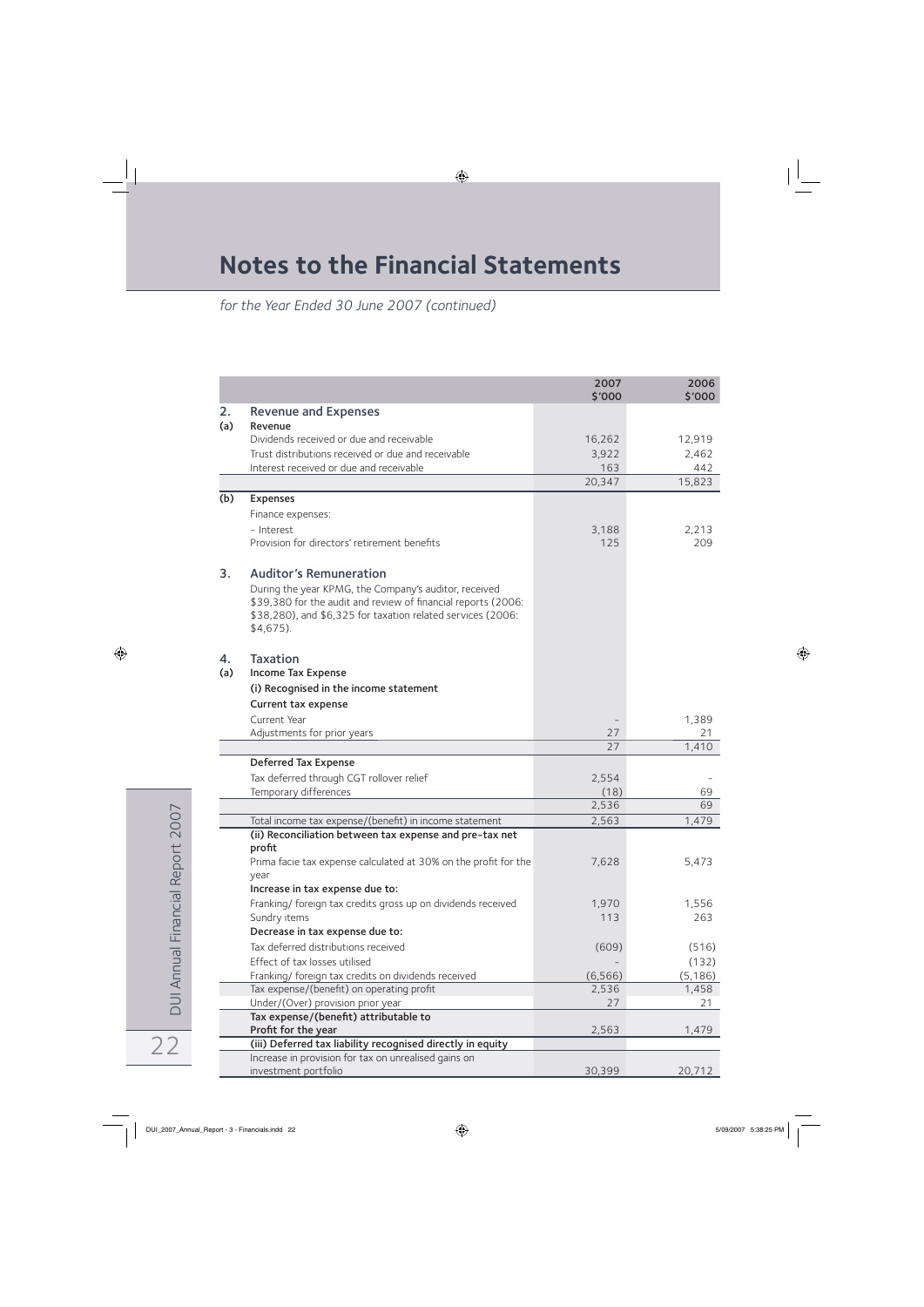*for the Year Ended 30 June 2007 (continued)*

### 4. Taxation (continued)

#### (b) Deferred Tax Assets and Liabilities

#### Recognised deferred tax assets and liabilities

|                                            | <b>Assets</b>            |                          | <b>Liabilities</b> |                |
|--------------------------------------------|--------------------------|--------------------------|--------------------|----------------|
|                                            | 2007<br>\$'000           | 2006<br>\$'000           | 2007<br>\$'000     | 2006<br>\$'000 |
| Revaluation reserve – Provision for tax on |                          |                          |                    |                |
| unrealised gains on investment portfolio   | $\qquad \qquad$          | $\overline{\phantom{0}}$ | (92, 915)          | (62,886)       |
| Other                                      | $\overline{\phantom{m}}$ | -                        | (12)               | (21)           |
| Provision for directors retirement         | $\overline{\phantom{m}}$ | 260                      |                    |                |
| Value of tax loss carried forward*         | 269                      |                          |                    |                |
| Tax assets/(liabilities)                   | 269                      | 260                      | (92, 927)          | (62, 907)      |
| Net tax assets/(liabilities)               | 269                      | 260                      | (92, 927)          | (62,907)       |

\* Value of tax loss carry-forwards relates to unutilised tax credits.

|    |                                                                         | 2007<br>\$'000 | 2006<br>\$'000 |
|----|-------------------------------------------------------------------------|----------------|----------------|
| 5. | <b>Dividends</b>                                                        |                |                |
|    | Dividends recognised in the current year by the Company are:            |                |                |
|    | 2006 final dividend of 5.5¢ per share (2005: 5¢) fully franked<br>(i)   |                |                |
|    | paid 16 October 2006                                                    | 5,622          | 5,068          |
|    | (ii) 2007 interim dividend of $5.5¢$ per share (2006: 4¢) fully franked |                |                |
|    | paid 12 April 2007                                                      | 6,770          | 4,076          |
|    |                                                                         | 12,392         | 9,144          |
|    | Subsequent to reporting date:                                           |                |                |
|    | Since 30 June 2007, the directors have declared the following           |                |                |
|    | dividend payable on 15 October 2007:                                    |                |                |
|    | - Final dividend of 6.5 cents per share fully franked                   | 8.025          | 5.622          |

The final dividend will contain a Listed Investment Company capital gain dividend of 0.7 cents per share (2006: 4.0 cents per share).

The financial effect of this dividend has not been brought to account in the financial statements for the year ended 30 June 2007.

#### *Dividend Franking Account:*

The balance of the Franking Account at 30 June 2007 is \$12,505,624 (2006: \$11,051,255) after adjusting for:

- (a) franking credits that will arise from the current income tax liability;
- (b) franking credits that will arise from the receipt of dividends recognised as receivables at year-end;
- (c) franking credits that the entity may be prevented from distributing in subsequent years (nil at 30 June 2007).

After allowing for the final 2007 dividend, which is not provided for in the 30 June financial statements, the balance of the franking account would be \$9,066,462 (2006: \$8,641,713).

The ability to utilise the franking credits is dependent upon there being sufficient available profits to declare dividends.

#### *LIC Capital Gain Account:*

The balance of the Listed Investment Company (LIC) Capital Gain Account at 30 June 2007 was \$906,435 (2006: \$4,160,421). When distributed, LIC capital gains may entitle certain shareholders to a special deduction in their taxation return, as set out in the relevant dividend statement. After allowing for the final dividend the balance of the LIC Capital Gain Account at 30 June 2007 would be \$42,235.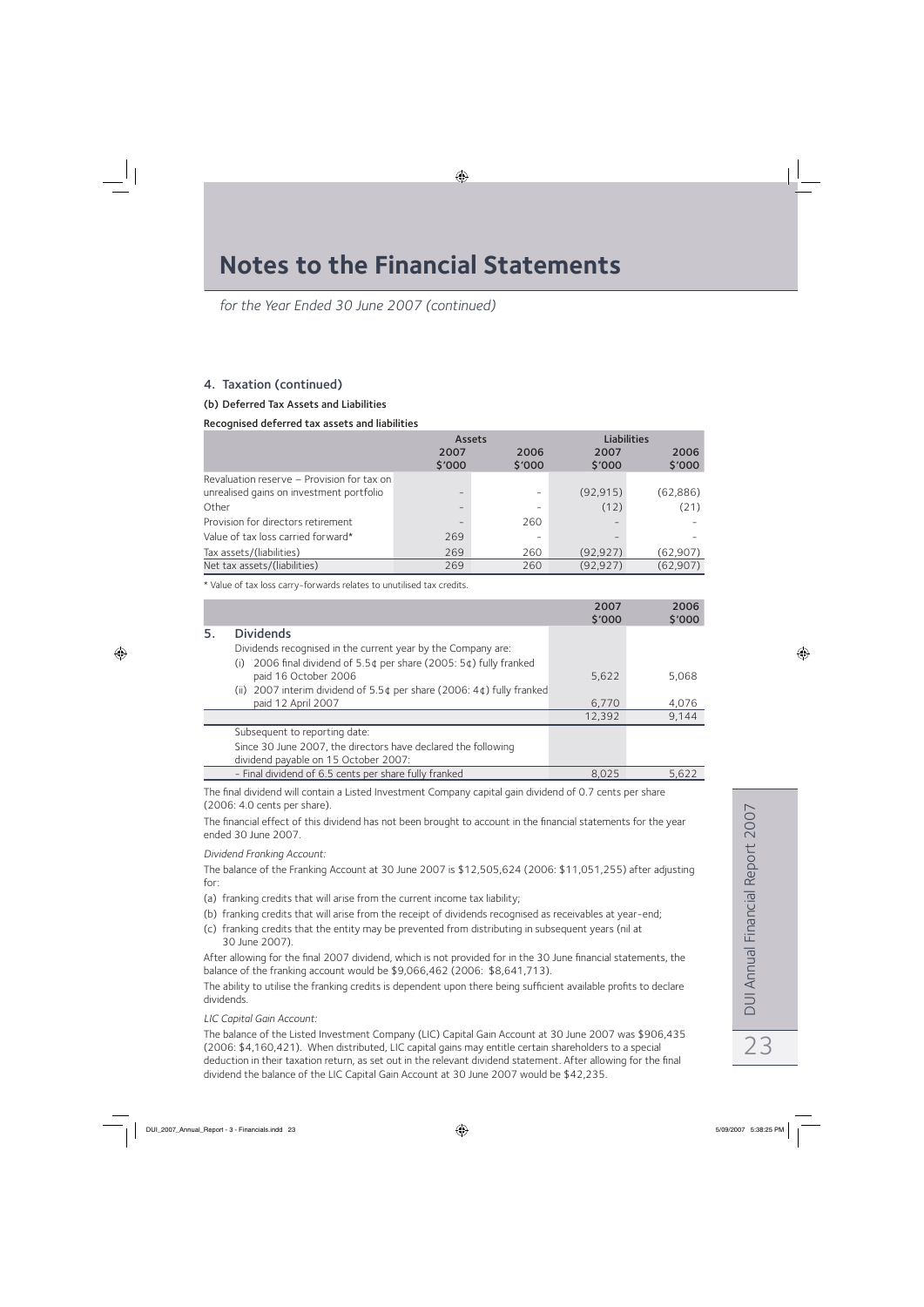*for the Year Ended 30 June 2007 (continued)*

|     | <b>Note</b>                                                                          | 2007<br>\$'000  | 2006<br>\$'000 |
|-----|--------------------------------------------------------------------------------------|-----------------|----------------|
| 6.  | <b>Cash Assets</b>                                                                   |                 |                |
|     | Cash at bank                                                                         | 221             | 221            |
|     | Units in Cash Management Trusts                                                      |                 |                |
|     | and Deposits at Call                                                                 | 805             | 8,302          |
|     |                                                                                      | 1,026           | 8,523          |
|     |                                                                                      |                 |                |
| 7.  | <b>Receivables</b><br>Current                                                        |                 |                |
|     | Sundry debtors and other receivables                                                 | 2,883           | 2,678          |
|     |                                                                                      |                 |                |
| 8.  | Investments                                                                          |                 |                |
|     | Non-Current                                                                          |                 |                |
|     | Investments quoted on prescribed stock exchanges                                     |                 |                |
|     | (at fair value)                                                                      | 582,425         | 423,220        |
|     |                                                                                      |                 |                |
| 9.  | <b>Other Assets</b>                                                                  |                 |                |
|     | Current                                                                              |                 |                |
|     | Prepayments                                                                          | 30              | 31             |
|     |                                                                                      |                 |                |
| 10. | <b>Payables</b>                                                                      |                 |                |
|     | Current<br><b>Trade Creditors</b>                                                    |                 | 59             |
|     |                                                                                      | 98              |                |
| 11. | <b>Interest Bearing Liabilities</b>                                                  |                 |                |
|     | Non-Current                                                                          |                 |                |
|     | Multi-option Facility - Secured<br>20                                                | 72,766          | 24,960         |
|     | The face value of the drawn facility is \$73 million                                 |                 |                |
|     | (2006: \$25 million). The amount disclosed above is                                  |                 |                |
|     | net of prepaid interest.                                                             |                 |                |
|     |                                                                                      |                 |                |
| 12. | <b>Financing Arrangements</b>                                                        |                 |                |
|     | The Company has access to the following lines of credit:<br>Total facility available |                 |                |
|     | Multi-option Facility - Secured                                                      |                 |                |
|     |                                                                                      | 73,000          | 36,000         |
|     | Interest Rate Swap Facility - Secured                                                | 2,000<br>75,000 | 36,000         |
|     | Facilities utilised at balance date                                                  |                 |                |
|     | Multi-option Facility - Secured                                                      | 73,000          | 25,000         |
|     |                                                                                      |                 |                |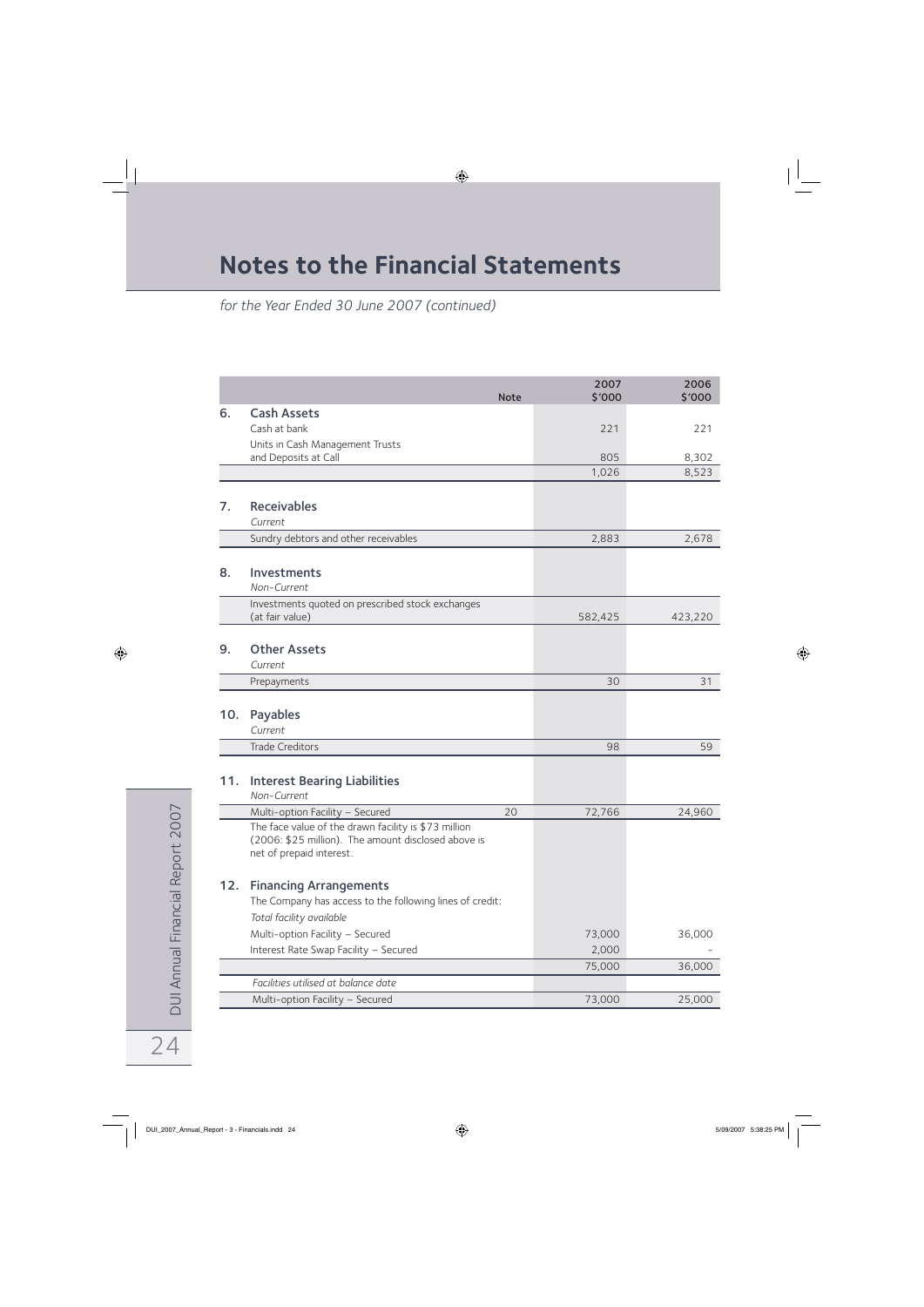*for the Year Ended 30 June 2007 (continued)*

|     |                                                    | 2007    | 2006    |
|-----|----------------------------------------------------|---------|---------|
|     | <b>Note</b>                                        | \$'000  | \$'000  |
| 13. | <b>Employee Benefits</b>                           |         |         |
|     | Non-Current                                        |         |         |
|     | Provision for directors' retirement benefits<br>15 |         | 866     |
|     |                                                    |         |         |
| 14. | <b>Capital and Reserves</b>                        |         |         |
| (a) | <b>Issued Capital</b>                              |         |         |
|     | Issued and paid-up share capital 123,457,107       |         |         |
|     | ordinary fully paid shares (2006: 122,660,900)     | 171,647 | 168,912 |
|     | Movements in issued capital                        |         |         |
|     | Balance at beginning of the year                   | 168,912 | 111,188 |
|     | Shares issued                                      |         |         |
|     | Dividend re-investment plan (i) (ii)               | 2,740   | 2,627   |
|     | Rights issue (iii)                                 |         | 55,199  |
|     | Rights issue capitalised costs                     | (5)     | (102)   |
|     |                                                    | 171,647 | 168,912 |

(i) In respect of the 2006 final dividend, 373,655 shares were issued at \$3.30 each under the dividend re-investment plan.

(ii) In respect of the 2007 interim dividend, 422,552 shares were issued at \$3.57 each under the dividend re-investment plan.

(iii) In respect of the 2006 rights issue on 17 May 2006, 20,444,001 shares were issued at \$2.70 each. The new ordinary shares did not rank for any dividends in respect of the financial year to 30 June 2006. The new ordinary shares ranked for dividends paid after the 2006 final dividend. Therefore, the first dividend received on the new ordinary shares was the interim dividend for 2007, paid in April 2007. The new ordinary shares otherwise ranked equally with existing shares.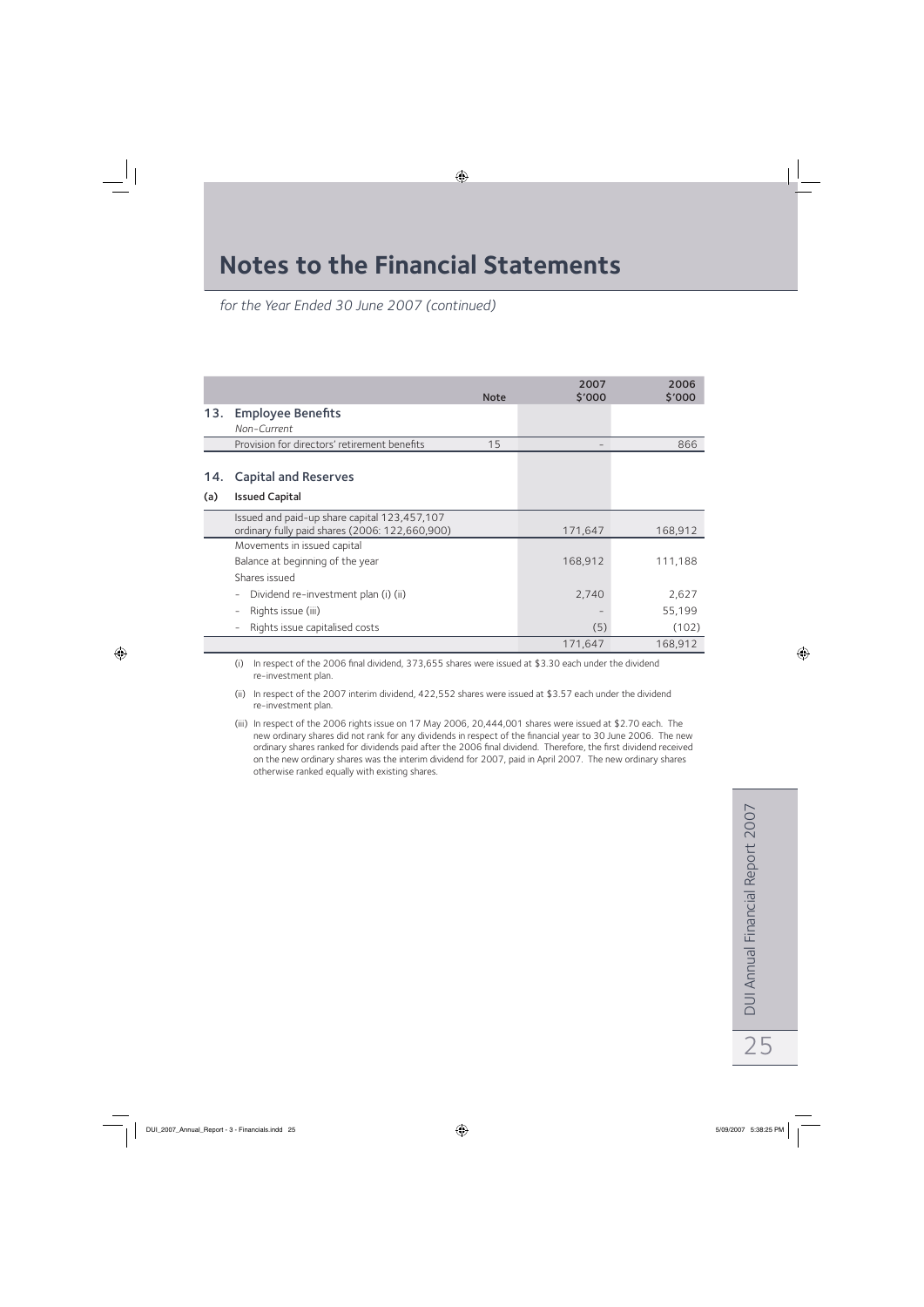*for the Year Ended 30 June 2007 (continued)*

## 14. Capital and Reserves (continued)

#### (b) Reconciliation of movements in capital and reserves

|                                                                                        | <b>Issued</b><br>Capital | Revaluation<br><b>Reserve</b> | Realisation<br>Reserve | <b>Retained</b><br><b>Earnings</b> | <b>Total</b><br>Equity |
|----------------------------------------------------------------------------------------|--------------------------|-------------------------------|------------------------|------------------------------------|------------------------|
|                                                                                        | (5'000)                  | (5'000)                       | (5'000)                | (5'000)                            | (5'000)                |
| Balance at 1 July 2005                                                                 | 111,188                  | 95,424                        |                        | 30,099                             | 236,711                |
| Revaluation of investment portfolio                                                    |                          | 66,870                        |                        |                                    | 66,870                 |
| Provision for tax on unrealised gains<br>Net realised gains on investment<br>portfolio |                          | (20, 712)<br>(5,451)          |                        | 5,451                              | (20, 712)              |
| Income tax on net realised gains                                                       |                          | 1,769                         |                        | (1,769)                            |                        |
| Net operating profit for the period                                                    |                          |                               |                        | 13,082                             | 13,082                 |
| Rights issue                                                                           | 55,097                   |                               |                        |                                    | 55,097                 |
| Dividend reinvestment plan                                                             | 2,627                    |                               |                        |                                    | 2,627                  |
| Dividends paid<br>Realised gains transferred after tax                                 |                          |                               | (1,013)                | (8, 131)                           | (9, 144)               |
| - prior years (i)<br>Realised gains transferred after tax                              |                          |                               | 11,498                 | (11, 498)                          |                        |
| - current period                                                                       |                          |                               | 3,682                  | (3,682)                            |                        |
| Balance at 30 June 2006                                                                | 168,912                  | 137,900                       | 14,167                 | 23,552                             | 344,531                |
|                                                                                        |                          |                               |                        |                                    |                        |
| Balance at 1 July 2006                                                                 | 168,912                  | 137,900                       | 14,167                 | 23,552                             | 344,531                |
| Revaluation of investment portfolio                                                    |                          | 99,682                        |                        |                                    | 99,682                 |
| Provision for tax on unrealised gains<br>Net realised gains on investment              |                          | (30, 399)                     |                        |                                    | (30, 399)              |
| portfolio                                                                              |                          | (9, 103)                      |                        | 9,103                              |                        |
| Income tax on net realised gains<br>Transfer of tax relating to previously             |                          | 2,925                         |                        | (2, 925)                           |                        |
| recognised gains                                                                       |                          | 1,155                         | (1, 155)               |                                    |                        |
| Net operating profit for the period                                                    |                          |                               |                        | 16,685                             | 16,685                 |
| Rights issue capitalised costs                                                         | (5)                      |                               |                        |                                    | (5)                    |
| Dividend reinvestment plan                                                             | 2,740                    |                               |                        |                                    | 2,740                  |
| Dividends paid                                                                         |                          |                               | (4,089)                | (8,303)                            | (12, 392)              |
| Realised gains transferred after tax                                                   |                          |                               | 6,178                  | (6, 178)                           |                        |
| Balance at 30 June 2007                                                                | 171,647                  | 202,160                       | 15,101                 | 31,934                             | 420,842                |

(i) The Company established a Realisation Reserve as at 1 July 2005 to which all capital profits (net of income tax) since inception have been transferred from retained profits.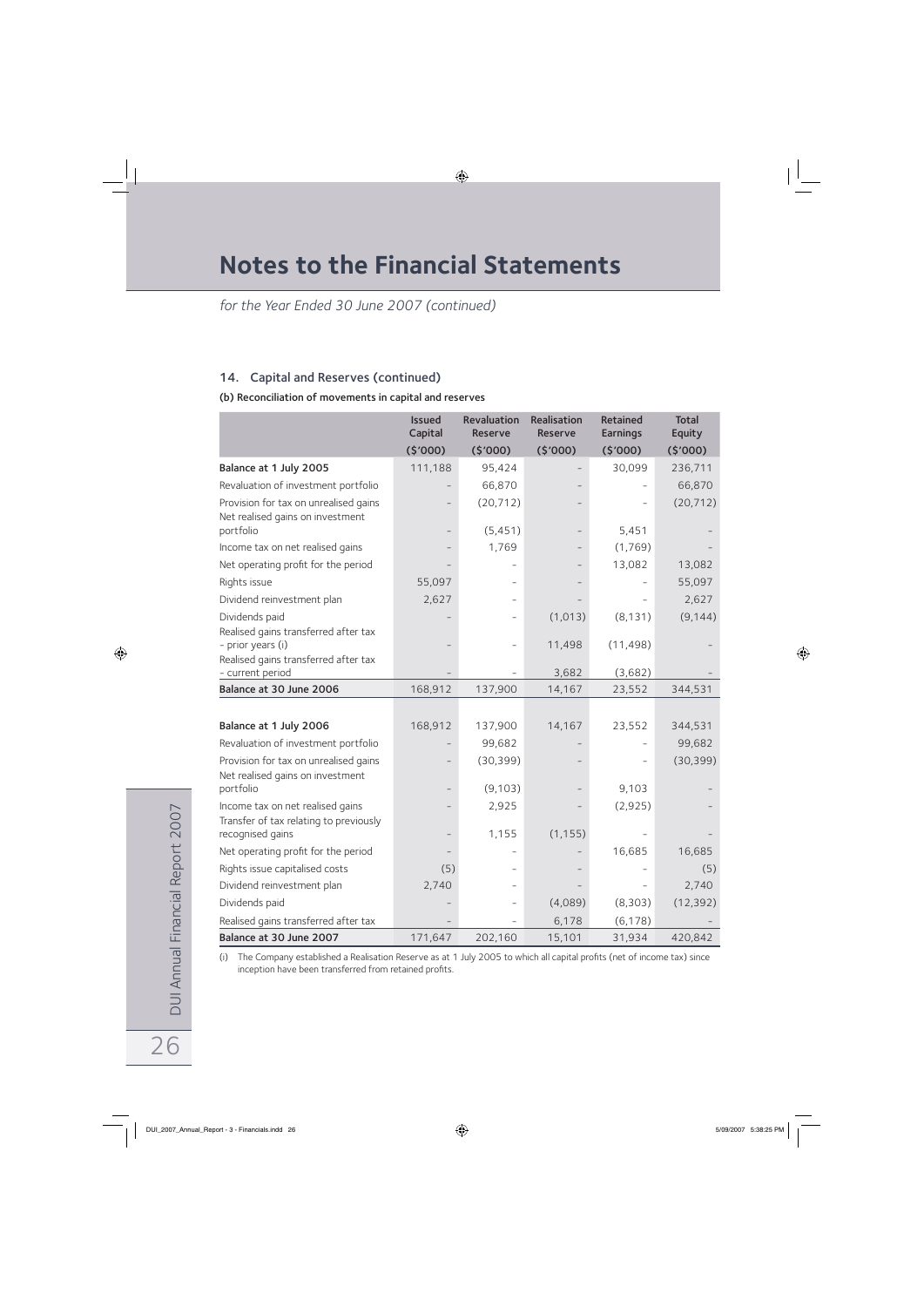*for the Year Ended 30 June 2007 (continued)*

### 15. Directors' Remuneration

 Details of the directors' remuneration are set out in the Remuneration Report that forms part of the Directors' Report.

### 16. Contingent Liabilities and Capital Commitments

There were no contingent liabilities or capital commitments as at 30 June 2007 with the exception of the final call payable on the Telstra Corporation Limited Instalment Receipts. Based on the Company's current holding of 2,000,000 instalment receipts, the Company expects to pay \$3,200,000 in May 2008 if the instalment receipts are held at that time.

### 17. Related Parties

The names of persons holding the position of director of the Company during the year were Messrs C B Goode, G E Moir, M K Myer and R H Myer.

The Company has indemnified each current director and the Company Secretary against all liabilities to another person (other than the Company or a related body corporate) that may arise from their position with the Company except where the liability arises out of conduct involving a lack of good faith. The agreements stipulate that the Company will meet the full amount of any such liabilities, including costs and expenses.

The Company has paid insurance premiums in respect of directors' and officers' liability and legal expenses insurance, for current and former directors and officers, insuring them against liabilities, costs and expenses arising out of conduct which does not involve a wilful breach of duty. This insurance premium covers the period from 18 June 2007 to 18 June 2008.

Apart from the details disclosed in this note, no director has entered into a material contract with the Company since the end of the previous financial year and there were no other material contracts involving directors' interests existing at year end.

#### Directors' holdings of shares

 The relevant interests of directors and their director related entities in shares of the Company at year end are set out below:

|                  | Held at   | Acquired and held<br>under the Directors'<br>Held at |                   |              |           |  |
|------------------|-----------|------------------------------------------------------|-------------------|--------------|-----------|--|
| <b>Directors</b> | 1/7/06    | <b>Purchases</b>                                     | <b>Share Plan</b> | <b>Sales</b> | 30/6/07   |  |
| Charles Goode    | 3,040,926 | 57,032                                               | 140,000           |              | 3,237,958 |  |
| Graeme Moir      | 120,000   | 10,000                                               | 70,000            |              | 200,000   |  |
| Martyn Myer      | 6.010     | 20,000                                               | 70,000            | -            | 96,010    |  |
| Rupert Myer      | 61,287    | 21,948                                               | 14,000            |              | 97,235    |  |

#### Directors' transactions in shares

The movements in directors' holdings of ordinary shares resulted from the issue of shares under the Company's dividend reinvestment plan which were made on the same terms and conditions offered to other shareholders, shares acquired in accordance with the restructure of directors remuneration as set out in note 1(g), and/or purchases on the open market.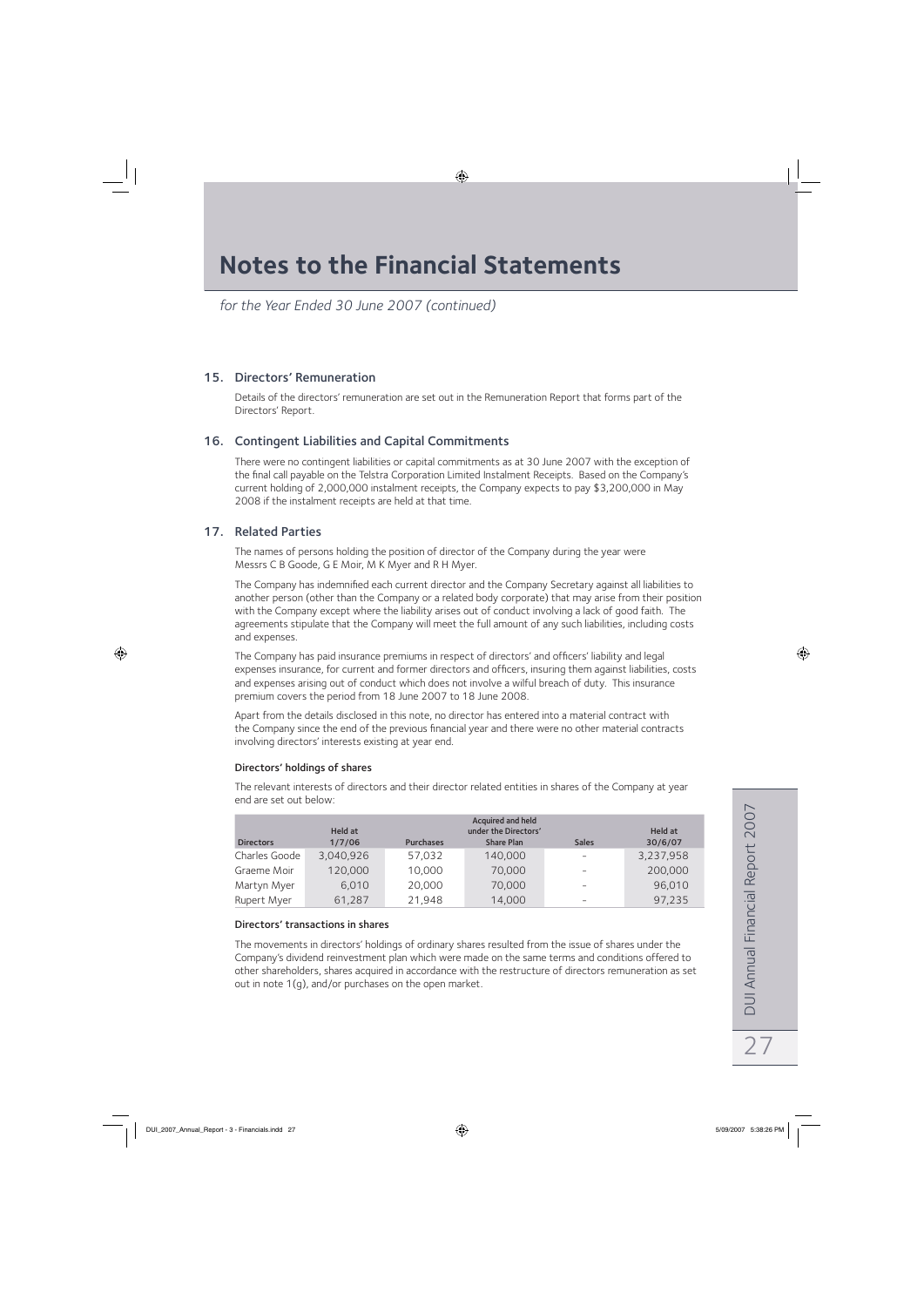*for the Year Ended 30 June 2007 (continued)*

## 17. Related Parties (continued)

#### **Other**

During the year the Company paid management fees to The Myer Family Office Ltd of which Mr R H Myer is a director. The Myer Family Office Ltd also earned a fee on short term deposits placed by the Company during the year with the M F Cash Management Fund. During the year the Company maintained loan facilities with ANZ Banking Group Ltd, of which Mr C B Goode is a director.

 The terms and conditions of the transactions with the ANZ Banking Group Ltd and The Myer Family Office Ltd are no more favourable than those available, or which might reasonably be expected to be available, on similar transactions to non-director related entities on an arm's length basis.

|            |                                                                                                                                                                                                                                                                                           | 2007<br>\$'000 | 2006<br>\$'000 |
|------------|-------------------------------------------------------------------------------------------------------------------------------------------------------------------------------------------------------------------------------------------------------------------------------------------|----------------|----------------|
| 18.<br>(a) | Notes to the Statement of Cash Flows<br>Reconciliation of cash                                                                                                                                                                                                                            |                |                |
|            | For the purposes of the statement of cash flows, cash includes<br>cash on hand and at bank and short term deposits at call. Cash<br>as at the end of the financial year as shown in the statement of<br>cash flows is reconciled to the related items in the balance sheet<br>as follows: |                |                |
|            | Cash at bank                                                                                                                                                                                                                                                                              | 221            | 221            |
|            | Units in Cash Management Trusts and Deposits at Call                                                                                                                                                                                                                                      | 805            | 8,302          |
|            |                                                                                                                                                                                                                                                                                           | 1,026          | 8,523          |
|            |                                                                                                                                                                                                                                                                                           |                |                |
| (b)        | Reconciliation of operating profit after income tax                                                                                                                                                                                                                                       |                |                |
|            | to net cash provided by operating activities                                                                                                                                                                                                                                              |                |                |
|            | Profit for the year                                                                                                                                                                                                                                                                       | 22,863         | 16,764         |
|            | Add/(less) net realised capital gains                                                                                                                                                                                                                                                     | (6, 178)       | (3,682)        |
|            | Net cash provided by operating activities before changes in assets<br>and liabilities                                                                                                                                                                                                     | 16,685         | 13,082         |
|            | Adjustments for:                                                                                                                                                                                                                                                                          |                |                |
|            | (Increase)/decrease in prepayments                                                                                                                                                                                                                                                        | 1              | (7)            |
|            | (Increase)/decrease in debtors                                                                                                                                                                                                                                                            | (205)          | (446)          |
|            | (Increase)/decrease in deferred tax asset- current period                                                                                                                                                                                                                                 | (380)          | 69             |
|            | Increase / (decrease) in current tax                                                                                                                                                                                                                                                      | (1, 389)       | (380)          |
|            | (Increase)/decrease in prepaid interest (on bills payable)                                                                                                                                                                                                                                | (195)          | (40)           |
|            | Increase / (decrease) in deferred tax liability                                                                                                                                                                                                                                           | (8)            | 21             |
|            | Non cash dividend received                                                                                                                                                                                                                                                                |                | (36)           |
|            | Increase/(decrease) in non current provisions                                                                                                                                                                                                                                             | (866)          | 209            |
|            | Increase/(decrease) in creditors                                                                                                                                                                                                                                                          | 39             |                |
|            | Net cash provided by operating activities                                                                                                                                                                                                                                                 | 13,682         | 12,473         |

#### (c) Financing facilities

The Company's financing facilities are set out in note 12 of these Financial Statements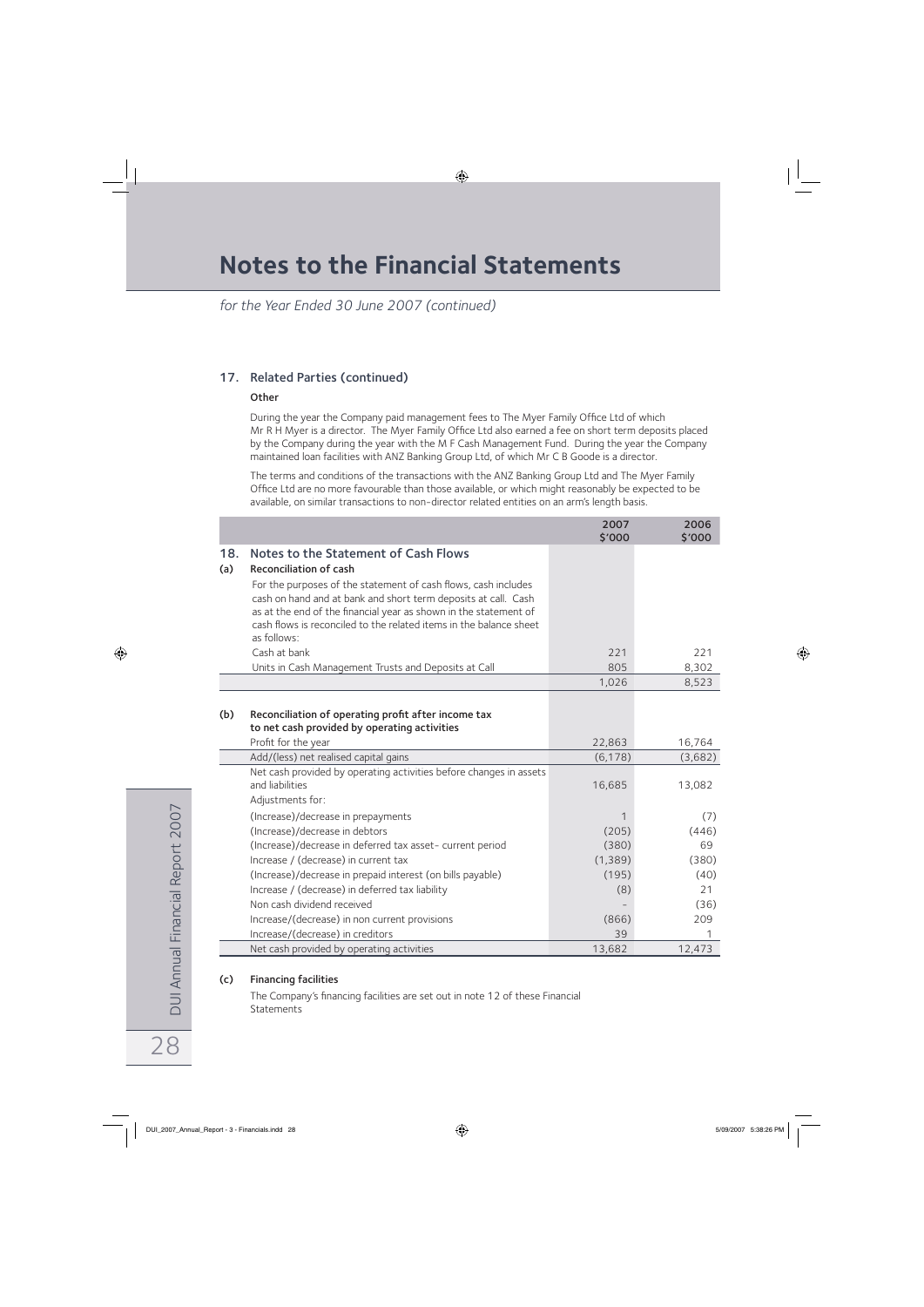*for the Year Ended 30 June 2007 (continued)*

### 19. Earnings per Share

|                                                                               | 2007<br>Cents | 2006<br>Cents |
|-------------------------------------------------------------------------------|---------------|---------------|
| Basic earnings per share                                                      | 18.6          | 15.5          |
| Basic earnings per share before net realised gains on<br>investment portfolio | 13.6          | 121           |
| Basic earnings per share before special dividends and net                     |               |               |
| realised gains on investment portfolio                                        | 12.8          | 1 N 9         |

There are no factors which cause diluted earnings per share to be different from basic earnings per share. Net realised gains on the investment portfolio for the period include non-cash, scrip based deemed sales arising from the scheme of arrangement affecting our holdings in Alinta Ltd and Australian Gas Light Company.

|                                                                                                                                                                                     | 2007<br>\$'000 | 2006<br>\$'000 |
|-------------------------------------------------------------------------------------------------------------------------------------------------------------------------------------|----------------|----------------|
| Profit reconciliation used in the calculation of earnings per share                                                                                                                 |                |                |
| Profit for the year                                                                                                                                                                 | 22,863         | 16,764         |
| Net realised gains on investment portfolio                                                                                                                                          | (6, 178)       | (3,682)        |
| Special dividends received                                                                                                                                                          | (891)          | (1,300)        |
| Net profit before net realised gains on investment portfolio<br>and special dividends received                                                                                      | 15,794         | 11,782         |
| Earnings per share for the 2007 year are calculated on a<br>weighted average adjusted number of shares.<br>2006 comparative figures been adjusted for the new<br>issue in May 2006. |                |                |
| Weighted average number of ordinary shares                                                                                                                                          |                |                |
| Issued ordinary shares at 1 July                                                                                                                                                    | 122,660,900    | 104,921,314    |
| Effect of shares issued in October 2006                                                                                                                                             | 263,094        | 433,721        |
| Effect of shares issued in April 2007                                                                                                                                               | 92,614         | 70,025         |
| Effect of rights shares issued in May 2006                                                                                                                                          |                | 2,464,482      |
| Weighted average number of ordinary shares for the year                                                                                                                             | 123,016,608    | 107,889,542    |

DUI Annual Financial Report 2007 20D<br>20D<br>20D<br>2007  $\overline{29}$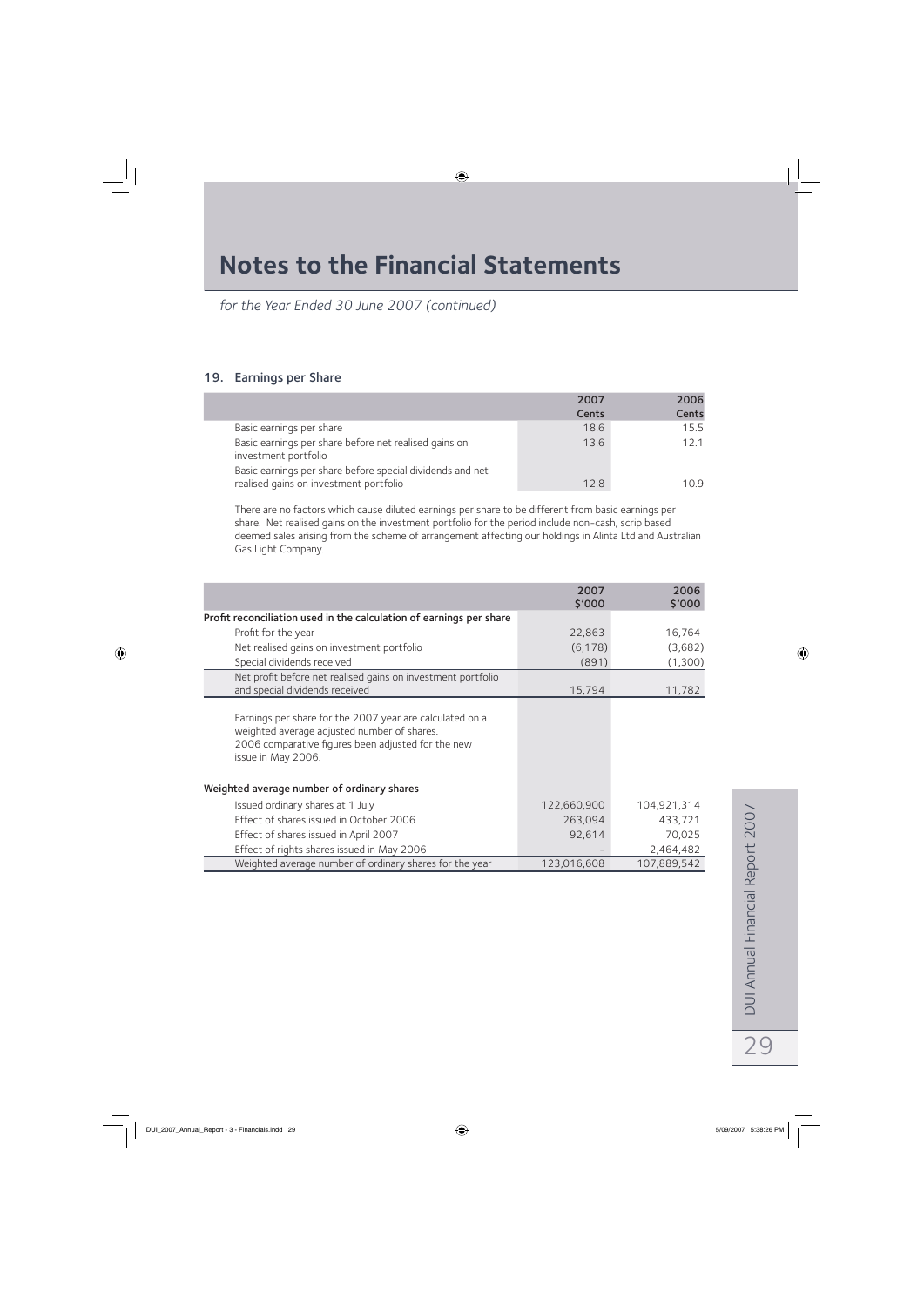*for the Year Ended 30 June 2007 (continued)*

## 20. Additional Financial Instruments Disclosure

#### Interest rate risk

 The Company's exposure to interest risk and the effective weighted average interest rate for classes of financial assets and financial liabilities which bear interest is set out below:

|                                |             | <b>Floating Interest Rate</b> |
|--------------------------------|-------------|-------------------------------|
| 2007                           | <b>Note</b> | \$'000                        |
| <b>Financial Assets</b>        |             |                               |
| Cash                           | 6           | 1,026                         |
| Weighted average interest rate |             | 4.89%                         |
|                                |             |                               |
|                                |             | <b>Floating Interest Rate</b> |

|   | <b>Floating Interest Rate</b> |
|---|-------------------------------|
|   | \$'000                        |
|   |                               |
| h | 8,523                         |
|   | 5.20%                         |
|   | <b>Note</b>                   |

#### *Borrowings*

On 8 June 2007, the Company entered a Multi-option and Interest Rate Swap Facilities of \$75,000,000 with ANZ Banking Group Ltd which expire as to \$8,000,000 in November 2007, \$10,000,000 in each of July 2008, July 2009 and July 2010, \$15,000,000 in July 2011 and \$22,000,000 in July 2012.

At 30 June 2007 the Multi-option facility comprised a \$10,000,000 facility fixed at a rate of 6.88%, a \$25,000,000 facility fixed in a range of 5.59% to 7.00% and a \$38,000,000 facility at floating rates, normally rolled (reset) on a 90 day basis.

The Interest Rate Swap Facility of \$2,000,000 provides an additional facility in respect of adverse interest rate movements if the multi-option facility is terminated prior to maturity.

#### Credit risk exposure

Credit risk represents the loss that would be recognised if counterparties failed to perform as contracted.

The Company minimises concentration of credit risk by undertaking transactions with a number of counterparties which are principally recognised banks or members of the Australian Securities Exchange.

#### Net fair values of financial assets and liabilities

#### *Valuation Approach*

The Company's investments are readily traded on organised markets in a standard form.

 The net fair value of investments is determined by valuing them at current quoted market prices at balance date. No adjustment for transaction costs necessary to realise the asset or settle the liability has been included as these are deemed to be immaterial. The net fair value of investments is set out in Note 8.

For all other financial assets and liabilities, the carrying amount closely approximates its fair value.

## 21. Segment Reporting

The Company operates as an investment company in Australia.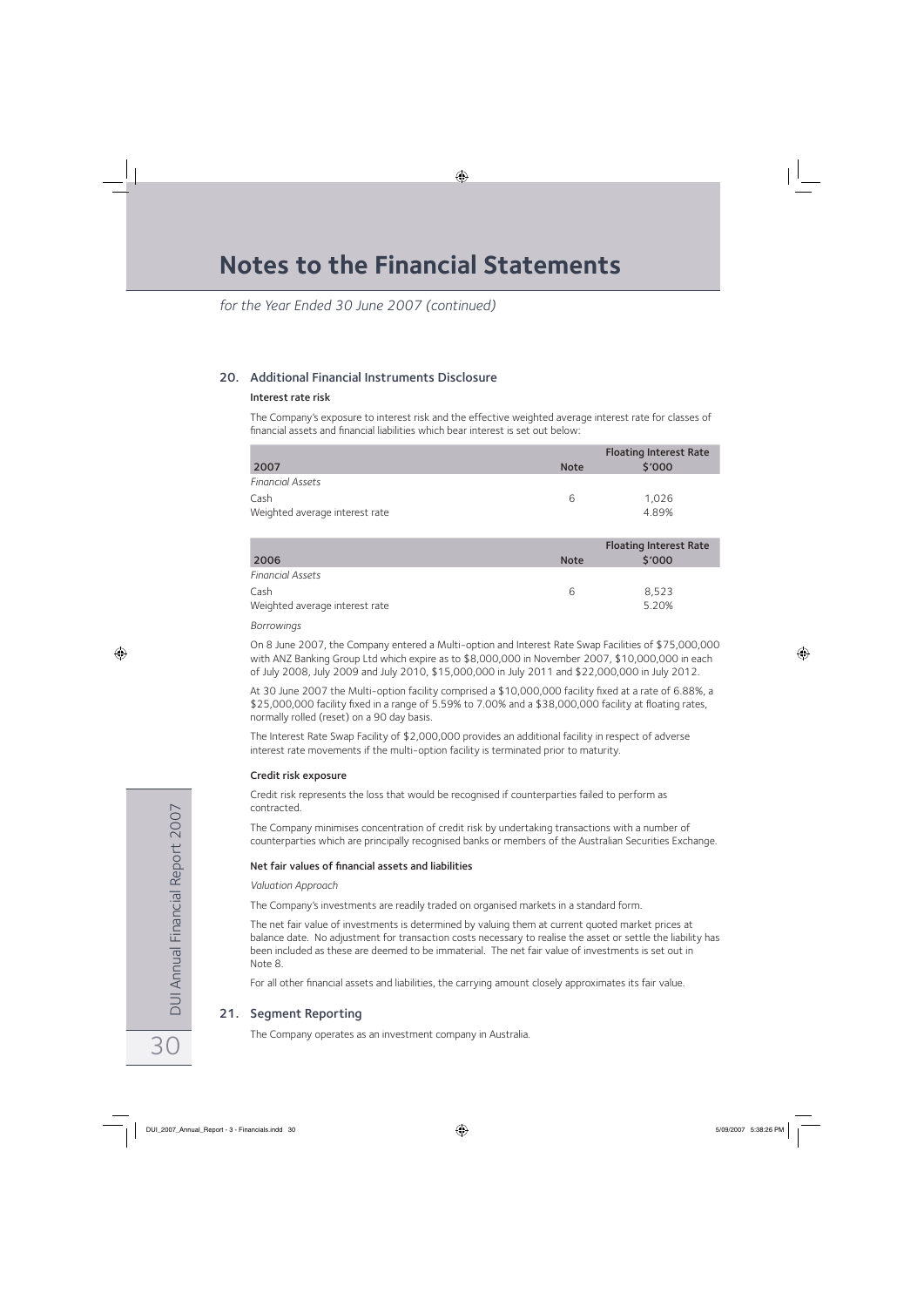- 1. In the opinion of the directors of Diversified United Investment Limited ("the Company"):
	- (a) The financial statements and notes set out on pages 16 to 30, and the remuneration disclosures contained in the Remuneration Report on page 13 of the Directors' Report, are in accordance with the Corporations Act 2001, including:
		- (i) giving a true and fair view of the financial position of the Company as at 30 June 2007 and of its performance, as represented by the results of its operations and its cash flows, for the year ended on that date; and
		- (ii) complying with Australian Accounting Standards and the Corporations Regulations 2001; and
	- (b) The Remuneration Report on page 13 of the Directors' Report complies with Australian Accounting Standard AASB 124 Related Party Disclosures.
	- (c) There are reasonable grounds to believe that the Company will be able to pay its debts as and when they become due and payable.
- 2. The directors have been given the declarations required by Section 295A of the Corporations Act 2001 for the financial year ended 30 June 2007.

Dated at Melbourne this 16<sup>th</sup> day of August 2007.

Signed in accordance with a resolution of the directors.

1. Tools.

Charles Goode Director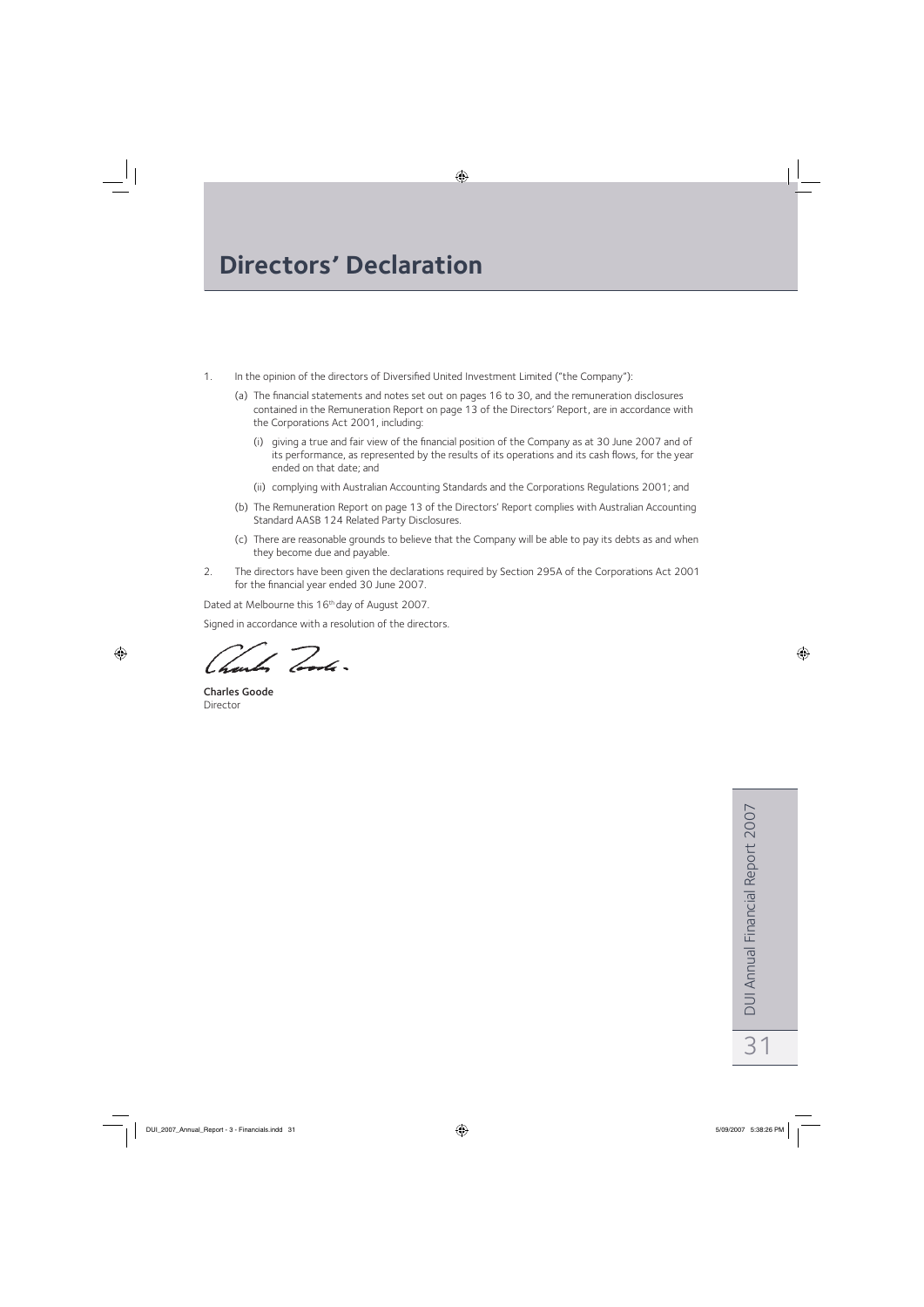# **Independent auditor's report**

to members of Diversified United Investment Limited



#### Report on the financial report and AASB 124 remuneration disclosures contained in the directors' report

We have audited the accompanying financial report of Diversified United Investment Limited ("the Company"), which comprises the balance sheet as at 30 June 2007, and the income statement, statement of changes in equity and cash flow statement for the year ended on that date, a summary of significant accounting policies and other explanatory notes 1 to 21 and the directors' declaration set out on pages 16 to 31.

As permitted by the *Corporations Regulations 2001*, the Company has disclosed information about the remuneration of directors and executives (remuneration disclosures), required by Australian Accounting Standard AASB 124 R*elated Party Disclosures*, under the heading "remuneration report" in the directors' report and not in the financial report. We have audited these remuneration disclosures.

#### *Directors' responsibility for the financial report and the AASB 124 remuneration disclosures contained in the directors' report*

The directors of the Company are responsible for the preparation and fair presentation of the financial report in accordance with Australian Accounting Standards (including the Australian Accounting Interpretations) and the *Corporations Act 2001*. This responsibility includes establishing and maintaining internal control relevant to the preparation and fair presentation of the financial report that is free from material misstatement, whether due to fraud or error; selecting and applying appropriate accounting policies; and making accounting estimates that are reasonable in the circumstances.

The directors of the Company are also responsible for the remuneration disclosures contained in the directors' report.

#### *Auditor's responsibility*

Our responsibility is to express an opinion on the financial report based on our audit. We conducted our audit in accordance with Australian Auditing Standards. These Auditing Standards require that we comply with relevant ethical requirements relating to audit engagements and plan and perform the audit to obtain reasonable assurance whether the financial report is free from material misstatement. Our responsibility is also to express an opinion on the remuneration disclosures contained in the directors' report based on our audit.

An audit involves performing procedures to obtain audit evidence about the amounts and disclosures in the financial report and the remuneration disclosures contained in the directors' report. The procedures selected depend on the auditor's judgement, including the assessment of the risks of material misstatement of the financial report and the remuneration disclosures contained in the directors' report, whether due to fraud or error. In making those risk assessments, the auditor considers internal control relevant to the entity's preparation and fair presentation of the financial report and the remuneration disclosures contained in the directors' report in order to design audit procedures that are appropriate in the circumstances, but not for the purpose of expressing an opinion on the effectiveness of the entity's internal control. An audit also includes evaluating the appropriateness of accounting policies used and the reasonableness of accounting estimates made by the directors, as well as evaluating the overall presentation of the financial report and the remuneration disclosures contained in the directors' report.

We performed the procedures to assess whether in all material respects the financial report presents fairly, in accordance with the *Corporations Act 2001* and Australian Accounting Standards (including the Australia Accounting Interpretations), a view which is consistent with our understanding of the Company's financial position and of it's performance and whether the remuneration disclosures are in accordance with Australian Accounting Standard AASB 124.

We believe that the audit evidence we have obtained is sufficient and appropriate to provide a basis for our audit opinion.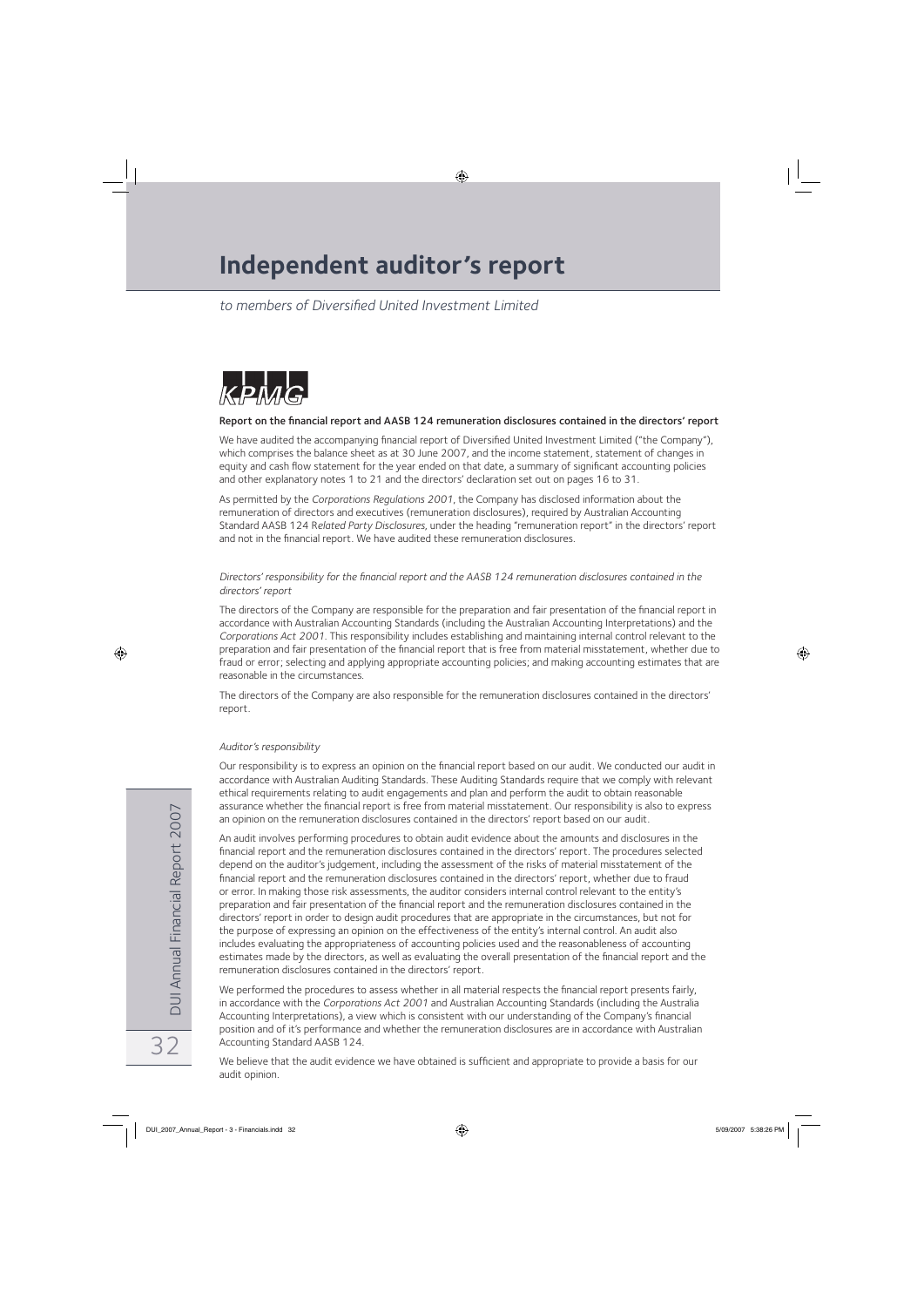## **Independent auditor's report**

to members of Diversified United Investment Limited (continued)



Auditor's opinion on the financial report

In our opinion:

- (a) the financial report of Diversified United Investment Limited is in accordance with the *Corporations Act 2001*, including:
	- (i) giving a true and fair view of the Company's financial position as at 30 June 2007 and of it's performance for the year ended on that date; and
	- (ii) complying with Australian Accounting Standards (including the Australian Accounting Interpretations) and the Corporations Regulations 2001.
- (b) the financial report also complies with International Financial Reporting Standards as disclosed in note  $1(a)$ .

*Auditor's opinion on AASB /24 remuneration disclosures contained in the directors' report*

In our opinion the remuneration disclosures that are contained in the section "remuneration report" of the directors' report comply with Australian Accounting Standard AASB 124 *Related Party Disclosures*.

KPMC

KPMG

Moaig

Mitch Craig Partner

Melbourne 16 August 2007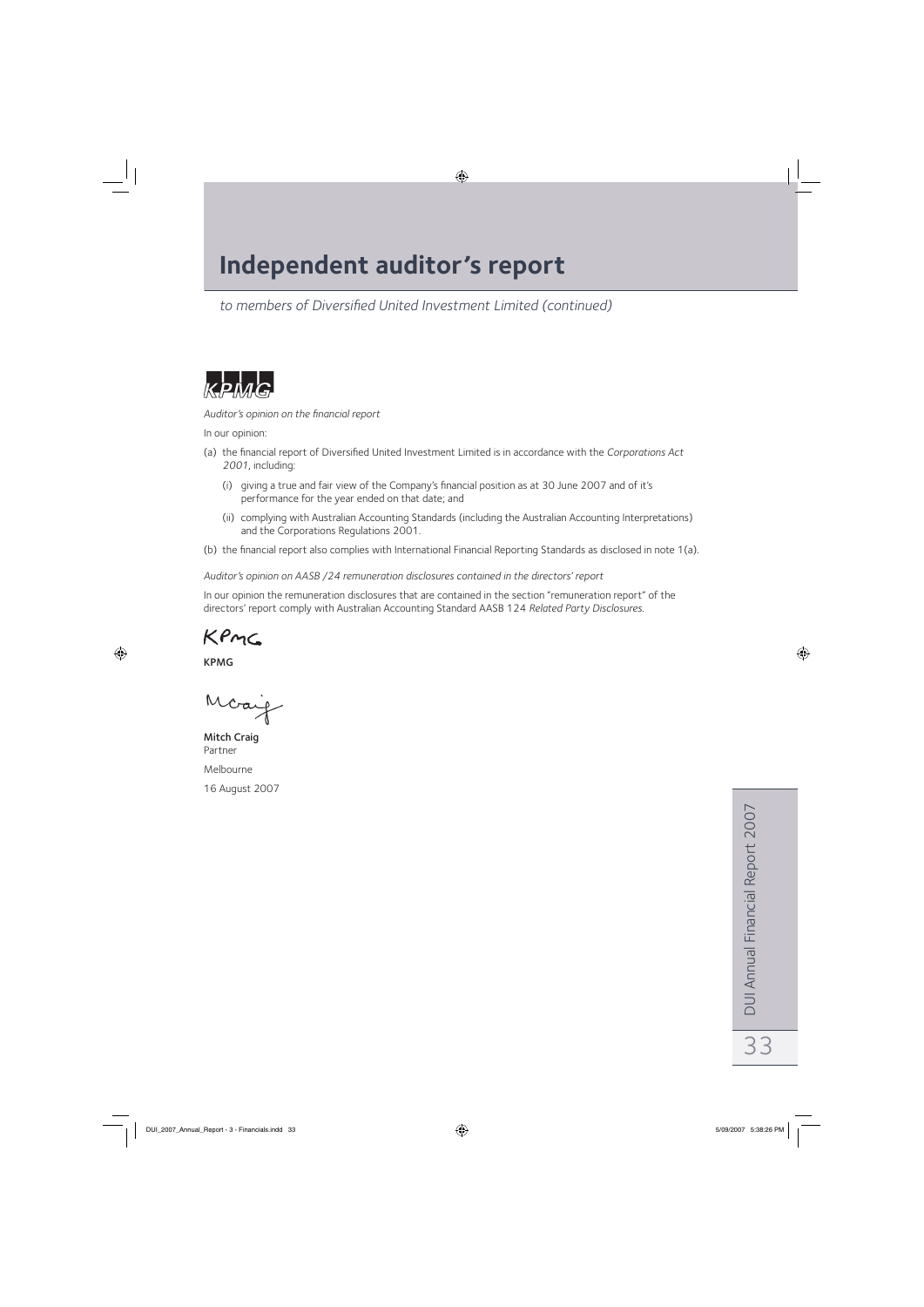Distribution of shareholders as at 31 July 2007.

### Ordinary Shares

| <b>Category Holders</b> | <b>Units</b> | No of Holders | %       |
|-------------------------|--------------|---------------|---------|
| $1 - 1,000$             | 110,075      | 505           | 0.09%   |
| $1,001 - 5,000$         | 2,346,241    | 770           | 1.90%   |
| $5,001 - 10,000$        | 5,817,378    | 801           | 4.71%   |
| $10,001 - 100,000$      | 29,202,946   | 1,248         | 23.65%  |
| 100,001 and over        | 85,980,467   | 79            | 69.65%  |
|                         | 123,457,107  | 3,403         | 100.00% |

There were 314 ordinary shareholders holding less than a marketable parcel (124 shares) at 31 July 2007.

## Substantial Shareholders

The number of shares held by the substantial shareholders and their associates as at 31 July 2007 are set out below:

| <b>Shareholder</b>                                        | <b>Ordinary Shares</b> |
|-----------------------------------------------------------|------------------------|
| The Myer Family Company Pty Ltd                           | 12,868,971             |
| The Ian Potter Foundation Ltd, Dundee Trading Pty Ltd and |                        |
| Australian United Investment Company Limited              | 31.235.995             |
| Australian Foundation Investment Company Limited          | 12,030,202             |
| Argo Investments Limited                                  | 10,906,805             |

## Voting Rights

At 31 July 2007 there were 3,403 holders of ordinary shares of the Company. All ordinary shares carry equal voting rights.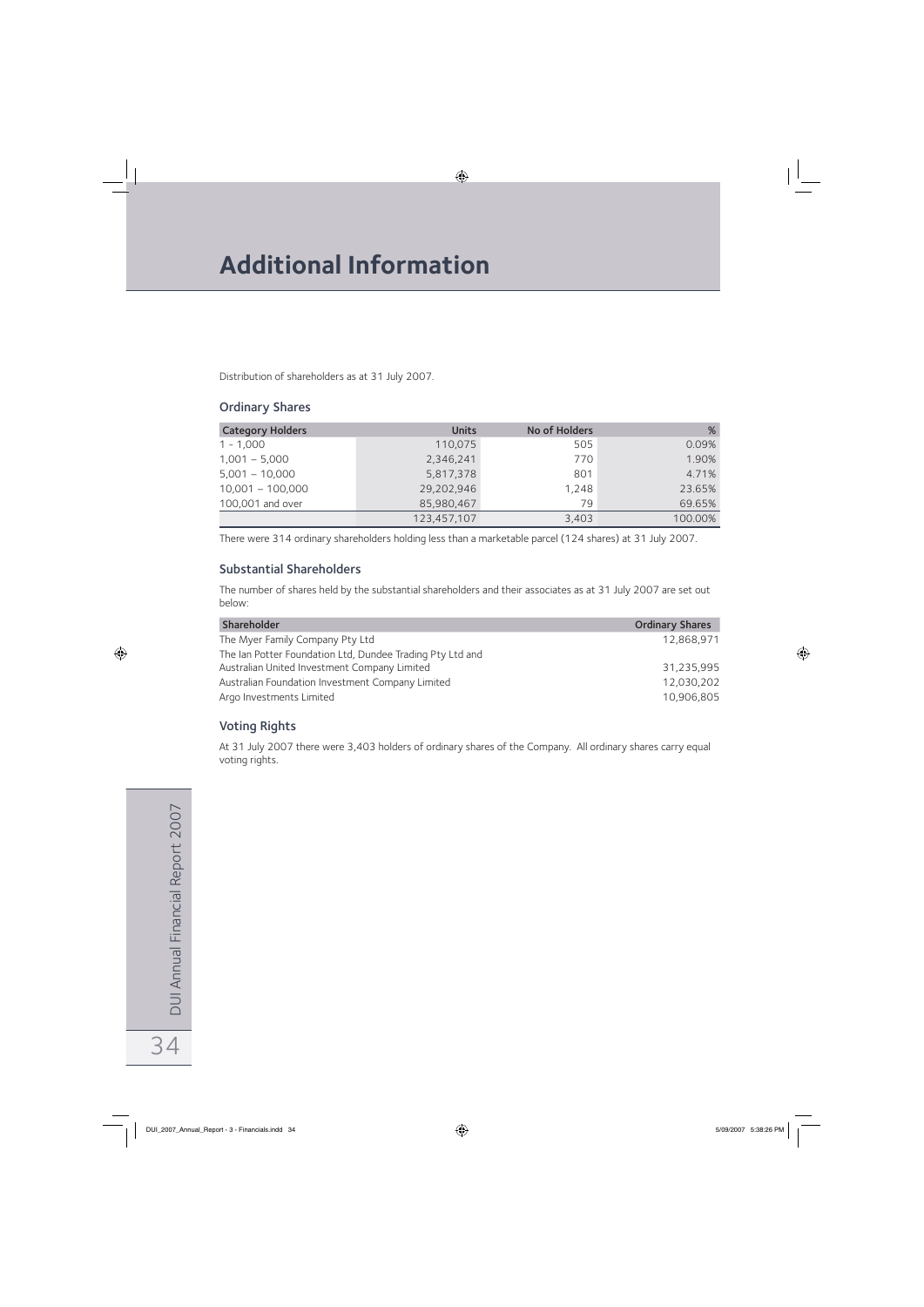*(continued)*

## Top Twenty Shareholders

The number of shares held by the top twenty shareholders listed in the Company's register as at 31 July 2007 were:

|                                                  | <b>Ordinary Shares</b> | % Held |
|--------------------------------------------------|------------------------|--------|
| M F Custodians Ltd                               | 13,242,031             | 10.73  |
| The Ian Potter Foundation Ltd                    | 12,847,985             | 10.41  |
| Australian Foundation Investment Company Ltd     | 12,030,202             | 9.74   |
| Australian United Investment Company Ltd         | 12,000,000             | 9.72   |
| Argo Investments Limited                         | 10,906,805             | 8.84   |
| Dundee Trading Pty Ltd                           | 6,388,010              | 5.17   |
| Beta Gamma Pty Ltd                               | 1,448,349              | 1.17   |
| Mr Charles Barrington Goode                      | 1,181,433              | 0.96   |
| Mutual Trust Pty Ltd                             | 976,588                | 0.79   |
| Mr Daryl Albert Dixon & Mrs Katherine Dixon      | 831,495                | 0.67   |
| Mr James Vincent Chester Guest                   | 553,312                | 0.45   |
| Yelgarn Pty Ltd                                  | 545,741                | 0.44   |
| Primrose Properties Pty Ltd                      | 530,675                | 0.43   |
| UBS Wealth Management Australia Nominees Pty Ltd | 491,949                | 0.40   |
| Questor Financial Services Ltd                   | 416,919                | 0.34   |
| Chabar Pty Ltd                                   | 401,396                | 0.33   |
| Pards Pty Ltd                                    | 386,928                | 0.31   |
| Somoke Pty Ltd                                   | 360,287                | 0.29   |
| The Uniting Church in Australia Property Trust   | 360,000                | 0.29   |
| Mr James Vincent Chester Guest                   | 351,006                | 0.28   |
|                                                  | 76,251,111             | 61.76  |

#### *Brokerage Paid*

The amount of brokerage paid or charged to the Company during the financial year ended 30 June 2007 totalled \$141,441 (2006:\$136,282). None of that brokerage was paid to any stock or sharebroker, or any employee or nominee of any stock or sharebroker, who is an officer of the Company.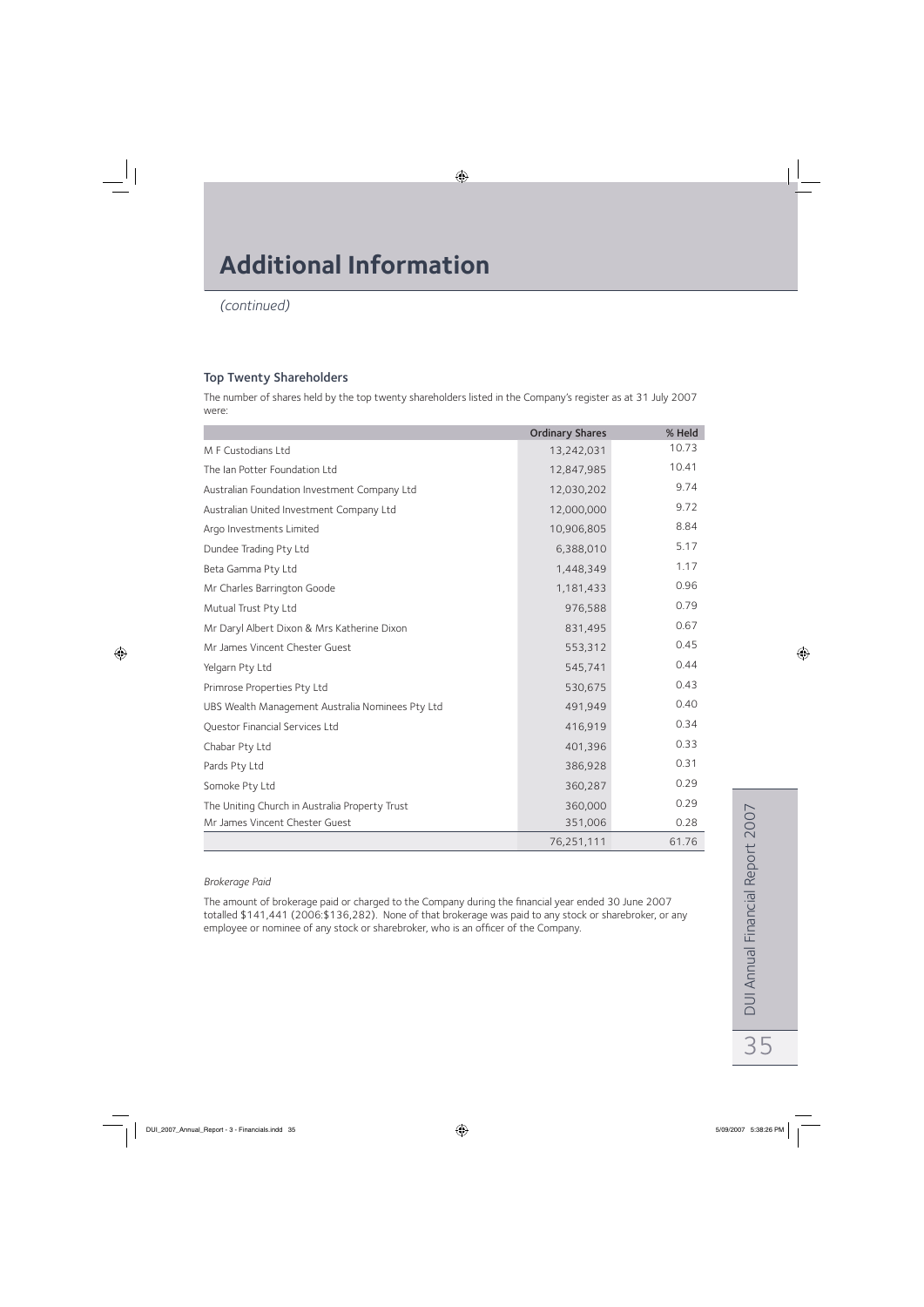## **List of Investments**

*as at 30 June 2007*

Unless otherwise stated, the securities in this list are fully paid ordinary shares or stock units.

|                                         | 30/6/07                   | 30/6/06           |                                         |                   |
|-----------------------------------------|---------------------------|-------------------|-----------------------------------------|-------------------|
|                                         | <b>Market Value</b><br>\$ | <b>Units Held</b> | % of<br>Portfolio<br>at Market<br>Value | <b>Units Held</b> |
| <b>Australian Equities</b>              |                           |                   |                                         |                   |
| Oil & Gas                               |                           |                   |                                         |                   |
| Santos Ltd                              | 2,788,000                 | 200,000           | 0.5                                     |                   |
| Woodside Petroleum Ltd                  | 45,750,000                | 1,000,000         | 7.8                                     | 900,000           |
|                                         |                           |                   |                                         |                   |
| <b>Construction Material</b>            |                           |                   |                                         |                   |
| <b>Bluescope Steel Ltd</b>              | 2,585,000                 | 250,000           | 0.4                                     |                   |
| <b>Boral Ltd</b>                        |                           |                   |                                         | 35,000            |
|                                         |                           |                   |                                         |                   |
| Metals & Mining                         |                           |                   |                                         |                   |
| Alumina Ltd                             | 25,317,500                | 3,250,000         | 4.3                                     | 3,250,000         |
| <b>BHP Billiton Ltd</b>                 | 52,545,000                | 1,500,000         | 9.0                                     | 1,000,000         |
| Iluka Resources Ltd                     | 3,080,000                 | 500,000           | 0.5                                     | 150,000           |
| Macarthur Coal Ltd                      | 3,385,000                 | 500,000           | 0.6                                     | 250,000           |
| Rio Tinto Ltd                           | 34,576,500                | 350,000           | 5.9                                     | 300,000           |
| Industrial Conglomerates                |                           |                   |                                         |                   |
| Wesfarmers Ltd                          | 4,573,000                 | 100,000           | 0.8                                     |                   |
| Trading Co & Distributors               |                           |                   |                                         |                   |
| Alesco Corporation Ltd                  | 8,310,000                 | 600,000           | 1.4                                     | 600,000           |
|                                         |                           |                   |                                         |                   |
| <b>Commercial Services Supplies</b>     |                           |                   |                                         |                   |
| ABC Learning Centres Ltd                |                           |                   |                                         | 300,000           |
| Brambles Industries Ltd                 | 12,180,000                | 1,000,000         | 2.1                                     | 1,000,000         |
| Transportation Infrastructure           |                           |                   |                                         |                   |
| Australian Infrastructure Fund          | 6,580,000                 | 2,000,000         | 1.1                                     | 500,000           |
| ConnectEast Group                       | 6,360,000                 | 4,000,000         | 1.1                                     | 1,000,000         |
| Macquarie Airports                      | 3,030,000                 | 750,000           | 0.5                                     | 750,000           |
| Macquarie Communications Infrastructure | 6,330,000                 | 1,000,000         | 1.1                                     | 1,000,000         |
| Group                                   |                           |                   |                                         |                   |
| Macquarie Infrastructure Group          |                           |                   |                                         | 1,600,000         |
| Transurban Group                        | 10,413,000                | 1,300,000         | 1.8                                     | 1,300,000         |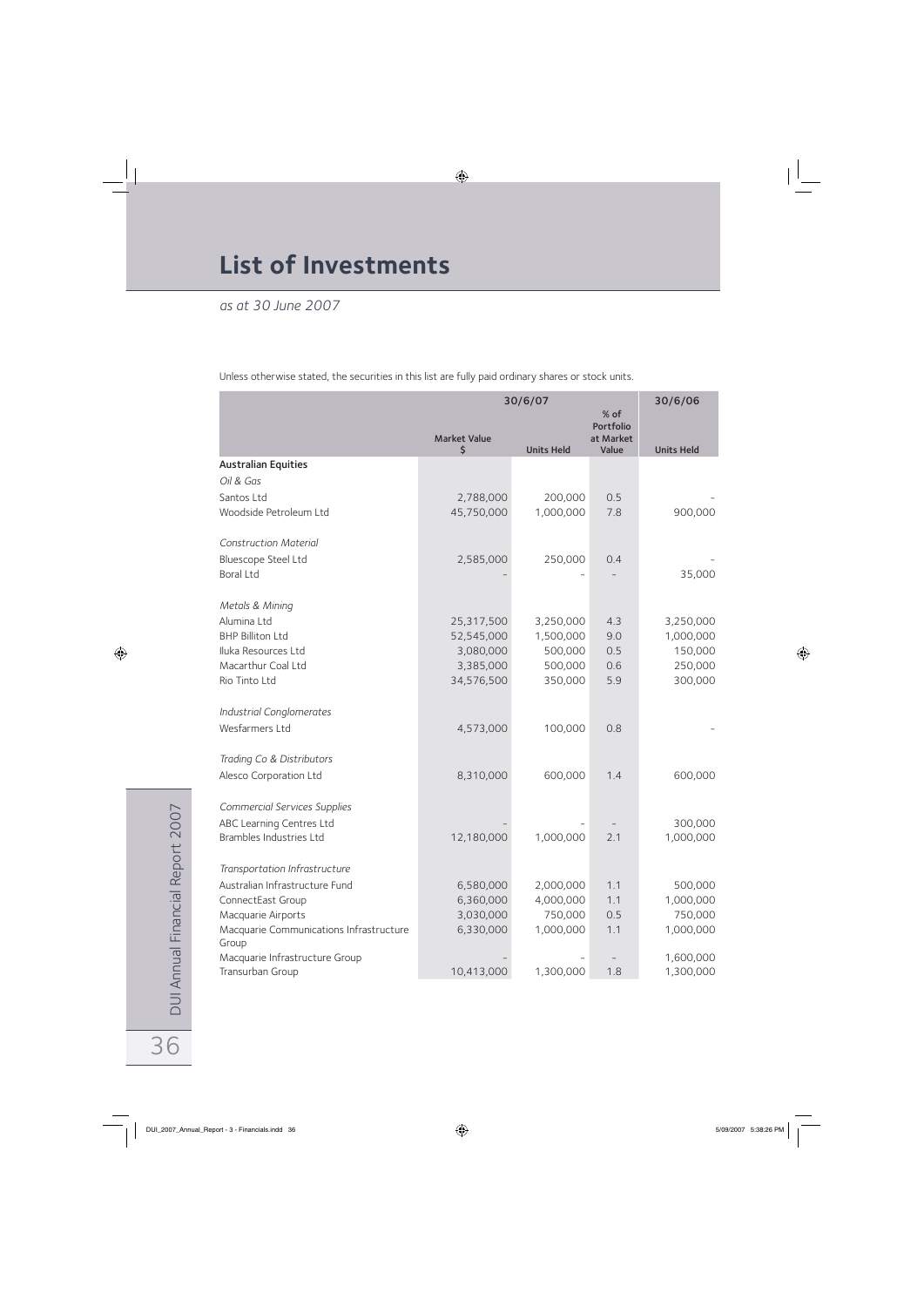# **List of Investments**

*as at 30 June 2007 (continued)*

|                                              |                           | 30/6/07           |                                         | 30/6/06           |
|----------------------------------------------|---------------------------|-------------------|-----------------------------------------|-------------------|
|                                              | <b>Market Value</b><br>\$ | <b>Units Held</b> | % of<br>Portfolio<br>at Market<br>Value | <b>Units Held</b> |
| Hotels Restaurants & Leisure                 |                           |                   |                                         |                   |
| Tabcorp Holdings Ltd                         | 17,150,000                | 1,000,000         | 2.9                                     | 1,000,000         |
| Media                                        |                           |                   |                                         |                   |
| Amalgamated Holdings Ltd                     | 1,612,500                 | 250,000           | 0.3                                     |                   |
| News Corporation Inc Class A Common CDI      | 7,527,000                 | 300,000           | 1.3                                     | 300,000           |
| Publishing & Broadcasting Ltd                | 7,840,000                 | 400,000           | 1.3                                     | 150,000           |
| Southern Cross Broadcasting (Aust) Ltd       | 11,200,000                | 700,000           | 1.9                                     | 700,000           |
| Village Roadshow Ltd 'A' Class Pref          | 4,785,000                 | 1,500,000         | 0.8                                     | 1,500,000         |
| Food & Drug Retailing                        |                           |                   |                                         |                   |
| Coles Group Ltd                              | 9,672,000                 | 600,000           | 1.7                                     | 500,000           |
| Metcash Ltd                                  | 2,250,000                 | 500,000           | 0.4                                     | 500,000           |
| Woolworths Ltd                               | 10,800,000                | 400,000           | 1.9                                     | 400,000           |
| <b>Beverages</b>                             |                           |                   |                                         |                   |
| Coca-Cola Amatil Ltd                         | 4,770,000                 | 500,000           | 0.8                                     | 250,000           |
| Foster's Group Ltd                           | 4,466,000                 | 700,000           | 0.8                                     | 700,000           |
| Health Care Providers & Services             |                           |                   |                                         |                   |
| CSL Ltd                                      | 13,640,000                | 155,000           | 2.3                                     | 155,000           |
| DCA Group Ltd                                |                           |                   |                                         | 500,000           |
| Ramsay Health Care Ltd                       | 3,363,000                 | 300,000           | 0.6                                     | 75,000            |
| <b>Banks</b>                                 |                           |                   |                                         |                   |
| ANZ Banking Group Ltd                        | 28,990,000                | 1,000,000         | 5.0                                     | 1,000,000         |
| Commonwealth Bank of Australia Ltd           | 27,625,000                | 500,000           | 4.7                                     | 500,000           |
| National Australia Bank Ltd                  | 18,459,000                | 450,000           | 3.2                                     | 400,000           |
| St George Bank Ltd                           | 12,046,200                | 340,000           | 2.1                                     | 300,000           |
| Westpac Banking Corporation Ltd              | 20,528,000                | 800,000           | 3.5                                     | 800,000           |
| Diversified Financials                       |                           |                   |                                         |                   |
| Macquarie Capital Alliance Group             | 2,245,000                 | 500,000           | 0.4                                     |                   |
| Perpetual Trustees Australia Ltd             | 15,702,000                | 200,000           | 2.7                                     | 200,000           |
| Suncorp-Metway Ltd                           | 13,614,750                | 675,000           | 2.3                                     | 500,000           |
| Washington H Soul Pattinson & Company<br>Ltd | 6,054,000                 | 600,000           | 1.0                                     | 600,000           |

DUI Annual Financial Report 2007 37DUI Annual Financial Report 2007  $\overline{37}$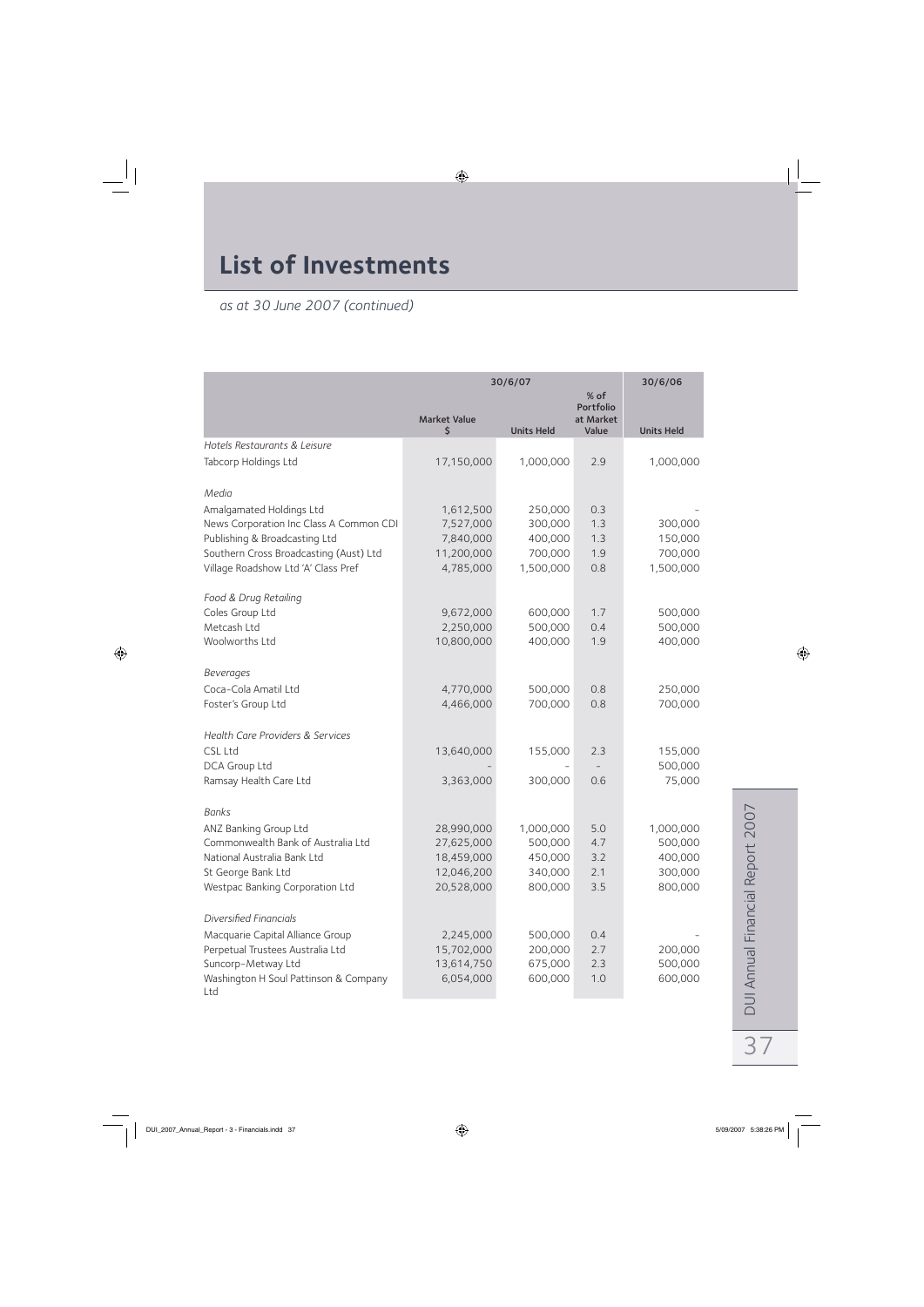## **List of Investments**

*as at 30 June 2007 (continued)*

|                                             | 30/6/07                   | 30/6/06           |                                         |                   |
|---------------------------------------------|---------------------------|-------------------|-----------------------------------------|-------------------|
|                                             | <b>Market Value</b><br>\$ | <b>Units Held</b> | % of<br>Portfolio<br>at Market<br>Value | <b>Units Held</b> |
| Insurance                                   |                           |                   |                                         |                   |
| AXA Asia Pacific Holdings Ltd               | 7,430,000                 | 1,000,000         | 1.3                                     | 1,000,000         |
| Henderson Group Plc                         | 2,597,000                 | 700,000           | 0.4                                     | 500,000           |
| IOOF Holdings Ltd                           | 7,133,000                 | 700,000           | 1.2                                     | 500,000           |
| QBE Insurance Group Ltd                     | 31,200,000                | 1,000,000         | 5.4                                     | 900,000           |
| Diversified Telecommunications Services     |                           |                   |                                         |                   |
| Telstra Corporation Ltd Instalment Receipts | 6,220,000                 | 2,000,000         | 1.1                                     |                   |
| Gas Utilities                               |                           |                   |                                         |                   |
| <b>AGL Energy Ltd</b>                       | 9,860,500                 | 650,000           | 1.7                                     |                   |
| Alinta Ltd                                  | 7,610,000                 | 500,000           | 1.3                                     |                   |
| Alintagas Ltd                               |                           |                   |                                         | 150,000           |
| Australian Gas Light Company Ltd            |                           |                   |                                         | 600,000           |
| <b>SP AusNet</b>                            | 4,380,000                 | 3,000,000         | 0.8                                     | 2,000,000         |
| <b>Total Australian Equities</b>            | 548,572,950               |                   | 94.0                                    |                   |
| <b>Listed Property Trusts</b>               |                           |                   |                                         |                   |
| <b>Australand Property Group</b>            | 7,455,000                 | 3,500,000         | 1.3                                     | 3,500,000         |
| Stockland Trust Group                       | 2,445,000                 | 300,000           | 0.4                                     | 300,000           |
| Westfield Group Ltd                         | 23,952,000                | 1,200,000         | 4.1                                     | 1,200,000         |
| <b>Total Listed Property Trusts</b>         | 33,852,000                |                   | 5.8                                     |                   |
|                                             |                           |                   |                                         |                   |
| Cash & Bills of Exchange                    | 1,026,170                 |                   | 0.2                                     |                   |
| <b>Total</b>                                | 583,451,120               |                   | 100.0                                   |                   |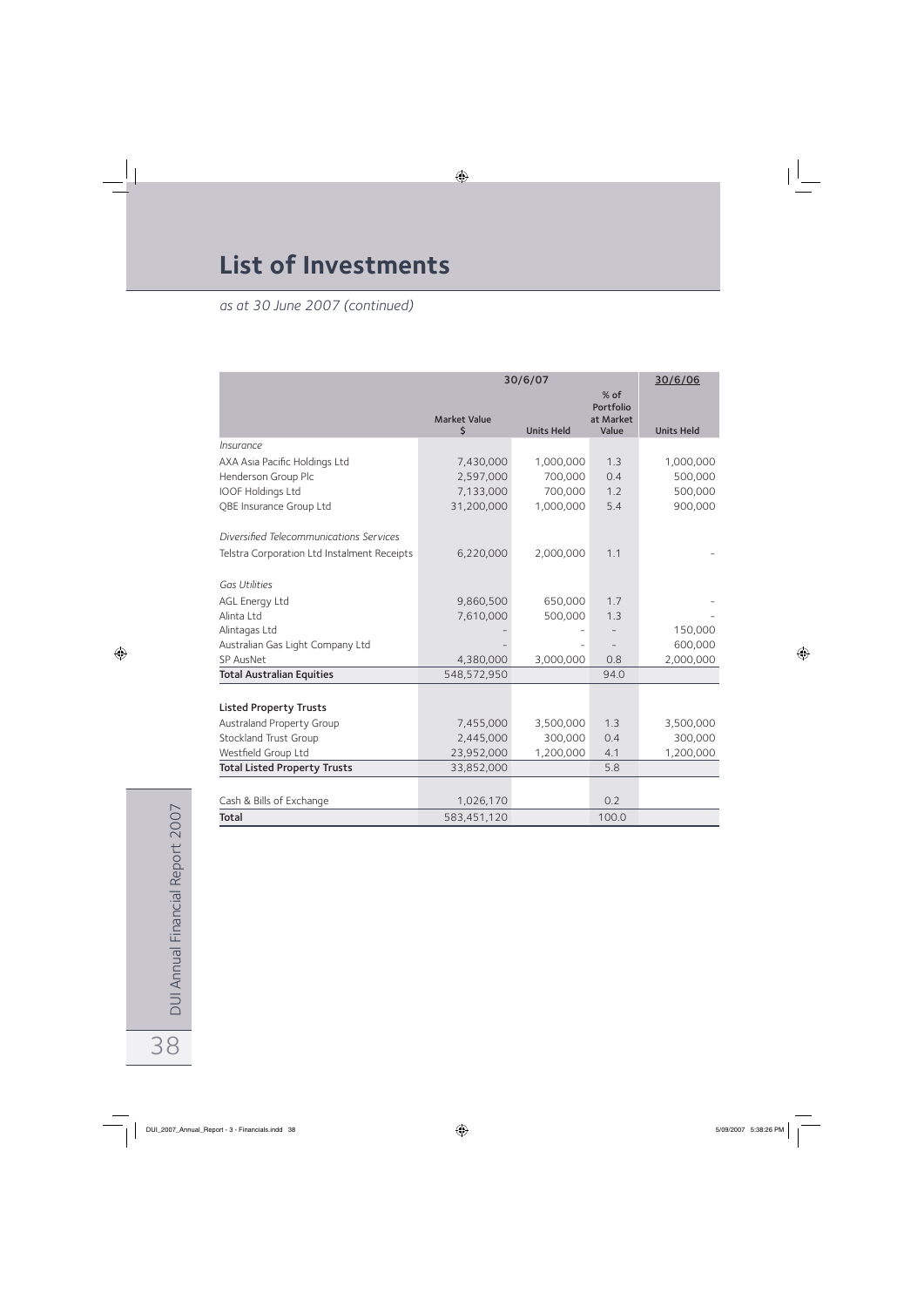This page has been left intentionally blank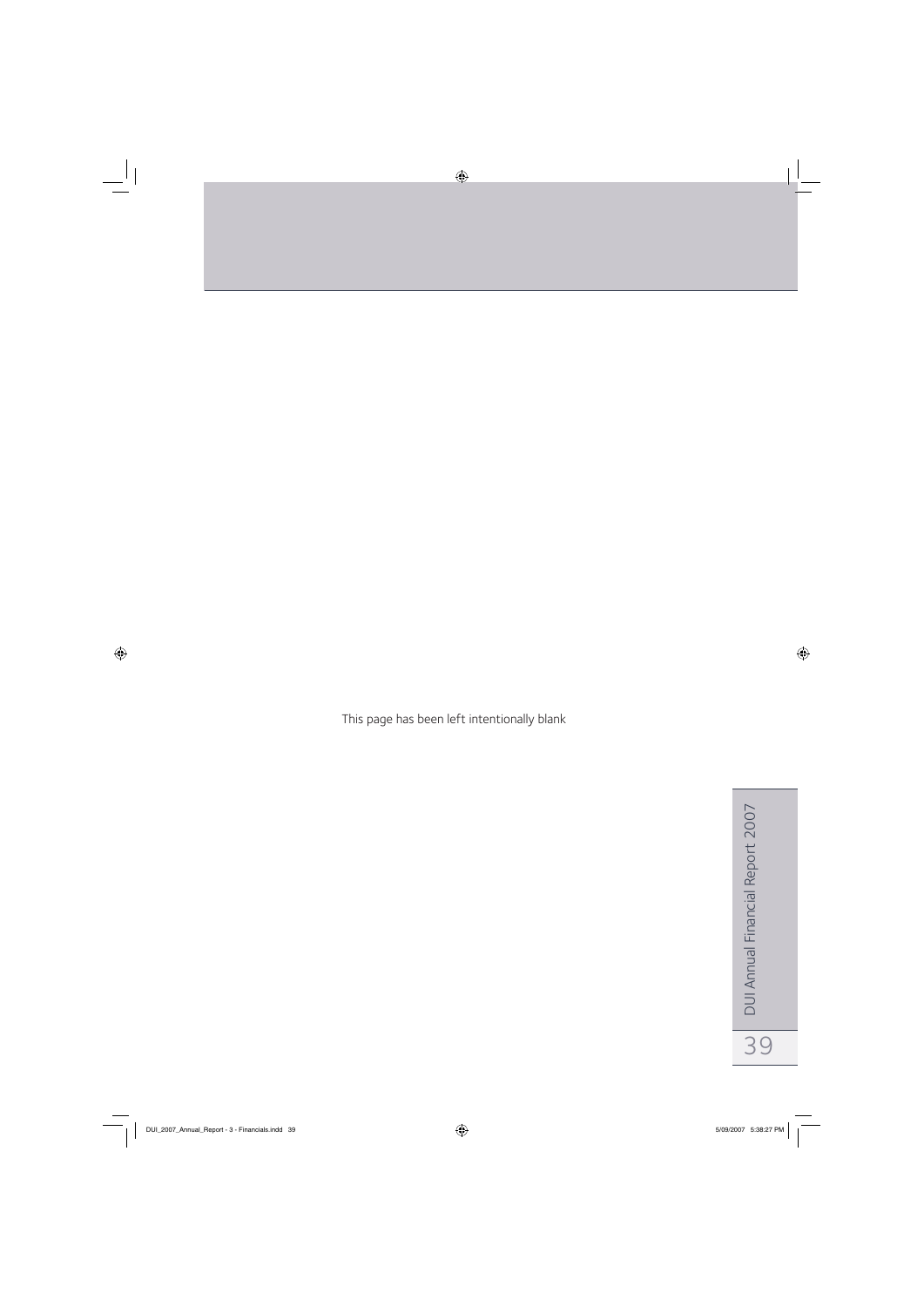This page has been left intentionally blank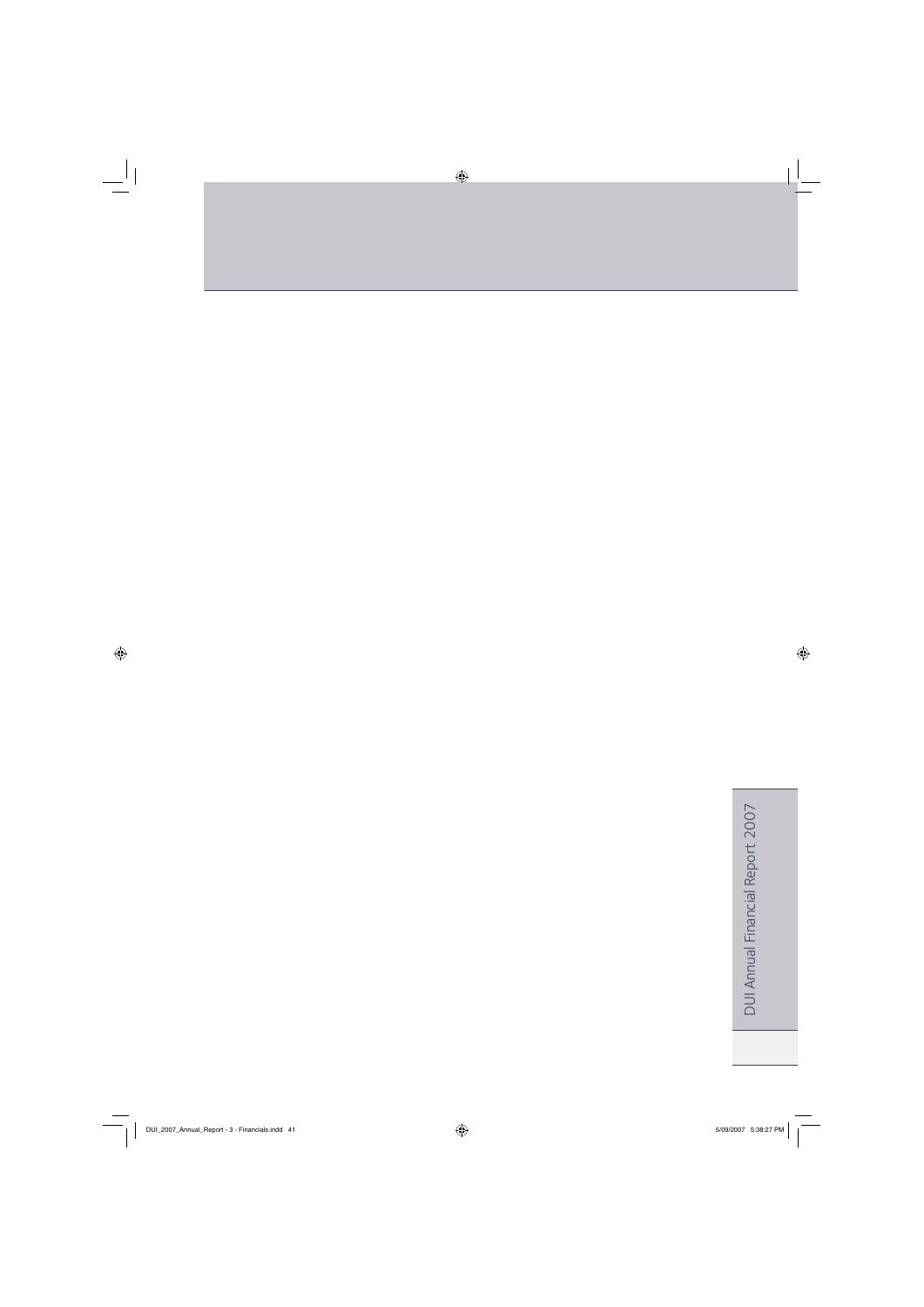## DUI Annual Financial Report 2007

(ACN 006 713 177)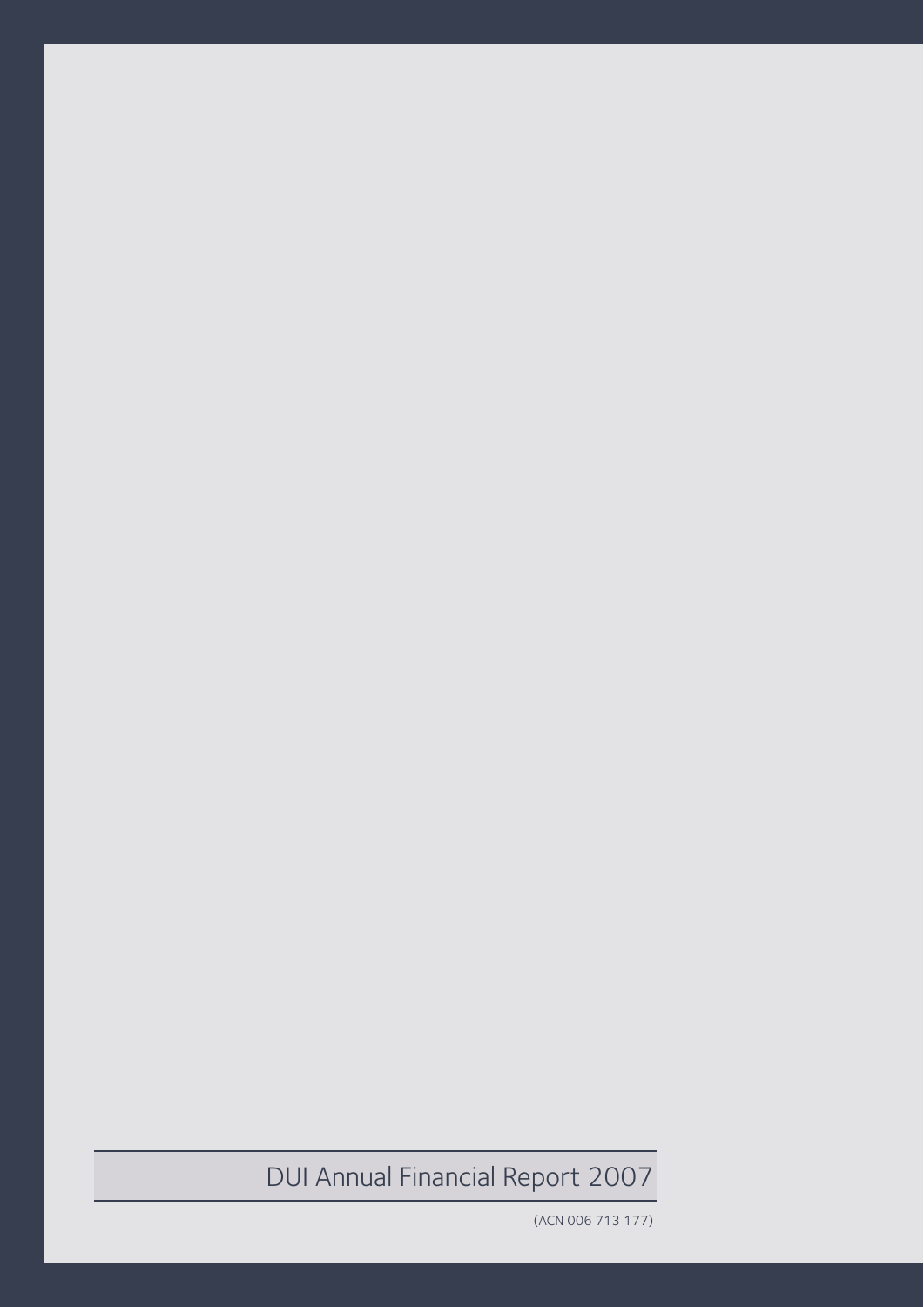## Notice of Annual General Meeting

### Diversified United Investment Limited ABN 33 066 713 177

The Annual General Meeting of shareholders of Diversified United Investment Limited ("the Company") will be held at the offices of KPMG, 147 Collins Street, Melbourne, Victoria on Thursday, 11 October 2007 at 9:00am.

#### **Business:**

#### **Financial Statements and Reports:**

To receive the Statement and Report of the Directors, the Report of the Auditor and the Financial  $1<sub>1</sub>$ Statements for the financial year ended 30 June 2007. The auditor will be available at the meeting to receive questions from shareholders about the preparation of the auditors report and the conduct of the audit

#### **Remuneration Report:**

 $2.$ To consider, and if thought fit, to pass the following resolution as an ordinary resolution:

"That the Remuneration Report that forms part of the directors report for the Company for the financial year ended 30 June 2007 be adopted."

The Remuneration Report is set out on page 13 of the Annual Report.

Please note that the vote on this resolution is advisory only and does not bind the directors or the Company.

#### Directors:

 $3<sub>l</sub>$ To consider, and if thought fit, to pass the following resolution as an ordinary resolution:

"That Mr G E Moir, a Director retiring from office by rotation in accordance with clause 9.3 of the constitution, being eligible, is re-elected as a Director of the Company."

#### **Other Business**

To deal with any other business that may be brought forward in accordance with the Constitution and the Corporations Act.

Dated this Day 10<sup>th</sup> day of September 2007

By order of the Board

fodet /

Andrew J Hancock. Company Secretary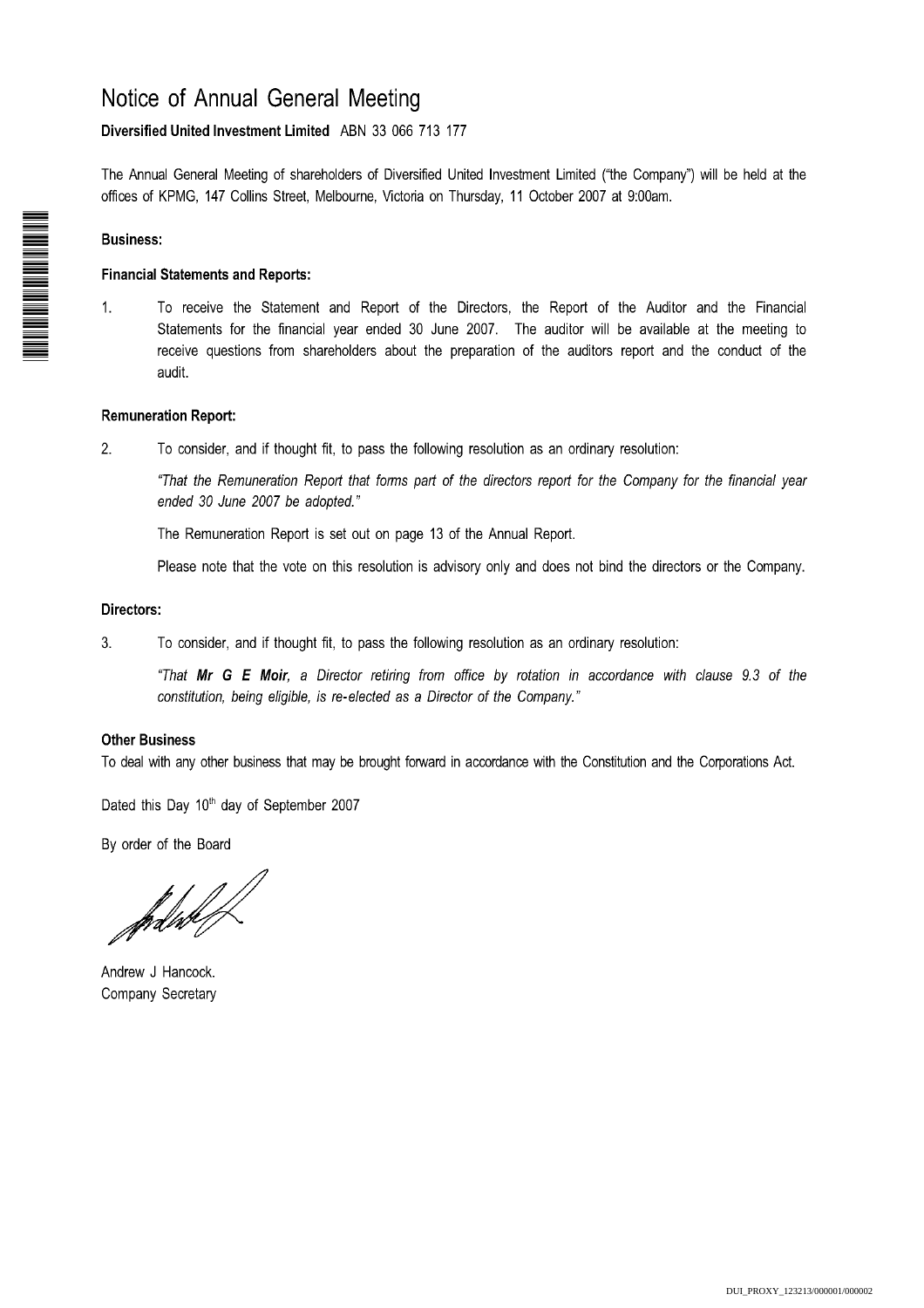#### **Voting entitlements**

The Board has determined, in accordance with the Company's Constitution and the Corporations Act 2001 that a shareholder's voting entitlement at the meeting will be taken to be the entitlement of that person shown in the register of members as at 7.00pm on Tuesday 9th October 2007

#### **Proxies**

A shareholder has the right to appoint a proxy, who need not be a shareholder of the Company. If a shareholder is entitled to cast two or more votes they may appoint two proxies and may specify the percentage of votes each proxy is appointed to exercise. The Proxy Form must be deposited at the share registry of the Company, Computershare Investor Services Pty Limited, located at GPO Box 242, Melbourne Victoria 3001 or by facsimile to Computershare on (03) 9473 2555 or to the Company on (03) 9654 3499, no later than 48 hours before the commencement of the meeting.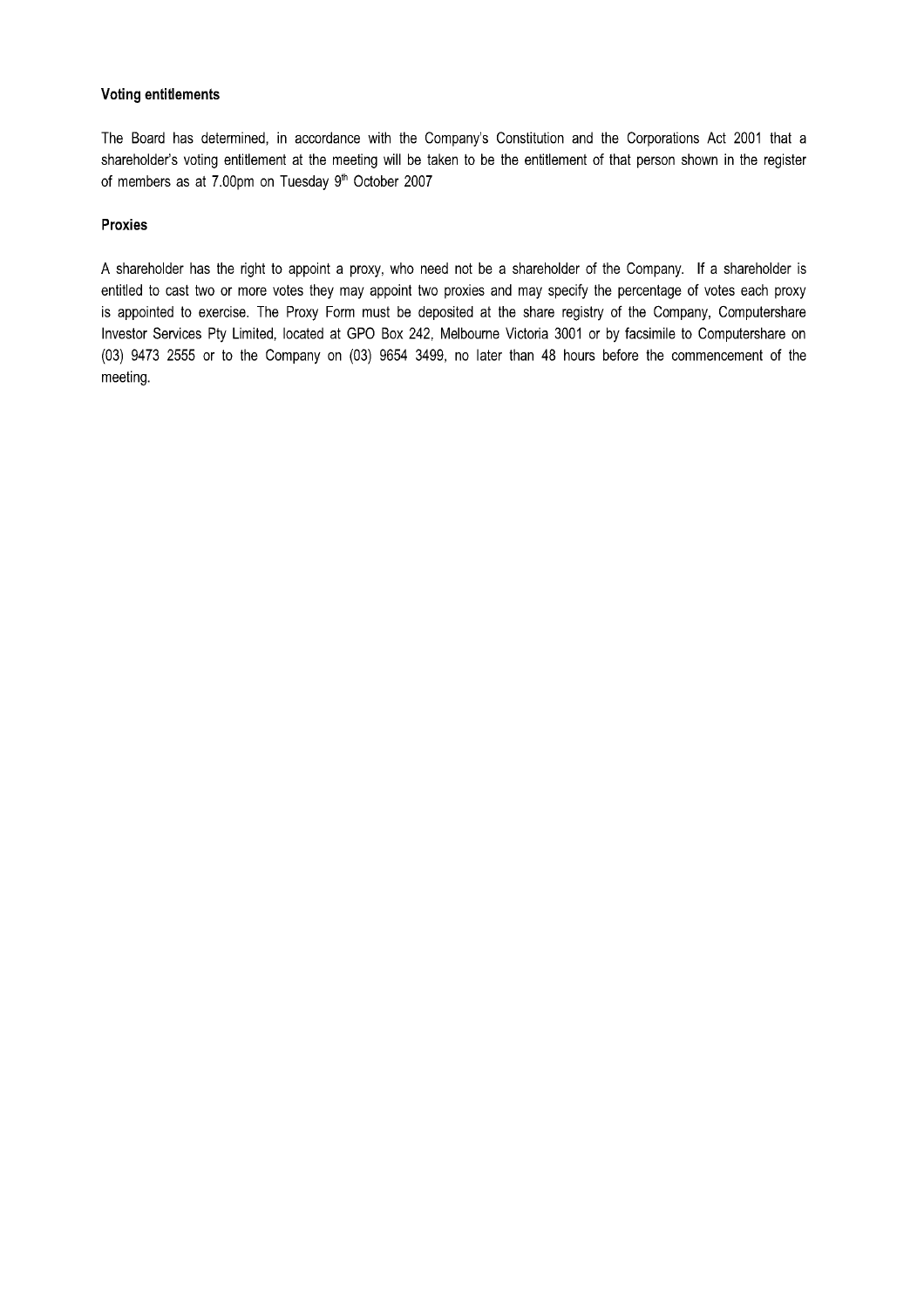

Item 3 To re-elect a Director - Mr G E Moir



**In addition to the intention advised above, the Chairman of the Meeting intends to vote undirected proxies in favour of each of the other items of business.**

\* If you mark the Abstain box for a particular item, you are directing your proxy not to vote on your behalf on a show of hands or on a poll and your votes will not be counted in computing the required majority on a poll.

**PLEASE SIGN HERE** This section must be signed in accordance with the instructions overleaf to enable your directions to be implemented.

#### Individual or Securityholder 1

Securityholder 2

|                                   |                     | $\sim$<br><br>,,,,,,<br>                                                    |
|-----------------------------------|---------------------|-----------------------------------------------------------------------------|
|                                   |                     | w                                                                           |
|                                   |                     | $\sim$<br>w                                                                 |
|                                   |                     | $\sim$<br>- - -<br>- - -                                                    |
| ,,,,,,,                           | ,,,,,,,,,,,,,,,,,,, | ,,,,,<br>$\sim$<br>,,,,,<br>$\sim$<br>$\sim$<br>m<br>,,,,,,,,,,,,,,,,,,,,,, |
| <b><i>CONTRACTOR</i></b><br>~~~~~ | ~~~~~               |                                                                             |

| SecurityHolder 3           |
|----------------------------|
|                            |
| Director/Company Secretary |

Sole Director and

**In addition to signing the Proxy Form in the above box(es) please provide the information below in case we need to contact you.**

**Contact Name** 

D U I

**Contact Daytime Telephone** 

1 Date